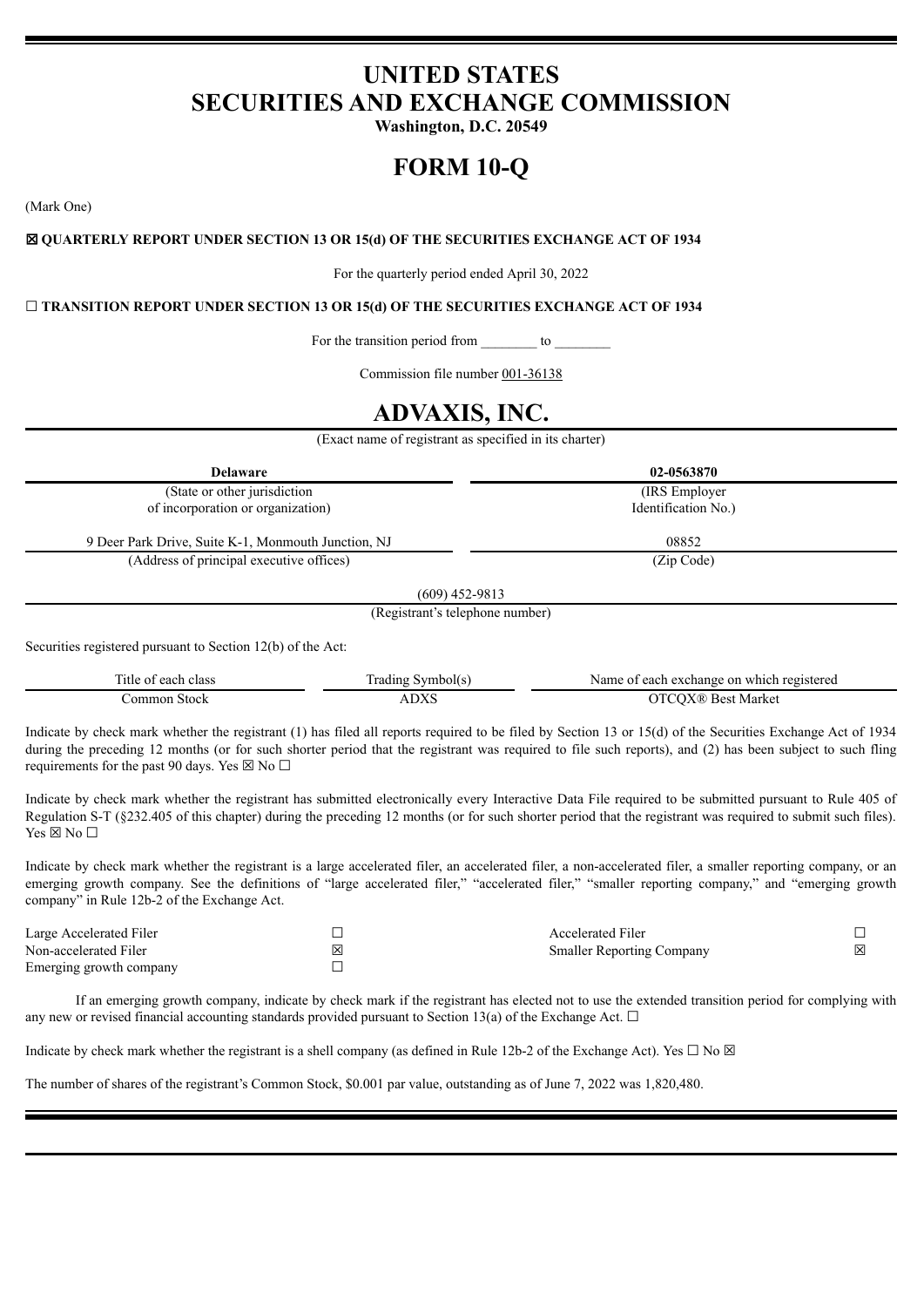# **TABLE OF CONTENTS**

|                   |                                                                                       | Page No.       |
|-------------------|---------------------------------------------------------------------------------------|----------------|
| <b>PART I</b>     |                                                                                       |                |
|                   | <b>FINANCIAL INFORMATION</b>                                                          |                |
| Item 1.           | <b>Financial Statements (unaudited)</b>                                               | 5              |
|                   | <b>Condensed Consolidated Balance Sheets</b>                                          | 5              |
|                   | <b>Condensed Consolidated Statements of Operations</b>                                | 6              |
|                   |                                                                                       |                |
|                   | <b>Condensed Consolidated Statements of Cash Flows</b>                                | $\overline{7}$ |
|                   | Notes to the Condensed Consolidated Financial Statements                              | 8              |
| Item 2.           | Management's Discussion and Analysis of Financial Condition and Results of Operations | 21             |
| Item 3.           | Quantitative and Qualitative Disclosures About Market Risk                            | 27             |
| Item 4.           | <b>Controls and Procedures</b>                                                        | 28             |
| <b>PART II</b>    | <b>OTHER INFORMATION</b>                                                              |                |
| Item 1.           | <b>Legal Proceedings</b>                                                              | 28             |
| Item 1A.          | <b>Risk Factors</b>                                                                   | 28             |
| Item 6.           | <b>Exhibits</b>                                                                       | 29             |
| <b>SIGNATURES</b> |                                                                                       | 30             |
|                   | $\overline{2}$                                                                        |                |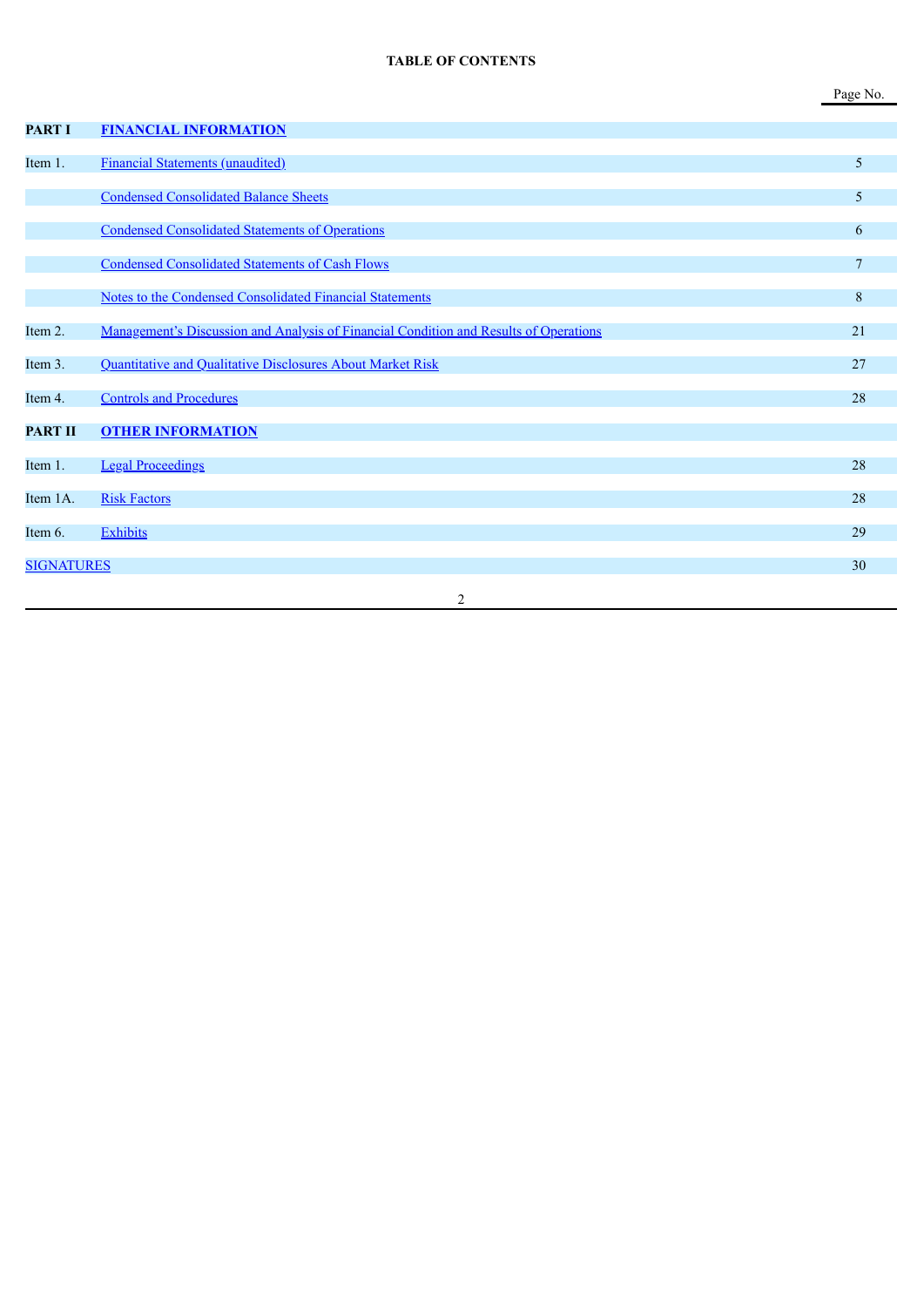# CAUTIONARY NOTE REGARDING FORWARD LOOKING-STATEMENTS

This quarterly report on Form 10-Q ("Form 10-Q") of Advaxis, Inc. (the "Company") includes statements that are "forward-looking statements" within the meaning of Section 27A of the Securities Act of 1933, as amended, and Section 21E of the Securities Exchange Act of 1934, as amended. In some cases, these forward-looking statements can be identified by the use of such terms as "believes," "estimates," "anticipates," "expects," "plans," "intends," "may," "could," "might," "will," "should," "approximately" or the negative or other variations thereon or comparable terminology, although not all forward-looking statements contain these words. They appear in a number of places throughout this Form 10-Q and include statements regarding our intentions, beliefs, projections, outlook, analyses or current expectations concerning, among other things, our ongoing and planned discovery and development of drug candidates, the strength and breadth of our intellectual property, our ongoing and planned preclinical studies and clinical trials, the timing of and our ability to make regulatory filings and obtain and maintain regulatory approvals for our product candidates, the degree of clinical utility of our product candidates, particularly in specific patient populations, expectations regarding clinical trial data, our results of operations, financial condition, our available cash, liquidity, prospects, growth and strategies, impacts of the ongoing coronavirus (COVID-19) pandemic, the length of time that we will be able to continue to fund our operating expenses and capital expenditures, our expected financing needs and sources of financing, the industry in which we operate and the trends that may affect our industry or us.

By their nature, forward-looking statements involve risks and uncertainties because they relate to the occurrence and timing of events or circumstances, many of which are beyond the control of the Company. As a result of these, we cannot assure you that the forward-looking statements in this Form 10-Q will prove to be accurate. Although we believe that we have a reasonable basis for each forward-looking statement contained in this Form 10-Q, we caution you that forward-looking statements are not guarantees of future performance and that our actual results of operations, financial condition and liquidity, and the development of the industry in which we operate, may differ materially from the forward-looking statements contained in this Form 10-Q. In addition, even if our results of operations, financial condition and liquidity, and the development of the industry in which we operate, are consistent with the forward-looking statements contained in this Form 10-Q, they may not be predictive of results or developments in future periods.

Some of the material factors that we believe could cause actual results to differ from those anticipated or predicted include:

- the success and timing of our clinical trials, including patient accrual;
- our ability to obtain and maintain regulatory approval or reimbursement of our product candidates for marketing;
- our ability to obtain the appropriate labeling of our products under any regulatory approval;
- our ability to develop and commercialize our products;
- the successful development and implementation of our sales and marketing campaigns;
- the change of key scientific or management personnel;
- the size and growth of the potential markets for our product candidates and our ability to serve those markets;
- our ability to successfully compete in the potential markets for our product candidates, if commercialized;
- regulatory developments in the United States and foreign countries;
- new products, product candidates or new uses for existing products or technologies introduced or announced by our competitors and the timing of these introductions or announcements;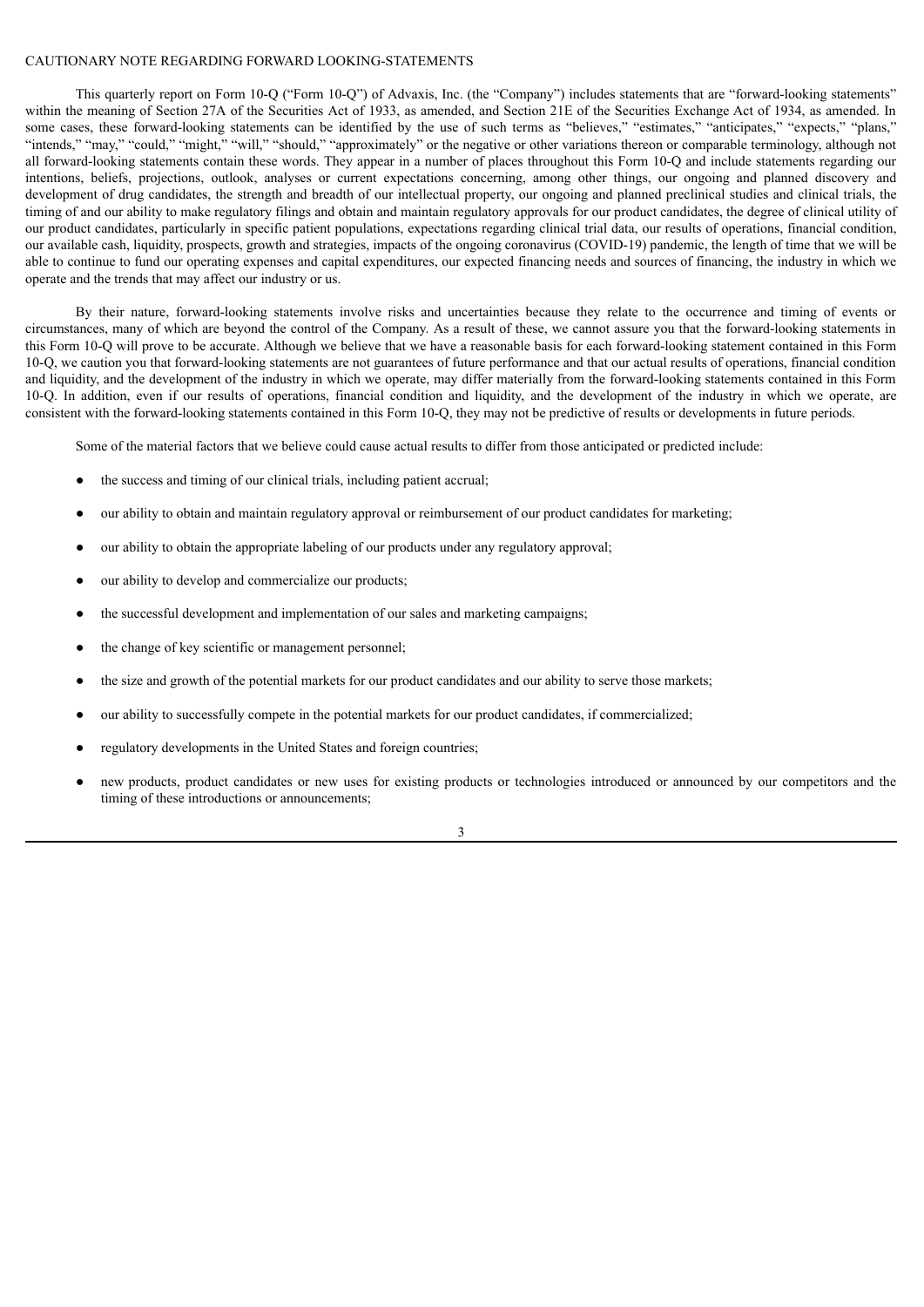- market conditions in the pharmaceutical and biotechnology sectors;
- our available cash;
- the accuracy of our estimates regarding expenses, future revenues, capital requirements and needs for additional financing;
- our ability to obtain additional funding;
- any outcomes from our review of strategic transactions and options to maximize stockholder value;
- the ability of our product candidates to successfully perform in clinical trials and to resolve any clinical holds that may occur;
- our ability to obtain and maintain approval of our product candidates for trial initiation;
- the performance of third-party manufacturers;
- our ability to identify license and collaboration partners and to maintain existing relationships;
- the performance of our clinical research organizations, clinical trial sponsors, clinical trial investigators and collaboration partners for any clinical trials we conduct;
- our ability to successfully implement our strategy;
- We are not in compliance with the OTC Markets Group Inc.'s ("OTC") continued listing requirements. If we are unable to comply with the continued listing requirements of the OTCQX, our common stock could be delisted, which could affect our common stock's market price and liquidity and reduce our ability to raise capital;
- our ability to maintain the listing of our common stock on the OTCQX® Best Market ("OTCQX"); and
- the factors described in the "Risk Factors" section of the Company's annual report on Form 10-K for the fiscal year ended October 31, 2021 (the "2021 Annual Report on Form 10-K"), as updated and amended in other filings by the Company with the Securities and Exchange Commission (the "SEC").

You should also read carefully the factors described in the "Risk Factors" section of the 2021 Annual Report on Form 10-K. Any forward-looking statements that we make in this Form 10-Q speak only as of the date of such statement, and we undertake no obligation to update such statements to reflect events or circumstances after the date of this Form 10-Q except as required by the federal securities laws.

This Form 10-Q includes statistical and other industry and market data that we obtained from industry publications and research, surveys and studies conducted by third parties. Industry publications and third-party research, surveys and studies generally indicate that their information has been obtained from sources believed to be reliable, although they do not guarantee the accuracy or completeness of such information. While we believe these industry publications and third-party research, surveys and studies are reliable, we have not independently verified such data.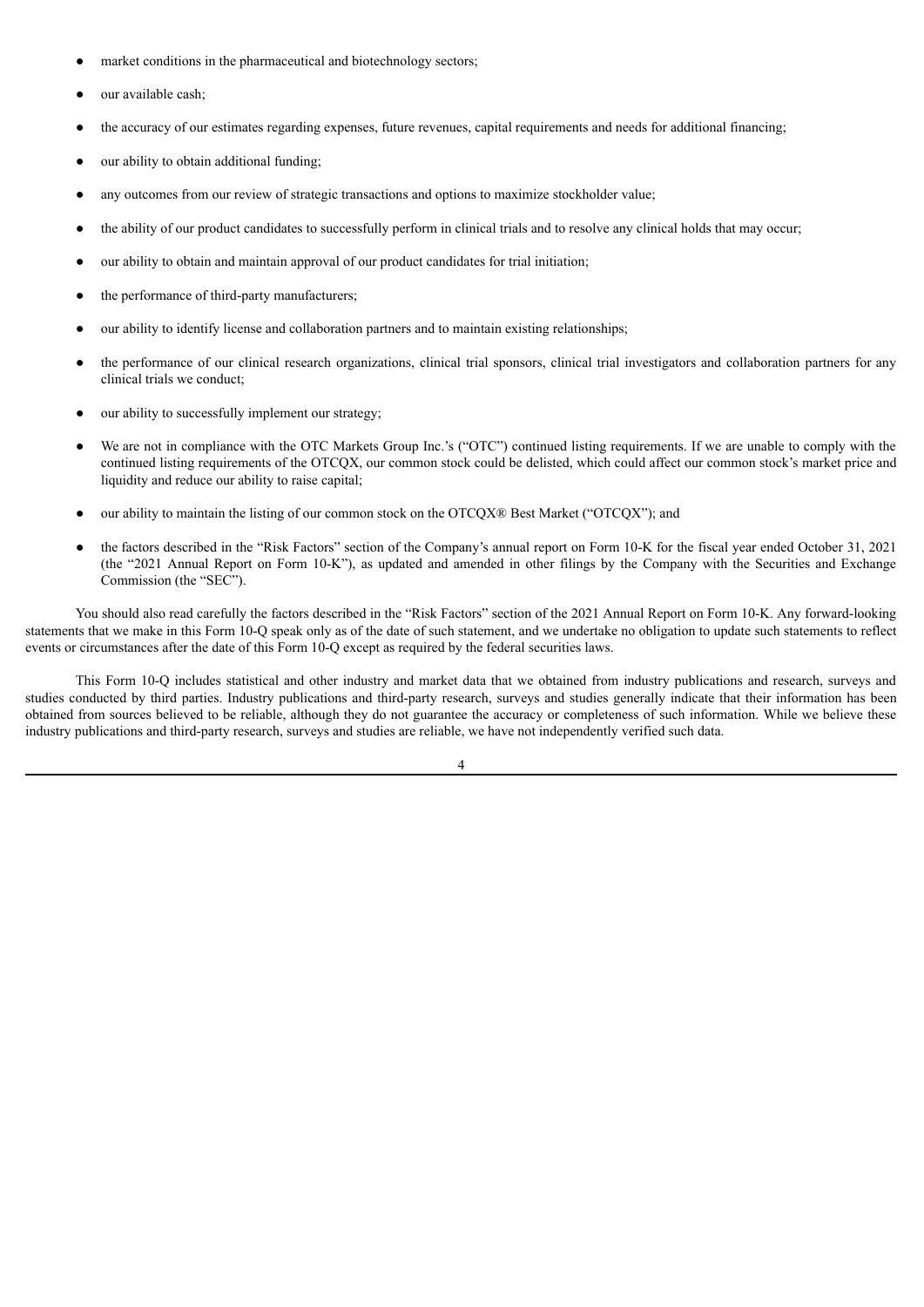<span id="page-4-2"></span><span id="page-4-1"></span><span id="page-4-0"></span>**Item 1. Financial Statements**

# **ADVAXIS, INC. CONDENSED CONSOLIDATED BALANCE SHEETS**

(In thousands, except share and per share data)

|                                                                                                                                                          |    | April 30, 2022<br>(Unaudited) | October 31, 2021 |           |
|----------------------------------------------------------------------------------------------------------------------------------------------------------|----|-------------------------------|------------------|-----------|
| <b>ASSETS</b>                                                                                                                                            |    |                               |                  |           |
| Current assets:                                                                                                                                          |    |                               |                  |           |
| Cash and cash equivalents                                                                                                                                | \$ | 32,085                        | \$               | 41.614    |
| Prepaid expenses and other current assets                                                                                                                |    | 2,092                         |                  | 1,643     |
| Total current assets                                                                                                                                     |    | 34,177                        |                  | 43,257    |
| Property and equipment (net of accumulated depreciation)                                                                                                 |    | 84                            |                  | 118       |
| Intangible assets (net of accumulated amortization)                                                                                                      |    | 3,220                         |                  | 3,354     |
| Operating right-of-use asset (net of accumulated amortization)                                                                                           |    | 26                            |                  | 40        |
| Other assets                                                                                                                                             |    | 11                            |                  | 11        |
| <b>Total assets</b>                                                                                                                                      | \$ | 37,518                        | \$               | 46,780    |
|                                                                                                                                                          |    |                               |                  |           |
| LIABILITIES AND STOCKHOLDERS' EQUITY<br>Current liabilities:                                                                                             |    |                               |                  |           |
| Accounts payable                                                                                                                                         | \$ | 39                            | \$               | 87        |
| Accrued expenses                                                                                                                                         |    | 1,738                         |                  | 2,836     |
| Current portion of operating lease liability                                                                                                             |    | 27                            |                  | 28        |
| Common stock warrant liability                                                                                                                           |    | 563                           |                  | 4,929     |
| Total current liabilities                                                                                                                                |    | 2,367                         |                  | 7,880     |
| Operating lease liability, net of current portion                                                                                                        |    |                               |                  | 12        |
| <b>Total liabilities</b>                                                                                                                                 |    | 2,367                         |                  | 7,892     |
| Contingencies - Note 10                                                                                                                                  |    |                               |                  |           |
|                                                                                                                                                          |    |                               |                  |           |
| Series D convertible preferred stock- \$0.001 par value; 0 shares authorized, 0 shares issued and<br>outstanding at April 30, 2022 and October 31, 2021. |    |                               |                  |           |
| Stockholders' equity:                                                                                                                                    |    |                               |                  |           |
| Preferred stock, \$0.001 par value; 5,000,000 shares authorized, 0 shares issued and outstanding<br>at April 30, 2022 and October 31, 2021.              |    |                               |                  |           |
| Common stock - \$0.001 par value; 170,000,000 shares authorized, 1,820,480 shares issued and<br>outstanding at April 30, 2022 and October 31, 2021.      |    | $\overline{2}$                |                  | 2         |
| Additional paid-in capital                                                                                                                               |    | 466,554                       |                  | 467,486   |
| Accumulated deficit                                                                                                                                      |    | (431, 405)                    |                  | (428,600) |
| Total stockholders' equity                                                                                                                               |    | 35,151                        |                  | 38,888    |
| Total liabilities and stockholders' equity                                                                                                               | \$ | 37,518                        | \$               | 46,780    |

The accompanying notes should be read in conjunction with the financial statements.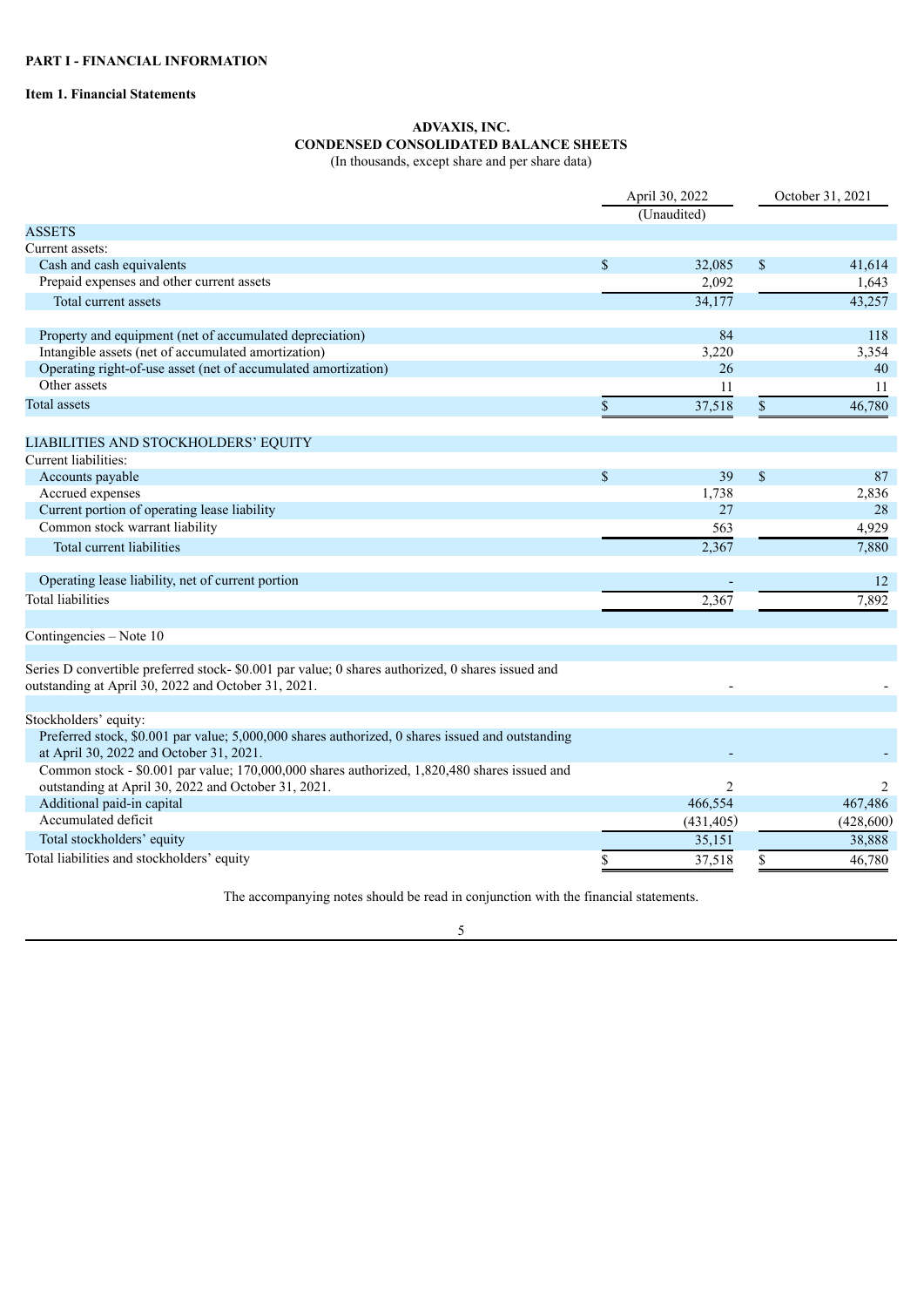# **ADVAXIS, INC. CONDENSED CONSOLIDATED STATEMENTS OF OPERATIONS (Unaudited)** (In thousands, except share and per share data)

<span id="page-5-0"></span>

|                                                             | Three Months Ended<br>April 30, |    |                |               | <b>Six Months Ended</b><br>April 30, |           |
|-------------------------------------------------------------|---------------------------------|----|----------------|---------------|--------------------------------------|-----------|
|                                                             | 2022                            |    | 2021           | 2022          |                                      | 2021      |
| Revenue                                                     | \$<br>250                       | \$ | 1,375          | \$<br>250     | \$                                   | 2,990     |
| Operating expenses:                                         |                                 |    |                |               |                                      |           |
| Research and development expenses                           | 1,484                           |    | 4,344          | 3,138         |                                      | 6,914     |
| General and administrative expenses                         | 1,768                           |    | 3,352          | 4,278         |                                      | 6,360     |
| Total operating expenses                                    | 3,252                           |    | 7,696          | 7,416         |                                      | 13,274    |
| Loss from operations                                        | (3,002)                         |    | (6,321)        | (7,166)       |                                      | (10, 284) |
| Other income (expense):                                     |                                 |    |                |               |                                      |           |
| Interest income, net                                        | 6                               |    | $\overline{2}$ | 7             |                                      | 3         |
| Net changes in fair value of derivative liabilities         | 607                             |    | 995            | 4,409         |                                      | 968       |
| Other income (expense)                                      | (1)                             |    | 217            | (5)           |                                      | 229       |
| Net loss before income taxes                                | (2,390)                         |    | (5, 107)       | (2,755)       |                                      | (9,084)   |
| Income tax expense                                          | 50                              |    |                | 50            |                                      |           |
| Net loss                                                    | \$<br>(2,440)                   | \$ | (5,107)        | \$<br>(2,805) | \$                                   | (9,084)   |
| Accretion of discount and redemption feature of convertible |                                 |    |                |               |                                      |           |
| preferred stock                                             | (1,025)                         |    |                | (1,025)       |                                      |           |
| Income available to common stockholders                     | (3,465)                         |    | (5,107)        | (3, 830)      |                                      | (9,084)   |
| Net loss per common share, basic and diluted                | (1.90)                          | S  | (3.32)         | \$<br>(2.10)  | \$                                   | (6.49)    |
| Weighted average number of common shares outstanding        | 1,820,480                       |    | 1,539,313      | 1,820,480     |                                      | 1,398,692 |

The accompanying notes should be read in conjunction with the financial statements.

6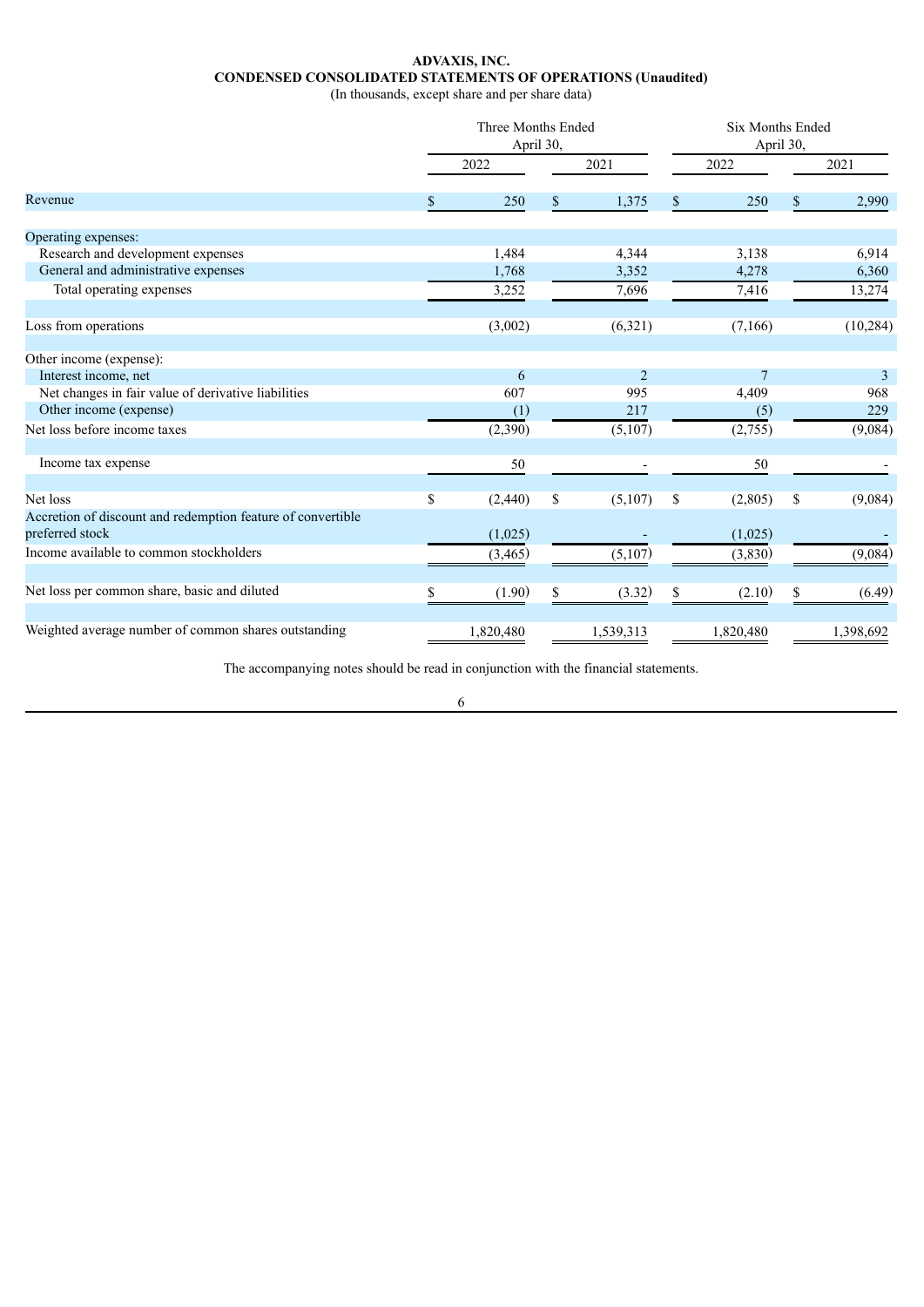# **ADVAXIS, INC. CONDENSED CONSOLIDATED STATEMENTS OF CASH FLOWS (Unaudited)** (In thousands)

<span id="page-6-0"></span>

|                                                                                                            | Six Months Ended<br>April 30, |      |         |  |
|------------------------------------------------------------------------------------------------------------|-------------------------------|------|---------|--|
|                                                                                                            | 2022                          |      | 2021    |  |
|                                                                                                            |                               |      |         |  |
| <b>OPERATING ACTIVITIES</b><br>Net loss                                                                    | \$<br>(2,805)                 | \$   | (9,084) |  |
| Adjustments to reconcile net loss to net cash used in operating activities:                                |                               |      |         |  |
| Share based compensation                                                                                   | 49                            |      | 451     |  |
| Gain on change in value of warrants                                                                        | (4,366)                       |      | (968)   |  |
| Gain on change in value of preferred stock redemption liability                                            | (43)                          |      |         |  |
| Loss on disposal of property and equipment                                                                 |                               |      | 1,530   |  |
| Abandonment of intangible assets                                                                           | 129                           |      | 69      |  |
| Depreciation expense                                                                                       | 34                            |      | 316     |  |
| Amortization expense of intangible assets                                                                  | 140                           |      | 135     |  |
| Amortization of right-of-use asset                                                                         | 14                            |      | 327     |  |
| Net gain on write-off of right-of-use asset and lease liability                                            |                               |      | (116)   |  |
| Change in operating assets and liabilities:                                                                |                               |      |         |  |
| Accounts receivable                                                                                        |                               |      | (1,375) |  |
| Prepaid expenses, other current assets and deferred expenses                                               | (449)                         |      | 45      |  |
| Other assets                                                                                               |                               |      | 182     |  |
| Accounts payable and accrued expenses                                                                      | (1,146)                       |      | 1,142   |  |
| Deferred revenue                                                                                           |                               |      | (165)   |  |
| Operating lease liabilities                                                                                | (13)                          |      | (1,389) |  |
| Net cash used in operating activities                                                                      | (8, 456)                      |      | (8,900) |  |
| <b>INVESTING ACTIVITIES</b>                                                                                |                               |      |         |  |
| Proceeds from disposal of property and equipment                                                           |                               |      | 214     |  |
| Cost of intangible assets                                                                                  | (135)                         |      | (268)   |  |
| Net cash used in investing activities                                                                      | (135)                         |      | (54)    |  |
| <b>FINANCING ACTIVITIES</b>                                                                                |                               |      |         |  |
| Net proceeds of issuance of Series D preferred stock                                                       | 4,312                         |      |         |  |
| Net proceeds of issuance of common stock and warrants                                                      |                               |      | 28,115  |  |
| Redemption of Series D preferred stock                                                                     | (5,250)                       |      |         |  |
| Warrant exercises                                                                                          |                               |      | 3,771   |  |
| Net cash (used in) provided by financing activities                                                        | (938)                         |      | 31,886  |  |
| Net increase in cash and cash equivalents                                                                  | (9, 529)                      |      | 22,932  |  |
| Cash and cash equivalents at beginning of year                                                             | 41,614                        |      | 25,178  |  |
| Cash and cash equivalents at end of year                                                                   | \$<br>32,085                  | \$   | 48,110  |  |
| SUPPLEMENTAL CASH FLOW INFORMATION                                                                         |                               |      |         |  |
| Cash paid for taxes                                                                                        | \$<br>50                      | $\$$ |         |  |
| SUPPLEMENTAL DISCLOSURE OF NON-CASH AND FINANCING ACTIVITIES                                               |                               |      |         |  |
| Reclassification of preferred stock redemption liability into equity upon redemption of preferred<br>stock | 44                            |      |         |  |
| Accretion of discount and redemption feature of convertible preferred stock                                | 1,025                         |      |         |  |
|                                                                                                            |                               |      |         |  |

The accompanying notes should be read in conjunction with the financial statements.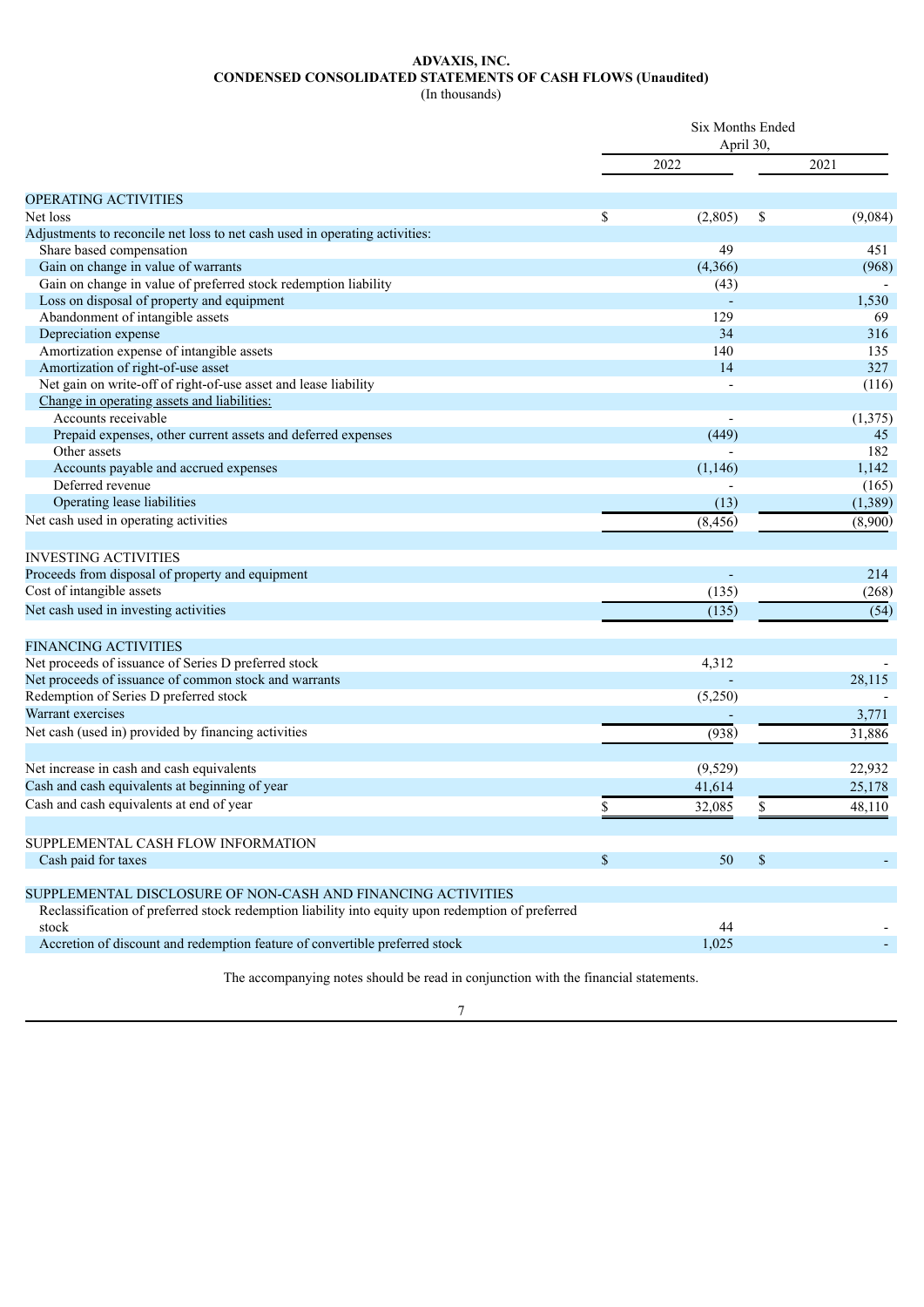#### **ADVAXIS, INC. NOTES TO THE CONDENSED CONSOLIDATED FINANCIAL STATEMENTS** (Unaudited)

# <span id="page-7-0"></span>**1. NATURE OF OPERATIONS**

Advaxis, Inc. ("Advaxis" or the "Company") is a clinical-stage biotechnology company focused on the development and commercialization of proprietary *Listeria monocytogenes* ("*Lm*")-based antigen delivery products. The Company is using its *Lm* platform directed against tumor-specific targets in order to engage the patient's immune system to destroy tumor cells. Through a license from the University of Pennsylvania, Advaxis has exclusive access to this proprietary formulation of attenuated *Lm* called *Lm* Technology<sup>TM</sup>. Advaxis' proprietary approach is designed to deploy a unique mechanism of action that redirects the immune system to attack cancer in three distinct ways:

- Alerting and training the immune system by activating multiple pathways in Antigen-Presenting Cells ("APCs") with the equivalent of multiple adjuvants;
- Attacking the tumor by generating a strong, cancer-specific  $T$  cell response; and
- Breaking down tumor protection through suppression of the protective cells in the tumor microenvironment ("TME") that shields the tumor from the immune system. This enables the activated T cells to begin working to attack the tumor cells.

Advaxis' proprietary *Lm* platform technology has demonstrated clinical activity in several of its programs and has been dosed in over 470 patients across multiple clinical trials and in various tumor types. The Company believes that *Lm* Technology immunotherapies can complement and address significant unmet needs in the current oncology treatment landscape. Specifically, its product candidates have the potential to work synergistically with other immunotherapies, including checkpoint inhibitors, while having a generally well-tolerated safety profile.

# **COVID-19**

On March 11, 2020, the World Health Organization characterized the outbreak of the novel coronavirus ("COVID-19") as a global pandemic and recommended containment and mitigation measures. Since then, extraordinary actions have been taken by international, federal, state, and local public health and governmental authorities to contain and combat the outbreak and spread of COVID-19 in regions throughout the world. These actions include travel bans, quarantines, "stay-at-home" orders, and similar mandates for many individuals to substantially restrict daily activities and for many businesses to curtail or cease normal operations. The continued impact of the COVID-19 pandemic cannot be predicted at this time.

#### **Liquidity and Capital Resources**

#### *Liquidity and Management's Plans*

Similar to other development stage biotechnology companies, the Company's products that are being developed have not generated significant revenue. As a result, the Company has suffered recurring losses and requires significant cash resources to execute its business plans. These losses are expected to continue for the foreseeable future.

As of April 30, 2022, the Company had approximately \$32.1 million in cash and cash equivalents. Although the Company expects to have sufficient capital to fund its obligations, as they become due, in the ordinary course of business until at least one year from the issuance of these consolidated financial statements, the actual amount of cash that it will need to operate is subject to many factors.

The Company recognizes it will need to raise additional capital in order to continue to execute its business plan in the future. There is no assurance that additional financing will be available when needed or that management will be able to obtain financing on terms acceptable to the Company or whether the Company will become profitable and generate positive operating cash flow. If the Company is unable to raise sufficient additional funds, it will have to further scale back its operations.

# **2. SUMMARY OF SIGNIFICANT ACCOUNTING POLICIES AND BASIS OF PRESENTATION**

#### *Basis of Presentation/Estimates*

The accompanying unaudited interim condensed consolidated financial statements and related notes have been prepared in accordance with accounting principles generally accepted in the United States of America ("U.S. GAAP") for interim financial information, and in accordance with the rules and regulations of the Securities and Exchange Commission ("SEC") with respect to Form 10-Q and Rule 10-01 of Regulation S-X. Accordingly, they do not include all of the information and footnotes required by U.S. GAAP for complete financial statements and the accompanying unaudited interim condensed consolidated balance sheet as of April 30, 2022 has been derived from the Company's October 31, 2021 audited financial statements. In the opinion of management, the unaudited interim condensed consolidated financial statements furnished include all adjustments (consisting of normal recurring accruals) necessary for a fair statement of the results for the interim periods presented.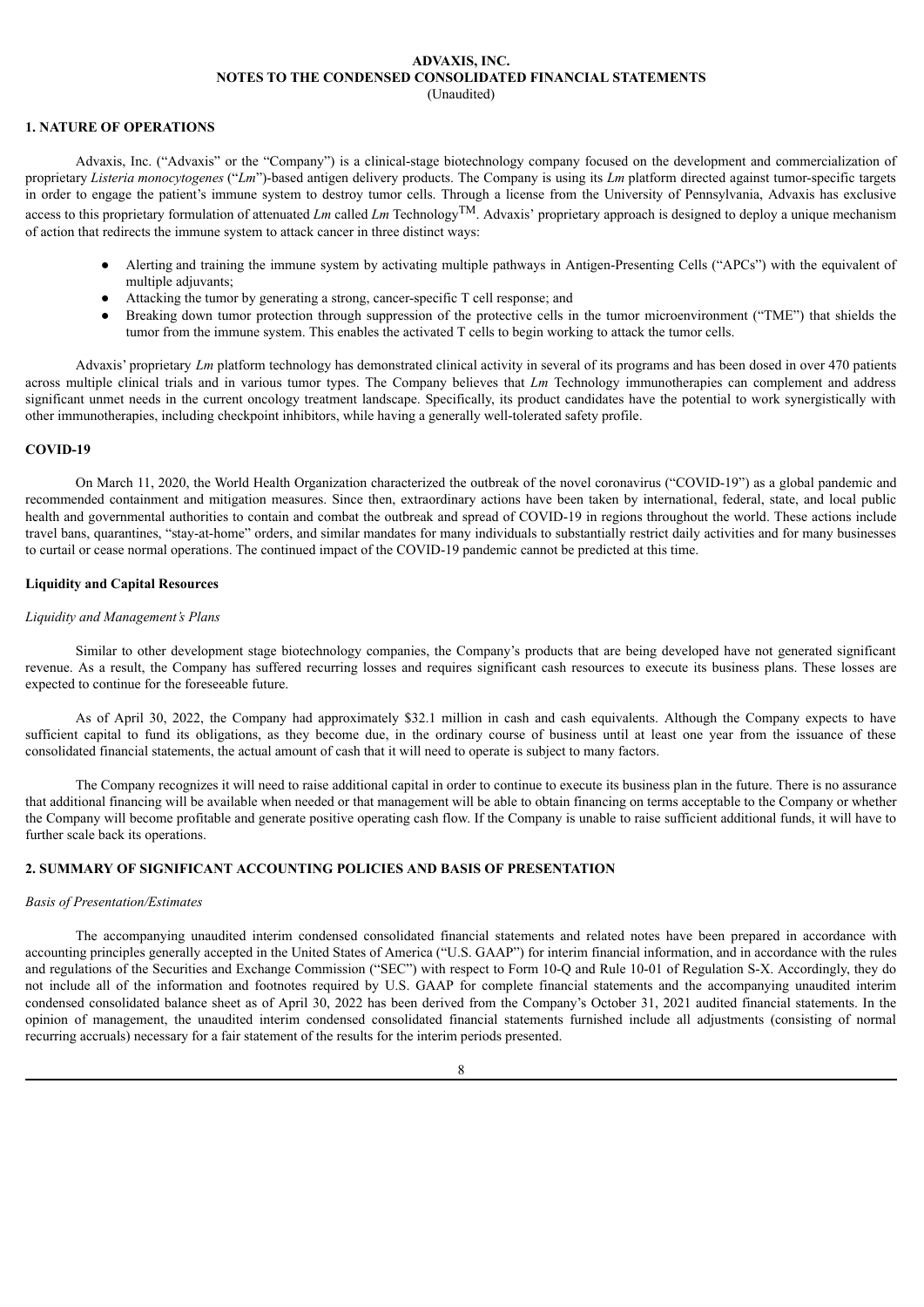Operating results for interim periods are not necessarily indicative of the results to be expected for the full year. The preparation of financial statements in accordance with U.S. GAAP requires management to make estimates and assumptions that affect the reported amounts of assets, liabilities, revenues, expenses, and the related disclosures at the date of the financial statements and during the reporting period. Significant estimates include the timelines associated with revenue recognition on upfront payments received, fair value and recoverability of the carrying value of property and equipment and intangible assets, fair value of warrant liability, grant date fair value of options, deferred tax assets and any related valuation allowance and related disclosure of contingent assets and liabilities. On an on-going basis, the Company evaluates its estimates, based on historical experience and on various other assumptions that it believes to be reasonable under the circumstances. Actual results could materially differ from these estimates.

These unaudited interim condensed consolidated financial statements should be read in conjunction with the financial statements of the Company as of and for the fiscal year ended October 31, 2021 and notes thereto contained in the Company's 2021 Annual Report on Form 10-K, as filed with the SEC on February 14, 2022.

## *Principles of Consolidation*

The consolidated financial statements include the accounts of the Company and its wholly-owned subsidiary. All significant intercompany accounts and transactions have been eliminated.

#### *Restricted Cash*

On January 31, 2022, the Company transferred \$5,250,000 into an escrow fund to fund a potential Series D preferred stock redemption. On April 6, 2022, the Series D convertible preferred stock was redeemed utilizing the entire amount held in the escrow fund.

#### *Convertible Preferred Stock*

Preferred shares subject to mandatory redemption are classified as liability instruments and are measured at fair value. The Company classifies conditionally redeemable preferred shares, which includes preferred shares that feature redemption rights that are either within the control of the holder or subject to redemption upon the occurrence of uncertain events not solely within the Company's control, as temporary equity ("mezzanine") until such time as the conditions are removed or lapse.

#### *Derivative Financial Instruments*

The Company does not use derivative instruments to hedge exposures to cash flow, market or foreign currency risks. The Company evaluates all of its financial instruments to determine if such instruments are derivatives or contain features that qualify as embedded derivatives. For derivative financial instruments that are accounted for as liabilities, the derivative instrument is initially recorded at its fair value and is then re-valued at each reporting date, with changes in the fair value reported in the statements of operations. For share-based derivative financial instruments, the Company used the Monte Carlo simulation model, the Black Scholes model and a binomial model to value the derivative instruments at inception and on subsequent valuation dates. The classification of derivative instruments, including whether such instruments should be recorded as liabilities or as equity, is evaluated at the end of each reporting period. Derivative liabilities are classified in the consolidated balance sheet as current or non-current based on whether or not net-cash settlement of the instrument could be required within 12 months after the balance sheet date.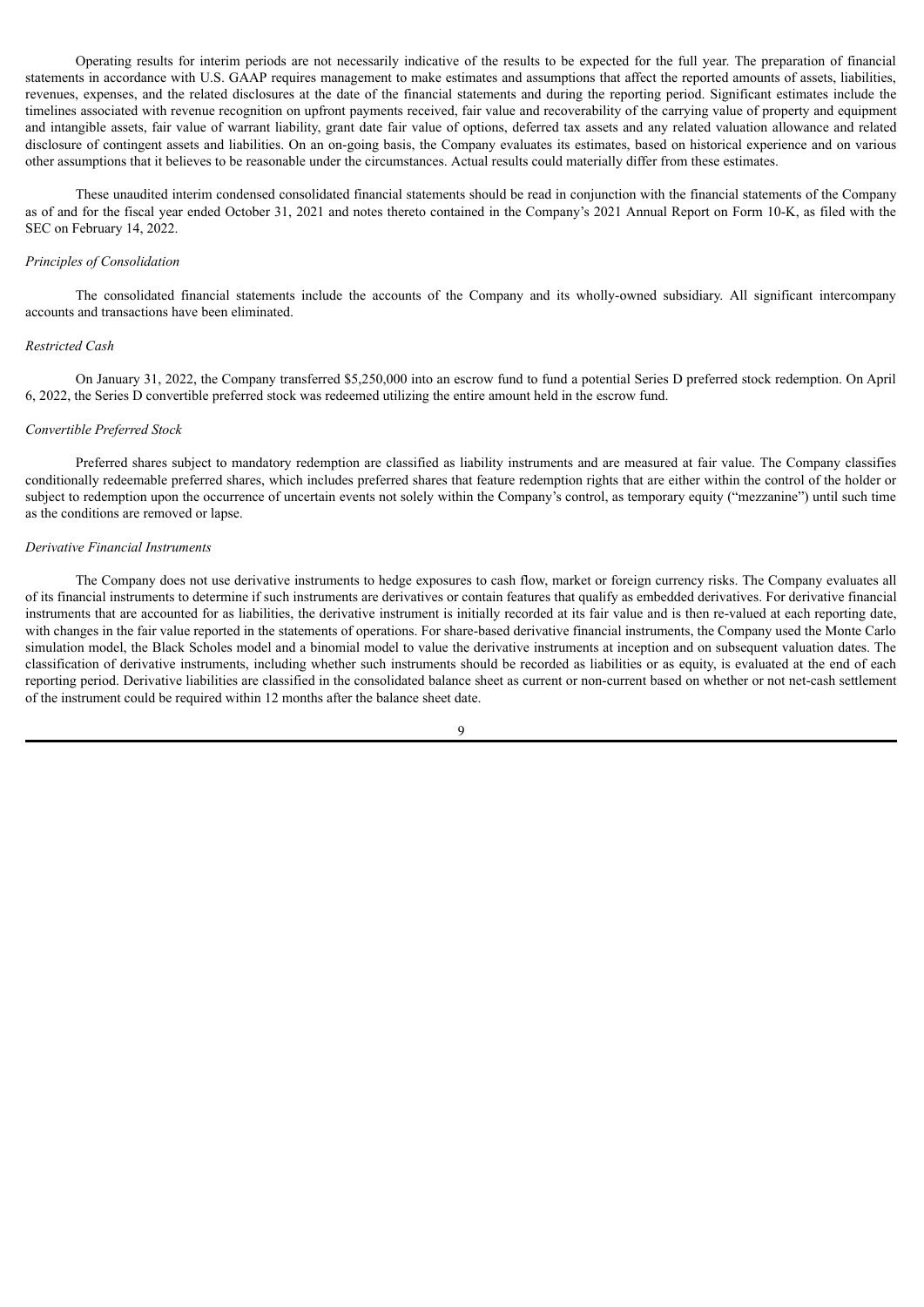## *Net Income (Loss) per Share*

Basic net income or loss per common share is computed by dividing net income or loss available to common stockholders by the weighted average number of common shares outstanding during the period. Diluted earnings per share give effect to dilutive options, warrants, restricted stock units and other potential common stock outstanding during the period. In the case of a net loss, the impact of the potential common stock resulting from warrants, outstanding stock options and convertible debt are not included in the computation of diluted loss per share, as the effect would be anti-dilutive. In the case of net income, the impact of the potential common stock resulting from these instruments that have intrinsic value are included in the diluted earnings per share. The table below sets forth the number of potential shares of common stock that have been excluded from diluted net loss per share:

|               | As of April 30, |         |
|---------------|-----------------|---------|
|               | 2022            | 2021    |
| Warrants      | 377,818         | 377,818 |
| Stock options | 11,101          | 12,892  |
| Total         | 388,919         | 390,710 |

#### *Recent Accounting Standards*

In December 2019, the FASB issued ASU 2019-12, Simplification of Income Taxes (Topic 740) Income Taxes ("ASU 2019-12"). ASU 2019-12 simplifies the accounting for income taxes by removing certain exceptions to the general principles in Topic 740. The amendments also improve consistent application of and simplify U.S. GAAP for other areas of Topic 740 by clarifying and amending existing guidance. ASU 2019-12 is effective for public companies for annual periods beginning after December 15, 2020, including interim periods within those fiscal years. The Company adopted this standard effective November 1, 2021 and it is not material to the financial results of the Company.

In August 2020, the FASB issued ASU 2020-06, Accounting for Convertible Instruments and Contracts in an Entity's Own Equity, which simplifies the accounting for certain convertible instruments, amends guidance on derivative scope exceptions for contracts in an entity's own equity, and modifies the guidance on diluted earnings per share ("EPS") calculations as a result of these changes. The standard will be effective for the Company for fiscal years beginning after December 15, 2023 and can be applied on either a fully retrospective or modified retrospective basis. Early adoption is permitted for fiscal years beginning after December 15, 2020. The Company adopted this standard effective November 1, 2021 and it is not material to the financial results of the Company.

Management does not believe that any recently issued, but not yet effective accounting pronouncements, if adopted, would have a material impact on the accompanying condensed consolidated financial statements.

#### *Reverse Stock Split*

On March 31, 2022, the Company's stockholders voted to approve an amendment to allow the Company to execute a reverse stock split of common stock within a range of 1 for 20 to 1 for 80, without reducing the authorized number of shares of the common stock, at the discretion of the Board of Directors. On June 3, 2022, the Board of Directors approved a 1 for 80 reverse stock split, which became effective on June 6, 2022. All references in this Report to number of shares, price per share and weighted average number of shares of common stock outstanding prior to this reverse stock split have been adjusted to reflect the reverse stock split on a retroactive basis, unless otherwise noted.

#### **3. PROPERTY AND EQUIPMENT**

Property and equipment, net consisted of the following (in thousands):

|                                           |  | April 30, 2022 | October 31, 2021 |       |
|-------------------------------------------|--|----------------|------------------|-------|
| Laboratory equipment                      |  | 179            |                  | 179   |
| Computer equipment                        |  | 241            |                  | 241   |
| Total property and equipment              |  | 420            |                  | 420   |
| Accumulated depreciation and amortization |  | (336)          |                  | (302) |
| Net property and equipment                |  | 84             |                  | 118   |

Depreciation expense for the three months ended April 30, 2022 and 2021 was approximately \$16,000 and \$124,000, respectively. Depreciation expense for the six months ended April 30, 2022 and 2021 was approximately \$34,000 and \$316,000, respectively. During the six months ended April 30, 2021, the Company incurred a loss on disposal of equipment of approximately \$1,530,000, \$968,000 of which is reflected in the research and development expenses and \$562,000 of which is reflected in the general and administrative expenses in the condensed consolidated statement of operations.

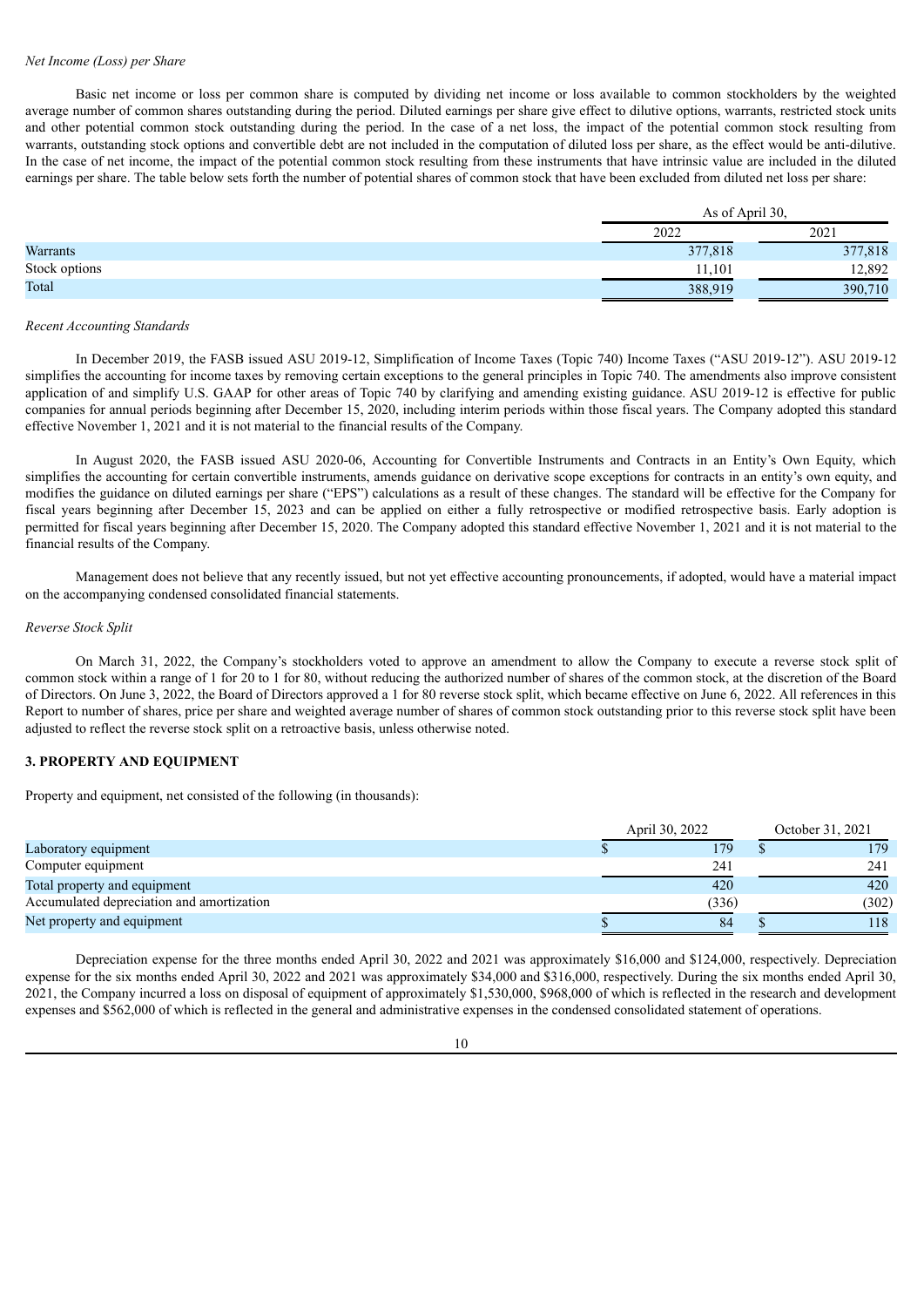# **4. INTANGIBLE ASSETS**

Intangible assets, net consisted of the following (in thousands):

|                          | April 30, 2022 |  | October 31, 2021 |
|--------------------------|----------------|--|------------------|
|                          |                |  |                  |
| Patents                  | 4,812          |  | 4,836            |
| Licenses                 | 777            |  | 777              |
| Software                 | 98             |  | 98               |
| Total intangibles        | 5,687          |  | 5,711            |
| Accumulated amortization | (2, 467)       |  | (2, 357)         |
| Intangible assets        | 3,220          |  | 3,354            |

The expiration dates of the existing patents range from 2021 to 2039 but the expiration dates can be extended based on market approval if granted and/or based on existing laws and regulations. Capitalized costs associated with patent applications that are abandoned without future value are charged to expense when the determination is made not to further pursue the application. Patent applications having a net book value of approximately \$26,000 and \$69,000 were abandoned and were charged to general and administrative expenses in the condensed consolidated statement of operations for the three months ended April 30, 2022 and 2021, respectively. Patent applications having a net book value of approximately \$129,000 and \$69,000 were abandoned and were charged to general and administrative expenses in the condensed consolidated statement of operations for the six months ended April 30, 2022 and 2021, respectively. Amortization expense for intangible assets that was charged to general and administrative expense in the condensed consolidated statement of operations aggregated approximately \$70,000 and \$68,000 for the three months ended April 30, 2022 and 2021, respectively. Amortization expense for intangible assets that was charged to general and administrative expense in the condensed consolidated statement of operations aggregated approximately \$140,000 and \$135,000 for the six months ended April 30, 2022 and 2021, respectively.

Management has reviewed its long-lived assets for impairment whenever events and circumstances indicate that the carrying value of an asset might not be recoverable. Net assets are recorded on the balance sheet for patents and licenses related to axalimogene filolisbac (AXAL), ADXS-HOT, ADXS-PSA and other products that are in development. However, if a competitor were to gain FDA approval for a similar treatment before the Company or if future clinical trials fail to meet the targeted endpoints, the Company will likely record an impairment related to these assets. In addition, if an application is rejected or fails to be issued, the Company would record an impairment of its estimated book value. Lastly, if the Company is unable to raise enough capital to continue funding its studies and developing its intellectual property, the Company would likely record an impairment to these assets.

As of April 30, 2022, the estimated amortization expense by fiscal year based on the current carrying value of intangible assets is as follows (in thousands):

|                  | Fiscal year ending<br>October 31, |
|------------------|-----------------------------------|
| 2022 (Remaining) | 139                               |
| 2023             | 278                               |
| 2024             | 278                               |
| 2025             | 278                               |
| 2026             | 278                               |
| Thereafter       | 1,969                             |
| Total            | 3,220                             |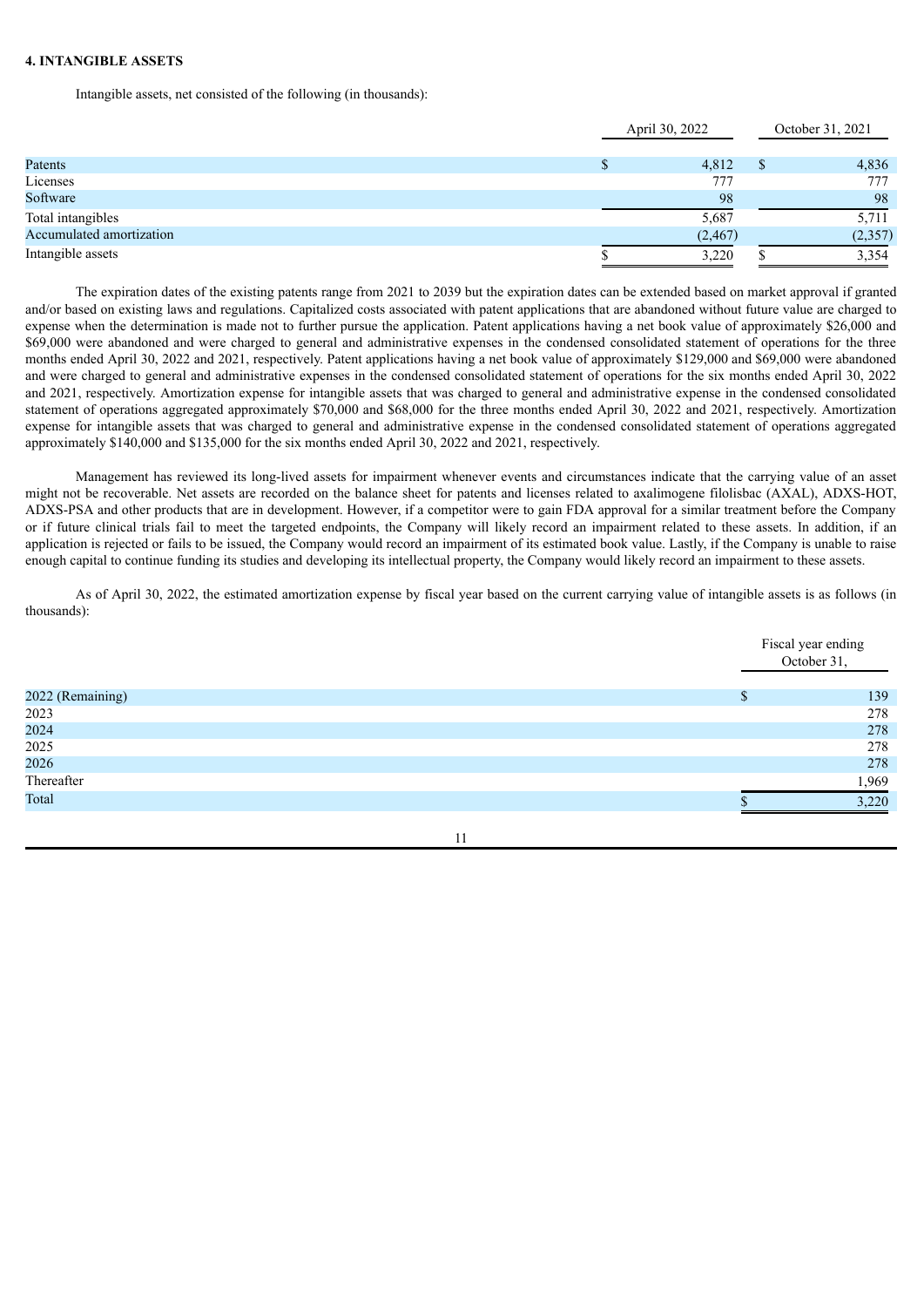# **5. ACCRUED EXPENSES:**

The following table summarizes accrued expenses included in the condensed consolidated balance sheets (in thousands):

| April 30, 2022 |    | October 31, 2021 |
|----------------|----|------------------|
|                |    |                  |
|                |    | 55               |
| 1,028          |    | 1,968            |
| 436            |    | 613              |
| 200            |    | 200              |
| 1,738          |    | 2,836            |
|                | 74 |                  |

# **6. LEASES**

#### *Operating Leases*

The Company previously leased a corporate office and manufacturing facility in Princeton, New Jersey under an operating lease that was set to expire in November 2025. On March 26, 2021, the Company entered into a Lease Termination and Surrender Agreement with respect to this lease agreement. The Lease Termination and Surrender Agreement provides for the early termination of the lease, which became effective on March 31, 2021. In connection with the early termination of the lease, the Company was required to pay a \$1,000,000 termination payment. The unapplied security deposit totaling approximately \$182,000 was credited against the termination fee for a net payment of approximately \$818,000. The Company wrote off of the remaining right-of-use asset of approximately \$4,512,000 and lease liability of approximately \$5,628,000. After consideration of the termination payment and write off of the remaining right-of-use asset and lease liability, the Company recorded a net gain of approximately \$116,000.

On March 25, 2021, the Company entered into a new one-year lease agreement for its corporate office/lab with base rent of approximately \$29,000 per year, plus other expenses. This lease was accounted for as a short-term lease at inception, and the Company elected not to recognize a right-ofuse asset and lease liability. In September 2021, the Company exercised its option to renew the lease, extending the lease term until March 25, 2023. Since the renewed lease term exceeded one-year, the lease no longer qualified for the short-term lease exception, resulting in the recognition of a right-of-use asset and operating lease liability of approximately \$43,000.

Supplemental balance sheet information related to leases was as follows (in thousands):

|                                                   |  | April 30, 2022 | October 31, 2021 |  |
|---------------------------------------------------|--|----------------|------------------|--|
| Operating leases:                                 |  |                |                  |  |
| Operating lease right-of-use assets               |  | 26             | 40               |  |
|                                                   |  |                |                  |  |
| Operating lease liability                         |  |                | 28               |  |
| Operating lease liability, net of current portion |  |                | 12 <sup>1</sup>  |  |
| Total operating lease liabilities                 |  |                | 40               |  |

Supplemental lease expense related to leases was as follows (in thousands):

|                           |                            |              | For the Three  | For the Six    |
|---------------------------|----------------------------|--------------|----------------|----------------|
|                           | Statements of Operations   | Months Ended |                | Months Ended   |
| Lease Cost (in thousands) | Classification             |              | April 30, 2022 | April 30, 2022 |
| Operating lease cost      | General and administrative |              |                |                |
| Variable lease cost       | General and administrative |              | 10             | 19             |
| Total lease expense       |                            |              |                | 34             |

Supplemental lease expense related to leases was as follows (in thousands):

|                           |                                 |              | For the Three  |                | For the Six  |  |
|---------------------------|---------------------------------|--------------|----------------|----------------|--------------|--|
|                           | <b>Statements of Operations</b> | Months Ended |                |                | Months Ended |  |
| Lease Cost (in thousands) | Classification                  |              | April 30, 2021 | April 30, 2021 |              |  |
| Operating lease cost      | General and administrative      |              | 1,011          |                | 1.301        |  |
| Short-term lease cost     | General and administrative      |              | 16             |                | 16           |  |
| Variable lease cost       | General and administrative      |              | 61             |                | 159          |  |
| Total lease expense       |                                 |              | .088           |                | .476         |  |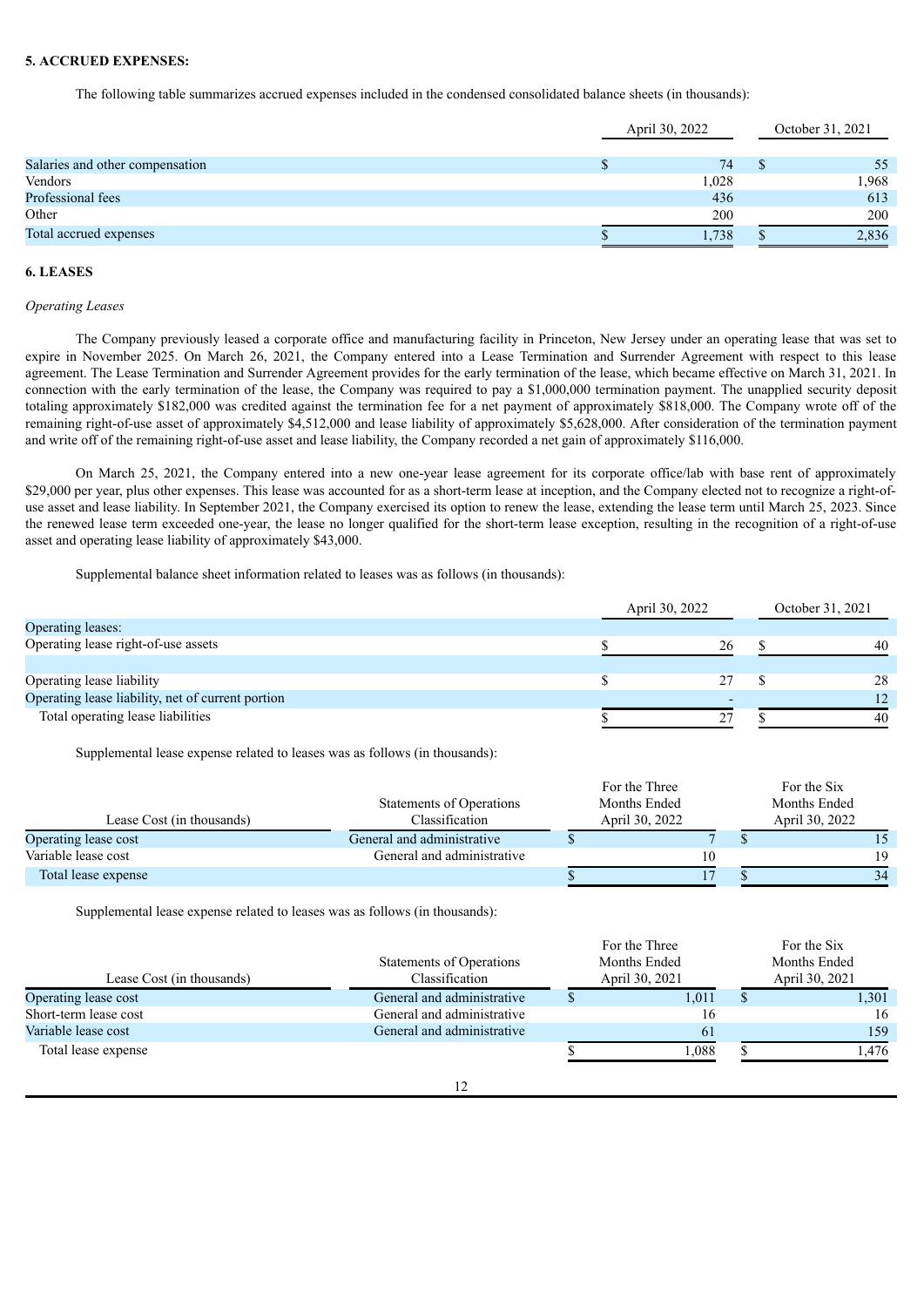Other information related to leases where the Company is the lessee is as follows:

|                                       | April 30, 2022 | October 31, 2021 |
|---------------------------------------|----------------|------------------|
| Weighted-average remaining lease term | $0.9$ years    | .4 years         |
| Weighted-average discount rate        | $3.79\%$       | $3.79\%$         |

Supplemental cash flow information related to operating leases was as follows:

|                                           | For the Six    | For the Six    |  |  |  |
|-------------------------------------------|----------------|----------------|--|--|--|
|                                           | Months Ended   | Months Ended   |  |  |  |
|                                           | April 30, 2022 | April 30, 2021 |  |  |  |
| Cash paid for operating lease liabilities | 14             | .363           |  |  |  |

Future minimum lease payments under non-cancellable leases as of April 30, 2022 were as follows:

| Fiscal Year ending October 31, |    |
|--------------------------------|----|
| 2022 (Remaining)               |    |
| 2023                           |    |
| Total minimum lease payments   | 28 |
| Less: Imputed interest         |    |
| Total                          |    |

# **7. COMMON STOCK PURCHASE WARRANTS AND WARRANT LIABILITY**

## *Warrants*

As of April 30, 2022 and October 31, 2021, there were outstanding and exercisable warrants to purchase 377,818 shares of our common stock with exercise prices ranging from \$20.00 to \$224.00 per share. Information on the outstanding warrants is as follows:

| Exercise<br>Price  | Number of<br><b>Shares</b><br>Underlying<br>Warrants | <b>Expiration Date</b>                      | Type of Financing                               |
|--------------------|------------------------------------------------------|---------------------------------------------|-------------------------------------------------|
|                    |                                                      |                                             |                                                 |
| \$<br>20.00        | 879                                                  | <b>July 2024</b>                            | September 2018 Public Offering                  |
| \$<br>224.00       | 4,092                                                | September 2024                              | July 2019 Public Offering                       |
| \$<br>28.00        | 57,230                                               | November 2025                               | November 2020 Public Offering                   |
|                    |                                                      |                                             | April 2021 Registered Direct Offering           |
| \$<br>56.00        | 140,552                                              | April 2026                                  | (Accompanying Warrants)                         |
|                    |                                                      | 5 years after the date such warrants become | April 2021 Private Placement (Private Placement |
| \$<br>56.00        | 175,065                                              | exercisable, if ever                        | Warrants)                                       |
| <b>Grand Total</b> | 377,818                                              |                                             |                                                 |

As of April 30, 2022 and October 31, 2021, the Company had 201,874 of its total 377,818 outstanding warrants classified as equity (equity warrants).

# *Warrant Liability*

As of April 30, 2022 and October 31, 2021, the Company had 175,944 of its total 377,818 outstanding warrants from an April 2021 private offering of common stock and warrants (the "April 2021 Private Placement") and a September 2018 public offering of common stock and warrants (the "September 2018 Public Offering") classified as liabilities (liability warrants).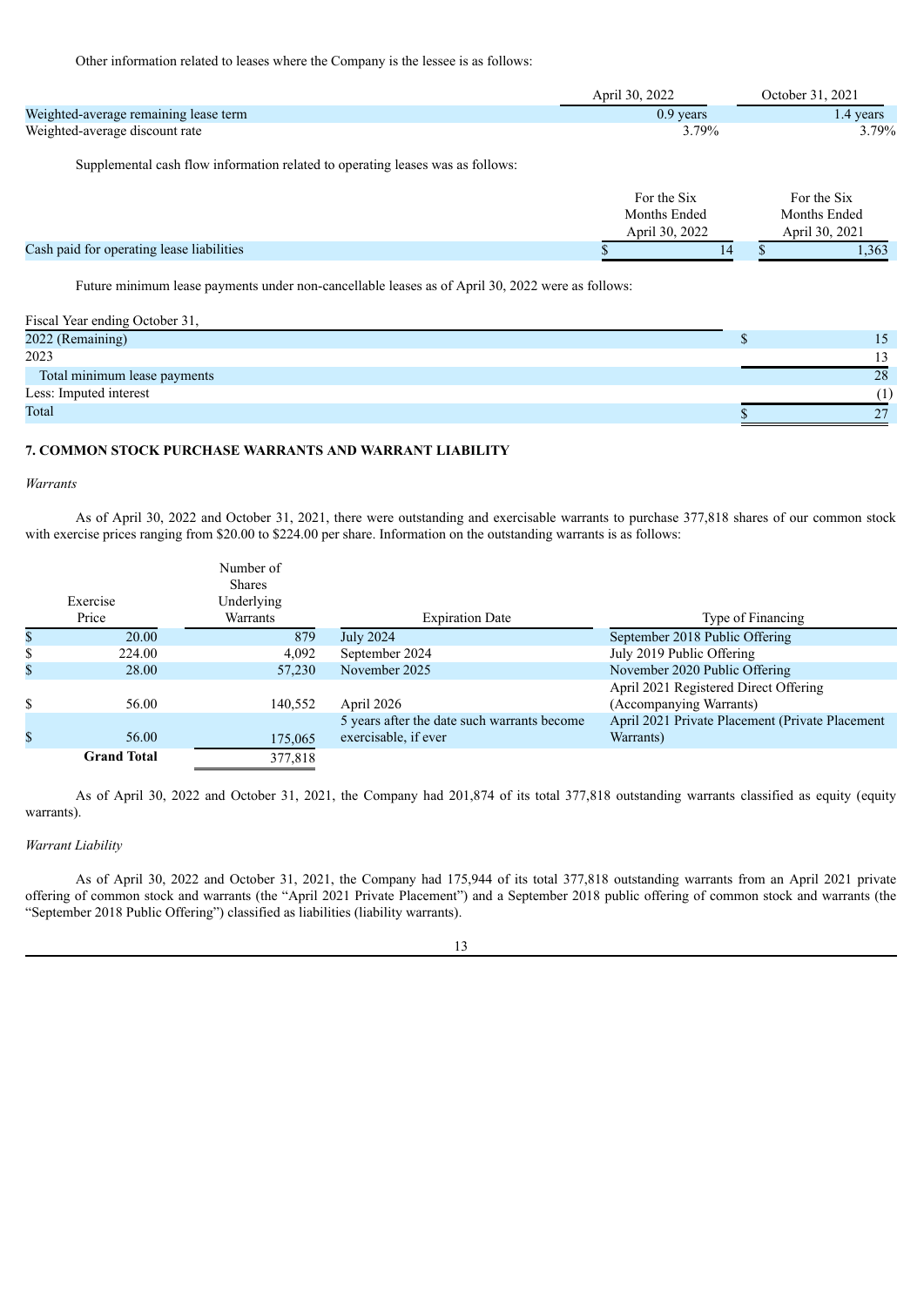The warrants issued in the April 2021 Private Placement will become exercisable only on such day, if ever, that is 14 days after the Company files an amendment to the Company's Amended and Restated Certificate of Incorporation to increase the number of authorized shares of common stock, \$0.001 par value per share from 170,000,000 shares to 300,000,000 shares. These warrants expire five years after the date they become exercisable. As of April 30, 2022, the Company did not have sufficient authorized common stock to allow for the issuance of common stock underlying these warrants. The Company did not receive stockholder authorization to increase the authorized shares from 170,000,000 to 300,000,000 shares at the stockholder's meeting commenced on June 3, 2021. The Company was subsequently required to file a proxy to seek an increase in the number of authorized shares and did not file such a proxy but rather elected to seek a reverse stock split to, among other things, increase the shares available. Accordingly, based on certain indemnification provisions of the securities purchase agreement, the Company concluded that liability classification is warranted. The Company utilized the Black Scholes model to calculate the fair value of these warrants at issuance and at each subsequent reporting date.

In measuring the warrant liability for the warrants issued in the April 2021 Private Placement at April 30, 2022 and October 31, 2021, the Company used the following inputs in its Black Scholes model:

|                       | April 30, 2022 | October 31, 2021 |              |  |  |
|-----------------------|----------------|------------------|--------------|--|--|
| <b>Exercise Price</b> | 56.00          |                  | 56.00        |  |  |
| <b>Stock Price</b>    | 6.56           |                  | 38.80        |  |  |
| <b>Expected Term</b>  | $5.00$ years   |                  | $5.00$ years |  |  |
| Volatility %          | 110%           |                  | 106%         |  |  |
| <b>Risk Free Rate</b> | 2.92%          |                  | .18%         |  |  |

The September 2018 Public Offering warrants contain a down round feature, except for exempt issuances as defined in the warrant agreement, in which the exercise price would immediately be reduced to match a dilutive issuance of common stock, options, convertible securities and changes in option price or rate of conversion. As of April 30, 2022, the down round feature was triggered four times and the exercise price of the warrants were reduced from \$1,800.00 to \$20.00. The warrants require liability classification as the warrant agreement requires the Company to maintain an effective registration statement and does not specify any circumstances under which settlement in other than cash would be permitted or required. As a result, net cash settlement is assumed and liability classification is warranted. For these liability warrants, the Company utilized the Monte Carlo simulation model to calculate the fair value of these warrants at issuance and at each subsequent reporting date.

In measuring the warrant liability for the September 2018 Public Offering warrants at April 30, 2022 and October 31, 2021, the Company used the following inputs in its Monte Carlo simulation model:

|                       | April 30, 2022 | October 31, 2021 |
|-----------------------|----------------|------------------|
| <b>Exercise Price</b> | 20.00          | 24.00            |
| <b>Stock Price</b>    | 6.56           | 38.80            |
| <b>Expected Term</b>  | 2.37 years     | 2.87 years       |
| Volatility %          | 109%           | 123%             |
| <b>Risk Free Rate</b> | 2.79%          | $0.77\%$         |

At April 30, 2022 and October 31, 2021, the fair value of the warrant liability was approximately \$563,000 and \$4,929,000, respectively. For the three months ended April 30, 2022 and 2021, the Company reported income of approximately \$564,000 and \$995,000, respectively, due to changes in the fair value of the warrant liability. For the six months ended April 30, 2022 and 2021, the Company reported income of approximately \$4,366,000 and \$968,000, respectively, due to changes in the fair value of the warrant liability.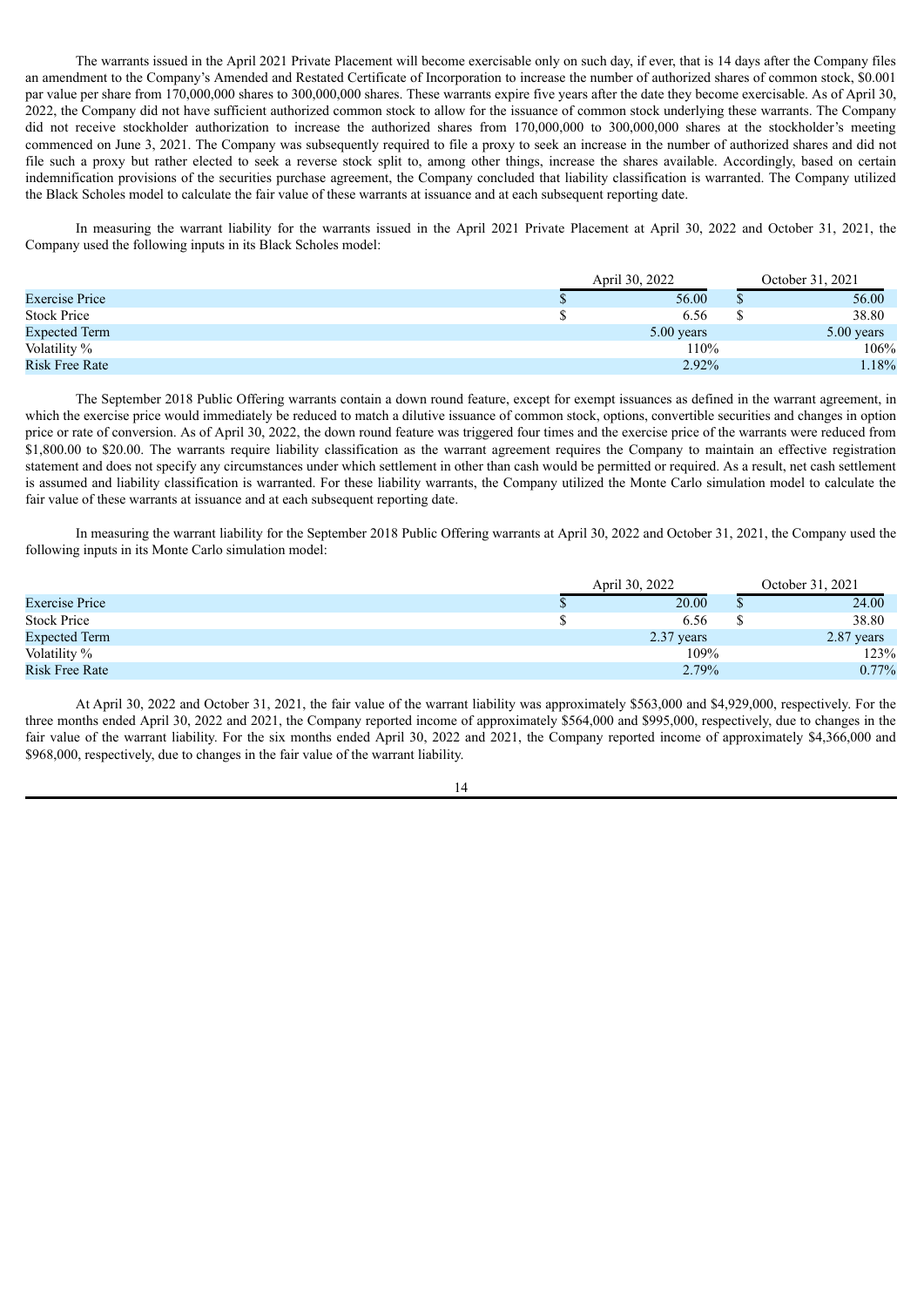#### **8. COMMITMENTS AND CONTINGENCIES**

#### *Atachbarian*

On November 15, 2021, a purported stockholder of the Company commenced an action against the Company and certain of its directors in the U.S. District Court for the District of New Jersey, entitled Atachbarian v. Advaxis, Inc., et al., No. 3:21-cv-20006. The plaintiff alleges that the defendants breached their fiduciary duties and violated Section 14(a) and Rule 20(a) of the Securities Exchange Act of 1934 and Rule 14a-9 promulgated thereunder by allegedly failing to disclose certain matters in its Registration Statement on Form S-4 (Commission File No. 333-259065 (the "Registration Statement") filed in connection with a proposed merger with Biosight Ltd. (the "Previously Proposed Merger"). On December 15, 2021, pursuant to an understanding reached with the plaintiff, the Company made certain other additional disclosures that mooted the demands asserted in the complaint. On December 17, 2021, the plaintiff filed a notice of voluntary dismissal with prejudice. On February 7, 2022, the Company and the plaintiff reached a settlement agreement, which is recorded in general and administrative expenses in the condensed consolidated statement of operations.

### *Purported Stockholder Claims Related to Biosight Transaction*

Between September 16, 2021, and November 4, 2021, the Company received demand letters on behalf of six purported stockholders of the Company, alleging that the Company failed to disclose certain matters in the Registration Statement, and demanding that the Company disclose such information in a supplemental disclosure filed with the SEC. On October 14, 2021, the Company filed an amendment to the Registration Statement and on November 8, 2021, the Company made certain other additional disclosures that mooted the demands asserted in the above-referenced letters. The six plaintiffs have made settlement demands and the plaintiffs and the company have reached settlements in principle to resolve all six demands, which is recorded in general and administrative expenses in the condensed consolidated statement of operations.

In addition, the Company received certain additional demands from stockholders asserting that the proxy materials filed by the Company in connection with the Previously Proposed Merger contained alleged material misstatements and/or omissions. Certain stockholders also demanded books and records of the Company pursuant to Delaware law. In response to these demands, the Company agreed to make, and did make, certain supplemental disclosures to the proxy materials. The stockholder has made a settlement demand. At this time, the Company is unable to predict the likelihood of an unfavorable outcome.

#### *Purported Stockholder Claims Related to Series D Convertible Preferred Stock Of ering*

On February 17, 2022, the Company received a letter on behalf of a purported stockholder of the Company, demanding certain books and records pursuant to Delaware law regarding the proposed issuance of super voting preferred stock. The Company agreed to provide certain books and records to the stockholder and agreed to make, and did make, a supplemental disclosure to the proxy materials. The stockholder has made a settlement demand. At this time, the Company is unable to predict the likelihood of an unfavorable outcome.

# **9. TEMPORARY EQUITY**

#### *Series D Convertible Preferred Stock Of ering*

On January 31, 2022, the Company consummated an offering with certain institutional investors for the private placement of 1,000,000 shares of Series D convertible redeemable preferred stock (the "Series D Preferred Stock"). The shares, which have since been redeemed in accordance with their terms as described below, and are thus no longer outstanding as of April 30, 2022, had an aggregate stated value of \$5,000,000. Each share of the Series D preferred stock had a purchase price of \$4.75, representing an original issue discount of 5% of the stated value. The shares of Series D Preferred Stock were convertible into shares of the Company's common stock, upon the occurrence of certain events, at a conversion price of \$20.00 per share. The conversion, at the option of the stockholder, could occur at any time following the receipt of the stockholders' approval for a reverse stock split. The Company was permitted to compel conversion of the Series D Preferred Stock after the fulfillment of certain conditions and subject to certain limitations. The Series D Preferred Stock also had a liquidation preference over the shares of common stock, and could be redeemed by the investors, in accordance with certain terms, for a redemption price equal to 105% of the stated value, or in certain circumstances, 110% of the stated value. Total net proceeds from the offering, after deducting the financial advisor's fees and other estimated offering expenses, were approximately \$4.3 million.

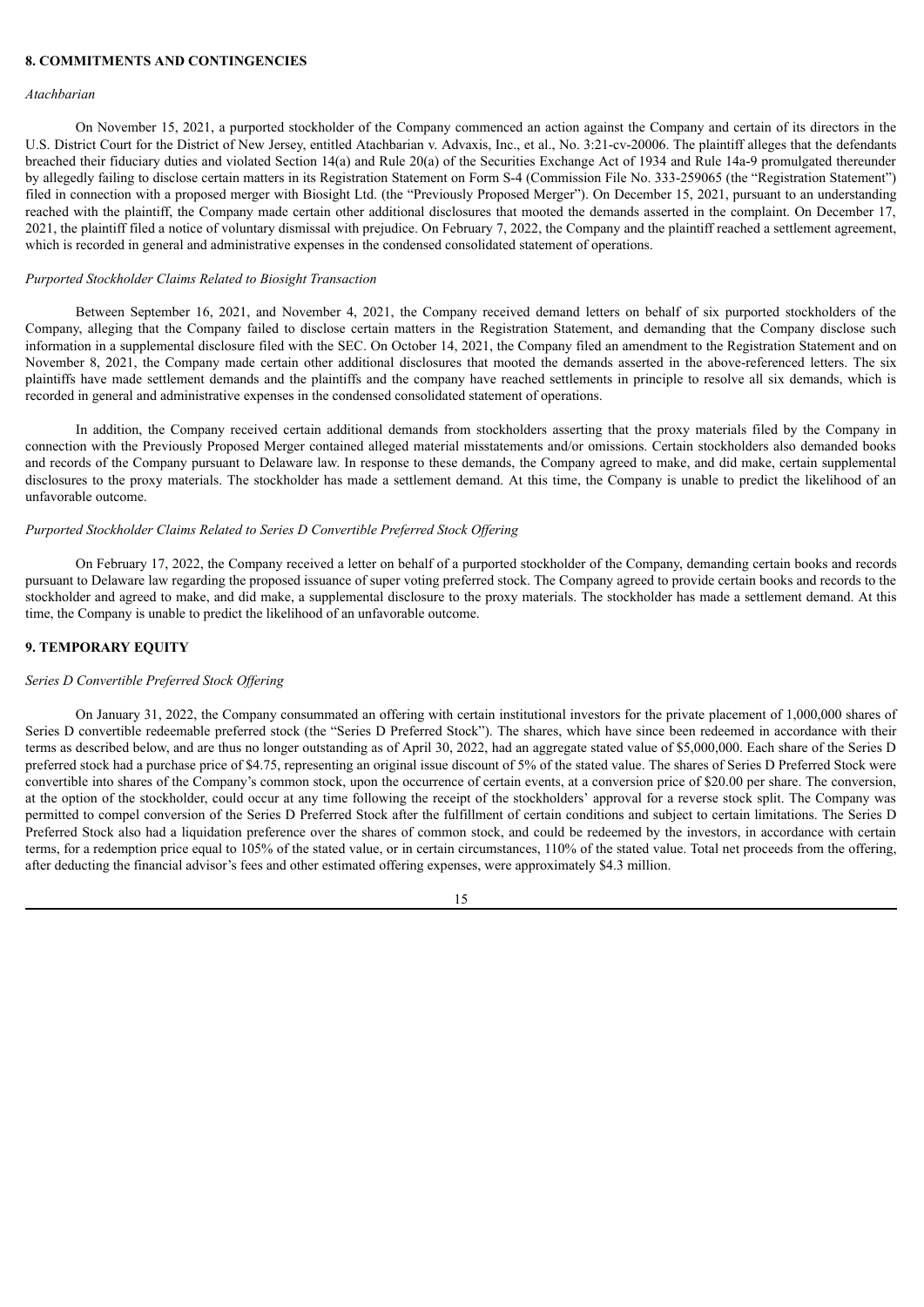Since the Series D preferred stock had a redemption feature at the option of the holder, it was classified as temporary equity. At the January 31, 2022 issuance date, the Series D preferred stock was recorded on the balance sheet at approximately \$4,225,000, which is the \$4,312,000 net proceeds less the \$87,000 value of the bifurcated preferred stock redemption liability (see below).

On April 6, 2022, the holders of all 1,000,000 outstanding shares of the Series D Preferred Stock exercised their right to cause the Company to redeem all of such shares at a price per share equal to 105% of the stated value per share of \$5.00, and such shares were redeemed accordingly. The \$1,025,000 accretion of the Series D convertible preferred stock to its redemption value was recorded as a reduction in additional paid-in capital (see Note 10).

#### *Preferred Stock Redemption Liability*

The Company evaluated the preferred stock redemption feature under ASC 815. Since the preferred stock redemption feature is not considered to be clearly and closely related to the preferred stock host and the redemption feature meets the four characteristics of a derivative under ASC 815, the preferred stock redemption feature is required to be bifurcated from the preferred stock host and valued as a liability. The Company utilized a binomial model to calculate the fair value of the preferred stock redemption feature at issuance.

In measuring the preferred stock redemption liability at April 6, 2021 (redemption date) and January 31, 2022 (issuance date), the Company used the following inputs in its binomial model:

|                       | April 6, 2022 | January 31, 2022 |         |  |  |
|-----------------------|---------------|------------------|---------|--|--|
| <b>Exercise Price</b> | 20.00         |                  | 20.00   |  |  |
| <b>Stock Price</b>    | 9.04          |                  | 10.88   |  |  |
| Volatility %          | 96%           |                  | 105%    |  |  |
| <b>Risk Free Rate</b> | .25%          |                  | $.00\%$ |  |  |

At April 6, 2022 and January 31, 2022, the fair value of the preferred stock redemption liability was approximately \$44,000 and \$87,000, respectively. On April 6, 2022, the Series D convertible preferred stock was redeemed, and the \$44,000 preferred stock redemption liability was reclassified into other paid-in capital (see Note 10). For the three months ended April 30, 2022, the Company reported income of approximately \$44,000 due to a change in the fair value of the preferred stock redemption liability.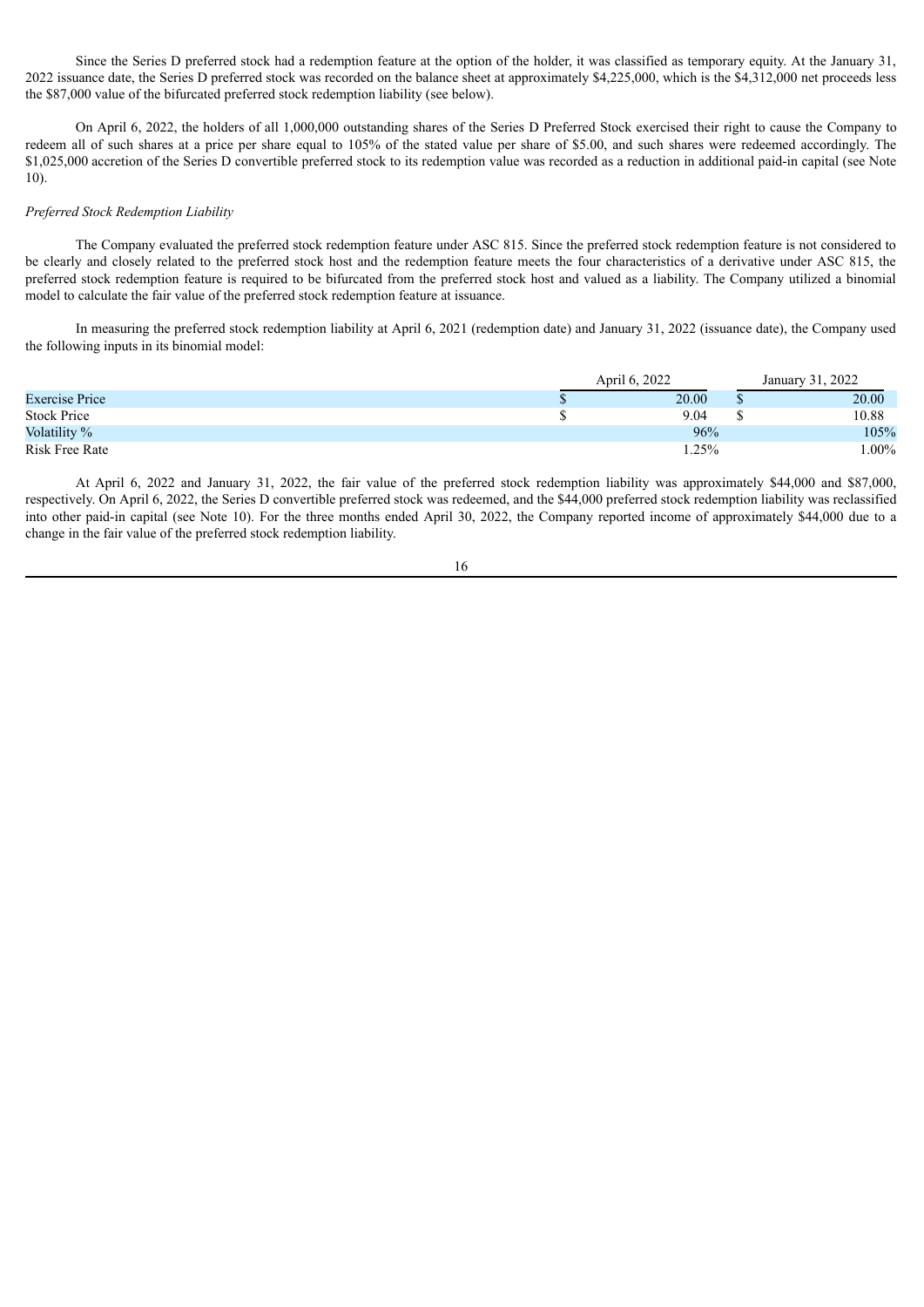# **10. STOCKHOLDERS' EQUITY**

A summary of the changes in stockholders' equity for the six months ended April 30, 2022 and 2021 is presented below (in thousands, except share data):

|                                                                                |                          |                        |               |                               | Additional              |                        | Total                  |               |                        |
|--------------------------------------------------------------------------------|--------------------------|------------------------|---------------|-------------------------------|-------------------------|------------------------|------------------------|---------------|------------------------|
|                                                                                |                          | Preferred Stock        | Common Stock  |                               |                         | Paid-In<br>Accumulated |                        |               | Shareholders'          |
|                                                                                | <b>Shares</b>            | Amount                 | <b>Shares</b> | Amount                        | Capital                 |                        | Deficit                |               | Equity                 |
| Balance at November 1, 2020                                                    |                          | $\mathbf{s}$           | 975,925       | $\mathbf{\hat{S}}$<br>2       | $\overline{$}$ 440,916  | $\mathbf{s}$           | (410, 738)             | $\mathcal{S}$ | 30,180                 |
| Stock-based compensation                                                       |                          |                        |               |                               | 236                     |                        |                        |               | 236                    |
| Advaxis public offerings, net of offering costs                                |                          | ٠                      | 383,333       | $\overline{\phantom{a}}$      | 8,550                   |                        |                        |               | 8,550                  |
| Warrant exercises                                                              |                          |                        | 92,375        |                               | 2,586                   |                        |                        |               | 2,586                  |
| Net loss                                                                       | $\overline{\phantom{0}}$ |                        |               | $\overline{\phantom{a}}$      |                         |                        | (3,977)                |               | (3,977)                |
| Balance at January 31, 2021                                                    |                          | \$                     | 1,451,633     | $\overline{2}$<br>\$          | $\overline{$}$ 452,288  | \$                     | $\overline{(414,715)}$ | \$            | 37,575                 |
| Stock-based compensation                                                       |                          |                        | 69            |                               | 215                     |                        |                        |               | 215                    |
| Stock option exercises                                                         |                          |                        | 4             |                               |                         |                        |                        |               |                        |
| Advaxis public offerings, net of offering costs                                |                          |                        | 230,794       |                               | 13,683                  |                        |                        |               | 13,683                 |
| Warrant exercises                                                              |                          |                        | 137,968       |                               | 1,185                   |                        |                        |               | 1,185                  |
| Issuance of shares to employees under ESPP<br>Plan                             |                          |                        | 12            |                               |                         |                        |                        |               |                        |
| Net loss                                                                       |                          |                        |               |                               |                         |                        | (5,107)                |               | (5,107)                |
| Balance at April 30, 2021                                                      |                          |                        | 1,820,480     | $\overline{2}$                | \$467,371               | S                      | (419, 822)             |               | 47,551                 |
|                                                                                |                          | <b>Preferred Stock</b> | Common Stock  |                               | Additional<br>Paid-In   |                        | Accumulated            |               | Total<br>Shareholders' |
|                                                                                | <b>Shares</b>            | Amount                 | <b>Shares</b> | Amount                        | Capital                 |                        | Deficit                |               | Equity                 |
| Balance at November 1, 2021                                                    |                          | \$                     | 1,820,480     | $\mathbf S$<br>$\overline{c}$ | $\overline{$}3,467,486$ | \$                     | (428,600)              | $\mathbb{S}$  | 38,888                 |
| Stock-based compensation                                                       |                          |                        |               |                               | 26                      |                        |                        |               | 26                     |
| Net loss                                                                       |                          |                        |               |                               |                         |                        | (365)                  |               | (365)                  |
| Balance at January 31, 2022                                                    |                          | \$                     | 1,820,480     | $\mathbf S$<br>$\overline{2}$ | \$467,512               | $\mathbb{S}$           | (428, 965)             | $\mathsf{\$}$ | 38,549                 |
| Stock-based compensation                                                       |                          |                        |               |                               | 23                      |                        |                        |               | 23                     |
| Accretion of discount and redemption feature of<br>convertible preferred stock |                          |                        |               |                               |                         |                        |                        |               |                        |
| Convertible preferred stock redemption                                         |                          |                        |               |                               | (1,025)<br>44           |                        |                        |               | (1,025)<br>44          |
| Net loss                                                                       |                          |                        |               |                               |                         |                        | (2, 440)               |               | (2, 440)               |

# **11. SHARE BASED COMPENSATION**

The following table summarizes share-based compensation expense included in the condensed consolidated statements of operations (in thousands):

Balance at April 30, 2022 5 1,820,480 5 2 \$ 466,554 \$ (431,405) \$ 35,151

|                            | Three Months Ended April 30, |  |      |  | Six Months Ended April 30, |  |      |  |  |
|----------------------------|------------------------------|--|------|--|----------------------------|--|------|--|--|
|                            | 2022                         |  | 2021 |  | 2022                       |  | 2021 |  |  |
| Research and development   |                              |  | эb   |  | 24                         |  |      |  |  |
| General and administrative | $\sim$                       |  | 159  |  | 25                         |  | 338  |  |  |
| Total                      | 23                           |  | 215  |  | 49                         |  | 45.  |  |  |
|                            |                              |  |      |  |                            |  |      |  |  |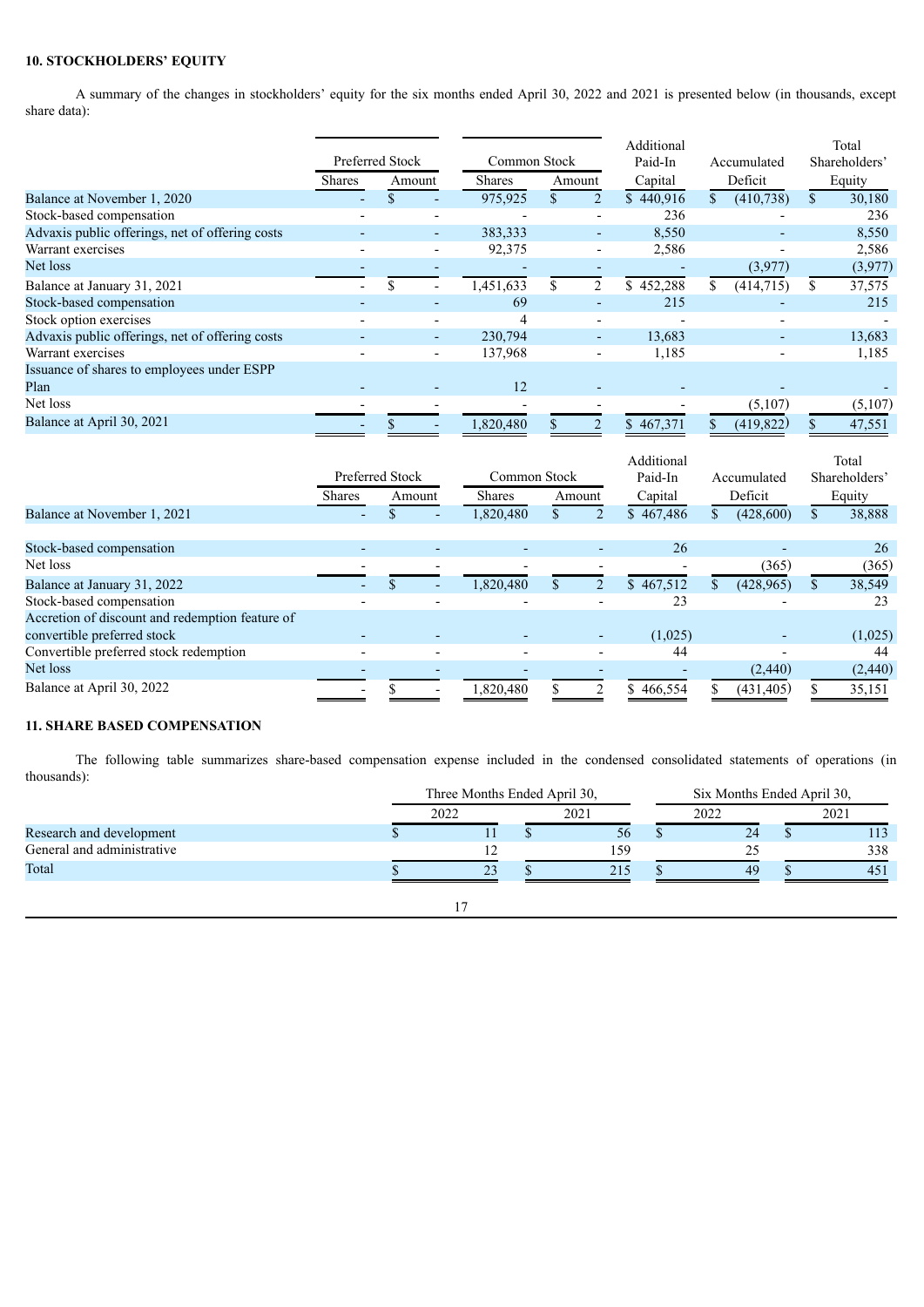A summary of changes in the stock option plan for the six months ended April 30, 2022 is as follows:

|                                          |               | Weighted<br>Average |                                              |  |                                           |                                                |    |  |
|------------------------------------------|---------------|---------------------|----------------------------------------------|--|-------------------------------------------|------------------------------------------------|----|--|
|                                          | <b>Shares</b> |                     | Weighted<br>Average<br><b>Exercise Price</b> |  | Remaining<br>Contractual Life<br>In Years | Aggregate<br>Intrinsic Value<br>(in thousands) |    |  |
| Outstanding as of October 31, 2021       | 11,174        |                     | 1,545.60                                     |  | 7.80                                      |                                                | 27 |  |
| Cancelled or expired                     | (73)          |                     | 22,200.00                                    |  |                                           |                                                |    |  |
| Outstanding as of April 30, 2022         | 11.101        |                     | 1,408.80                                     |  | 7.31                                      |                                                |    |  |
| Vested and exercisable at April 30, 2022 | 6,058         |                     | 2,544.00                                     |  | 6.64                                      |                                                |    |  |

The following table summarizes information about the outstanding and exercisable options at April 30, 2022:

|                        | <b>Options Outstanding</b> | Options Exercisable |          |           |             |             |  |           |
|------------------------|----------------------------|---------------------|----------|-----------|-------------|-------------|--|-----------|
|                        |                            | Weighted            | Weighted |           |             | Weighted    |  | Weighted  |
|                        |                            | Average             | Average  |           |             | Average     |  | Average   |
| Exercise               | Number                     | Remaining           | Exercise |           | Number      | Remaining   |  | Exercise  |
| Price Range            | Outstanding                | Contractual         | Price    |           | Exercisable | Contractual |  | Price     |
| \$<br>24.00-\$80.00    | 8.407                      | 8.05                |          | 43.20     | 3,375       | 7.95        |  | 40.00     |
| \$<br>80.01-\$800.00   | 692                        | 6.56                |          | 597.60    | 681         | 6.55        |  | 604.80    |
| $$800.01 - $8,000.00$  | 1.130                      | 5.73                |          | 2,321.60  | 1,130       | 5.73        |  | 2,321.60  |
| \$8,000.01-\$20,664.00 | 872                        | 2.83                |          | 14.040.80 | 872         | 2.83        |  | 14.040.80 |

As of April 30, 2022, there was approximately \$101,000 of unrecognized compensation cost related to non-vested stock option awards, which is expected to be recognized over a remaining weighted average vesting period of 1.16 years.

#### *Potential Acceleration of Stock Options*

In the event of a merger transaction, similar to the Previously Proposed Merger Agreement, all of the Chief Executive Officer's 625 unvested stock options as of April 30, 2022, pursuant to his employment agreement, would accelerate.

#### **12. LICENSING AGREEMENTS**

#### *OS Therapies LLC*

On September 4, 2018, the Company entered into a development, license and supply agreement with OS Therapies ("OST") for the use of ADXS31-164, also known as ADXS-HER2, for evaluation in the treatment of osteosarcoma in humans. Under the terms of the license agreement, as amended, OST will be responsible for the conduct and funding of a clinical study evaluating ADXS-HER2 in recurrent, completely resected osteosarcoma. Under the most recent amendment to the licensing agreement, OST agreed to pay Advaxis \$25,000 per month ("Monthly Payment") starting on April 30, 2020 until it achieved its funding milestone of \$2,337,500. Upon receipt of the first Monthly Payment, Advaxis initiated the transfer of the intellectual property and licensing rights of ADXS31-164, which were licensed pursuant to the Penn Agreement, back to the University of Pennsylvania. Contemporaneously, OST will enter negotiations with the University of Pennsylvania to establish a licensing agreement for ADXS31-164 to OST for clinical and commercial development of the ADXS31-164 technology.

During the three months ended January 31, 2021, the Company received an aggregate of \$1,615,000 from OS Therapies upon achievement of the funding milestone set forth in the license agreement and recorded \$1,615,000 in revenue. The Company therefore transferred, and OST took full ownership of, the IND application for ADXS31-164 in its entirety along with agreements and promises contained therein, as well as all obligations associated with this IND or any HER2 product/program development.

During the three months ended April 30, 2021, the Company achieved the second milestone set forth in the license agreement for evaluation in the treatment of osteosarcoma in humans and recorded \$1,375,000 in revenue. The Company received the amount due from OS Therapies of \$1,375,000 in May 2021.

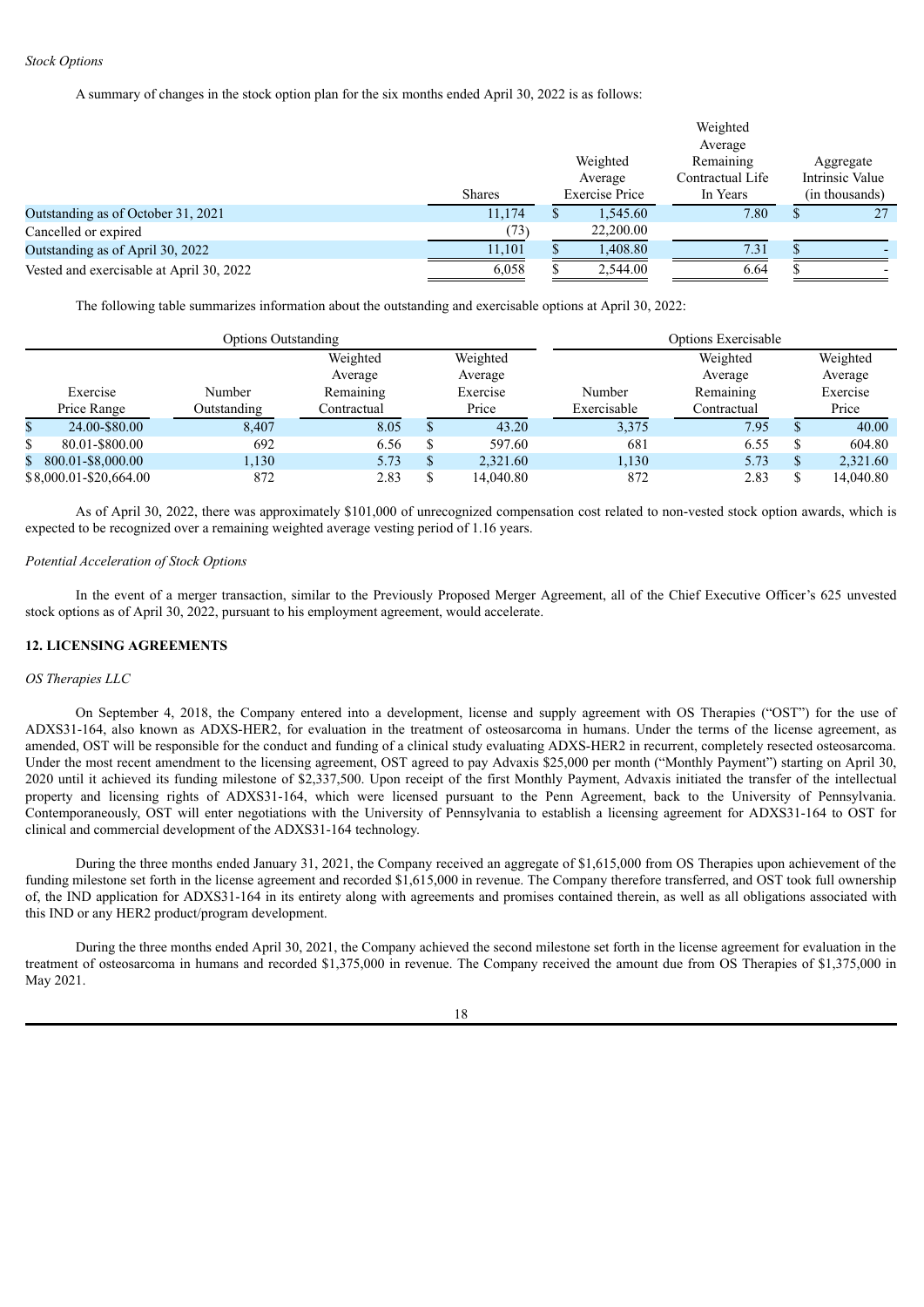# *Global BioPharma Inc.*

On December 9, 2013, the Company entered into an exclusive licensing agreement for the development and commercialization of axalimogene filolisbac with Global BioPharma, Inc. ("GBP"), a Taiwanese based biotech company funded by a group of investors led by Taiwan Biotech Co., Ltd (TBC). During the six months ended April 30, 2022, the Company recorded \$250,000 in revenue for the annual license fee renewal. Since Advaxis has no significant obligation to perform after the license transfer and has provided GBP with the right to use its intellectual property, performance is satisfied when the license renews.

# **13. FAIR VALUE**

The authoritative guidance for fair value measurements defines fair value as the exchange price that would be received for an asset or paid to transfer a liability (an exit price) in the principal or the most advantageous market for the asset or liability in an orderly transaction between market participants on the measurement date. Market participants are buyers and sellers in the principal market that are (i) independent, (ii) knowledgeable, (iii) able to transact, and (iv) willing to transact. The guidance describes a fair value hierarchy based on the levels of inputs, of which the first two are considered observable and the last unobservable, that may be used to measure fair value which are the following:

● Level 1 — Quoted prices in active markets for identical assets or liabilities.

• Level 2— Inputs other than Level 1 that are observable, either directly or indirectly, such as quoted prices for similar assets or liabilities; quoted prices in markets that are not active; or other inputs that are observable or corroborated by observable market data or substantially the full term of the assets or liabilities.

● Level 3 — Unobservable inputs that are supported by little or no market activity and that are significant to the value of the assets or liabilities.

The following table provides the assets and liabilities carried at fair value measured on a recurring basis as of April 30, 2022 and October 31, 2021 (in thousands): **Fair value measured at April 30, 2022**

|                                                                                                                                        |         | <b>Fair value measured at April 50, 2022</b> |         |                          |         |     |        |
|----------------------------------------------------------------------------------------------------------------------------------------|---------|----------------------------------------------|---------|--------------------------|---------|-----|--------|
|                                                                                                                                        | Level 1 |                                              | Level 2 |                          | Level 3 |     | Total  |
| <b>Financial assets at fair value:</b>                                                                                                 |         |                                              |         |                          |         |     |        |
| Cash equivalents (money market funds)                                                                                                  |         | 17,156                                       |         | $\overline{\phantom{0}}$ |         |     | 17,156 |
| <b>Total Financial Assets at Fair Value</b>                                                                                            |         | 17.156                                       |         |                          |         |     | 17,156 |
| <b>Financial liabilities at fair value:</b>                                                                                            |         |                                              |         |                          |         |     |        |
| Common stock warrant liability, warrants exercisable at \$20.00                                                                        |         |                                              |         |                          |         |     |        |
| through September 2024                                                                                                                 |         |                                              |         |                          |         | 4   |        |
| Common stock warrant liability, warrants exercisable at \$56.00<br>through 5 years after the date such warrants become exercisable, if |         |                                              |         |                          |         |     |        |
| ever (Private Placement Warrants)                                                                                                      |         |                                              |         |                          |         | 559 | 559    |
| Total financial liabilities at fair value                                                                                              |         |                                              |         |                          |         | 563 | 563    |
|                                                                                                                                        |         | 19                                           |         |                          |         |     |        |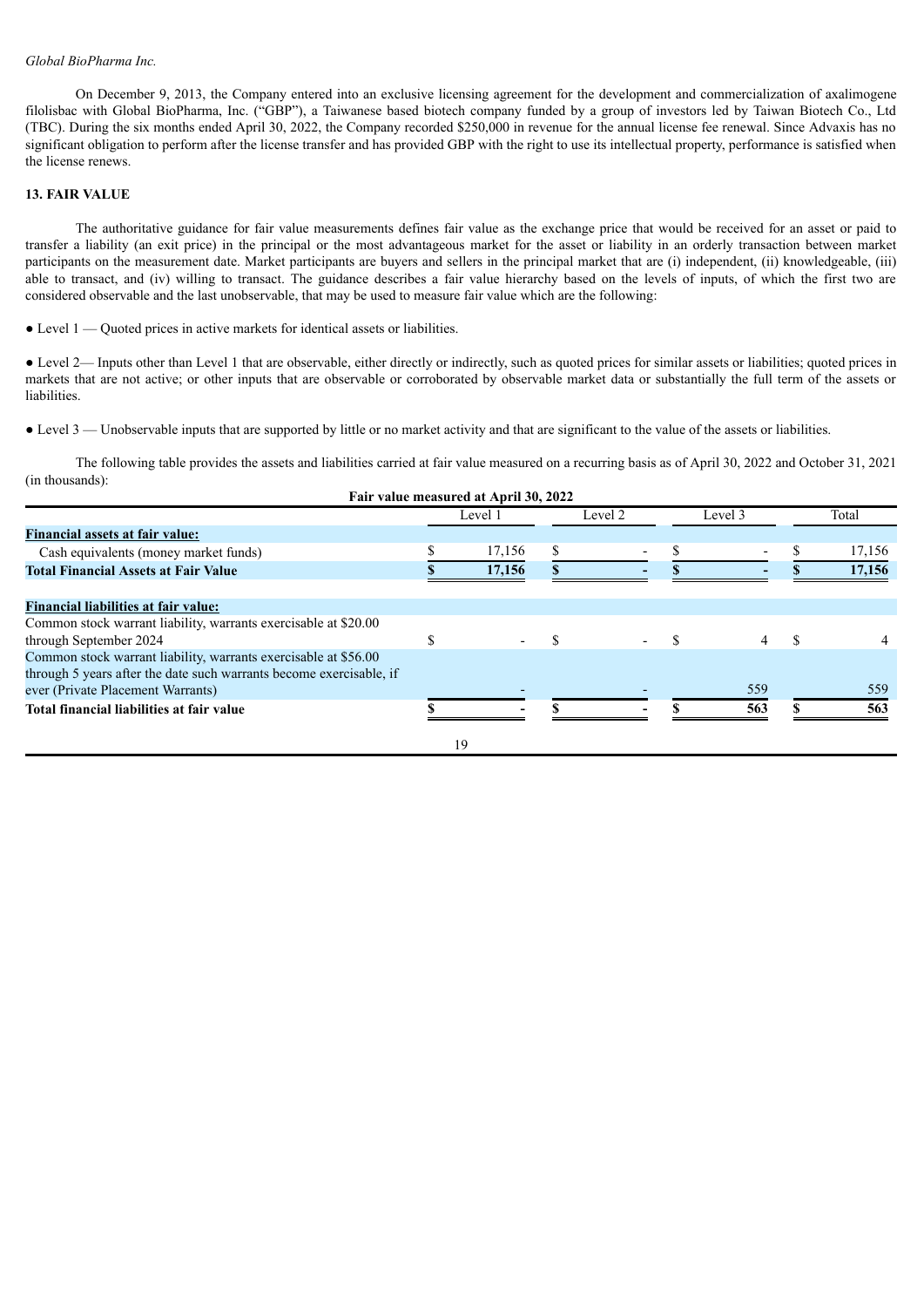|                                                                     |         | Fair value measured at October 31, 2021 |         |                          |         |       |        |
|---------------------------------------------------------------------|---------|-----------------------------------------|---------|--------------------------|---------|-------|--------|
|                                                                     | Level 1 |                                         | Level 2 |                          | Level 3 | Total |        |
| <b>Financial assets at fair value:</b>                              |         |                                         |         |                          |         |       |        |
| Cash equivalents (money market funds)                               |         | 17,153                                  |         | $\overline{\phantom{a}}$ |         |       | 17,153 |
| <b>Total Financial Assets at Fair Value</b>                         |         | 17,153                                  |         |                          |         |       | 17,153 |
|                                                                     |         |                                         |         |                          |         |       |        |
| <b>Financial liabilities at fair value:</b>                         |         |                                         |         |                          |         |       |        |
| Common stock warrant liability, warrants exercisable at \$24.00     |         |                                         |         |                          |         |       |        |
| through September 2024                                              |         |                                         |         |                          | 27      | \$.   | 27     |
| Common stock warrant liability, warrants exercisable at \$56.00     |         |                                         |         |                          |         |       |        |
| through 5 years after the date such warrants become exercisable, if |         |                                         |         |                          |         |       |        |
| ever (Private Placement Warrants)                                   |         |                                         |         |                          | 4,902   |       | 4,902  |
| Total financial liabilities at fair value                           |         | $\overline{\phantom{0}}$                |         | -                        | 4.929   |       | 4.929  |

The following table presents changes in Level 3 liabilities measured at fair value (in thousands) for the six months ended April 30 2022. Unobservable inputs were used to determine the fair value of positions that the Company has classified within the Level 3 category.

|                                |           | <b>Preferred Stock</b><br>Redemption<br>Warrant |    |                    |  |              |  |
|--------------------------------|-----------|-------------------------------------------------|----|--------------------|--|--------------|--|
|                                | Liability |                                                 |    | <b>Liabilities</b> |  | <b>Total</b> |  |
| Fair value at October 31, 2021 |           | $\overline{\phantom{0}}$                        | ٠D | 4,929              |  | 4,929        |  |
| Additions                      |           | 87                                              |    |                    |  | 87           |  |
| Change in fair value           |           | (43)                                            |    | (4,366)            |  | (4, 409)     |  |
| Redemption                     |           | (44)                                            |    |                    |  | (44)         |  |
| Fair value at April 30, 2022   |           |                                                 |    | 563                |  | 563          |  |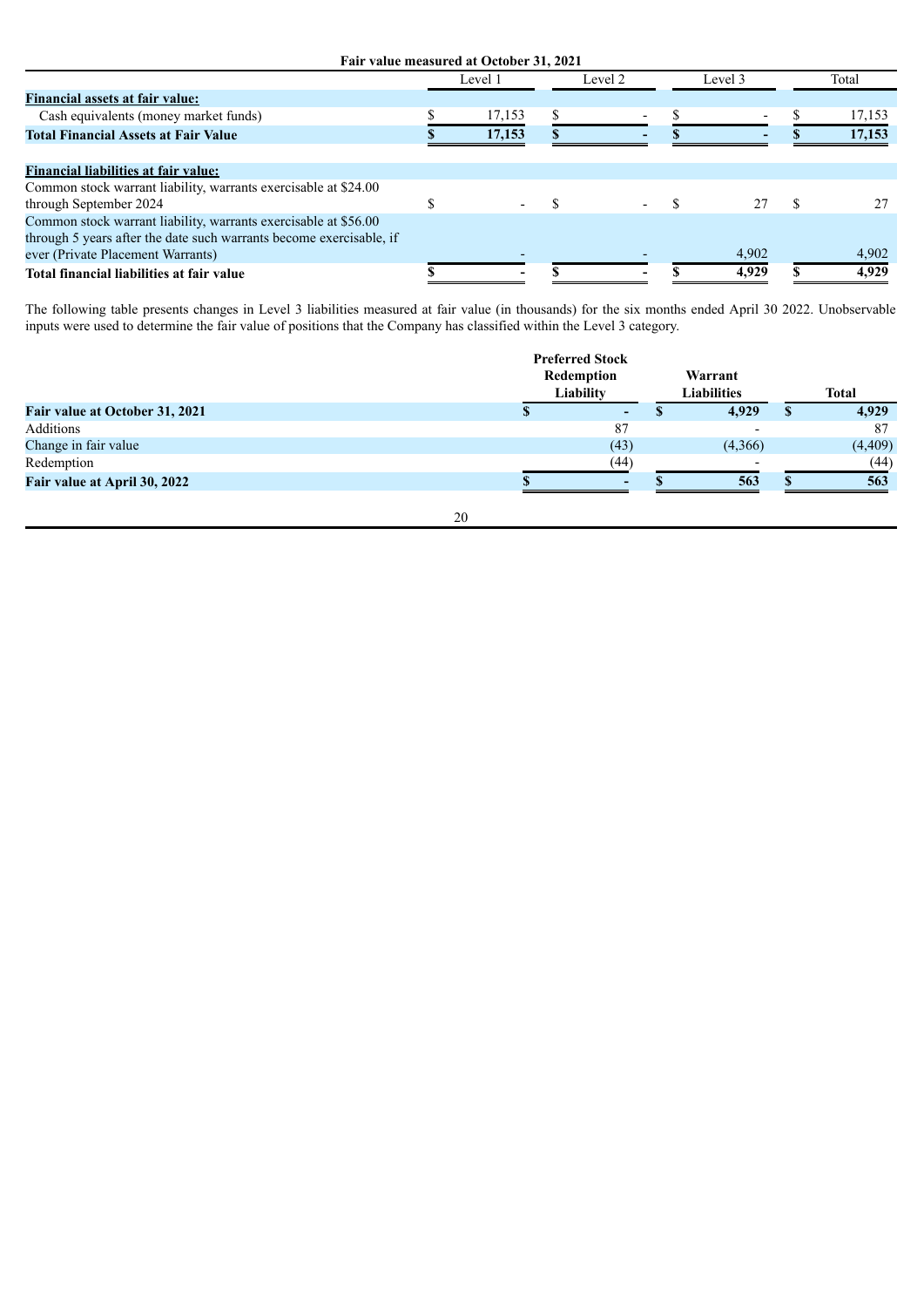# <span id="page-20-0"></span>**Item 2. Management's Discussion and Analysis of Financial Condition and Results of Operations**

The following discussion and analysis contains forward-looking statements about our plans and expectations of what may happen in the future. Forward-looking statements are based on a number of assumptions and estimates that are inherently subject to significant risks and uncertainties, and our results could differ materially from the results indicated by our forward-looking statements as a result of many known or unknown factors, including, but not limited to, those factors discussed in Part I Item 1A. "Risk Factors" in our 2021 Annual Report on Form 10-K, below in Part II Item 1A. "Risk Factors" of this Form 10-Q and in the "Cautionary Note Regarding Forward-Looking Statements" set forth at the beginning of this report.

You should read the following discussion and analysis in conjunction with the unaudited financial statements, and the related footnotes thereto, appearing elsewhere in this Form 10-Q, and in conjunction with management's discussion and analysis and the audited financial statements included in our Annual Report on Form 10-K. In addition, we intend to use our media and investor relations website (www.advaxis.com/investor-relations), SEC filings, press releases, public conference calls and webcasts to communicate with the public about Advaxis, its services and other issues.

#### **Overview**

Advaxis, Inc. ("Advaxis" or the "Company") is a clinical-stage biotechnology company focused on the development and commercialization of proprietary *Lm* Technology antigen delivery products based on a platform technology that utilizes live attenuated *Listeria monocytogenes*, or *Lm*, bioengineered to secrete antigen/adjuvant fusion proteins. These *Lm*-based strains are believed to be a significant advancement in immunotherapy as they integrate multiple functions into a single immunotherapy by accessing and directing antigen presenting cells to stimulate anti-tumor T cell immunity, stimulate and activate the innate immune system with the equivalent of multiple adjuvants, and simultaneously reduce tumor protection in the Tumor Microenvironment, or TME, to enable the T cells to attack tumor cells.

The Company believes that *Lm* Technology immunotherapies can complement and address significant unmet needs in the current oncology treatment landscape. Specifically, our product candidates (i.e., ADXS-PSA, ADXS-503 and ADXS-504) have the potential to optimize checkpoint performance, while having a generally well-tolerated safety profile, and most of our product candidates have an expected low cost of goods.

Advaxis is currently winding down or has wound down clinical studies of *Lm* Technology immunotherapies in three program areas:

- Human Papilloma Virus ("HPV")-associated cancers
- Personalized neoantigen-directed therapies
- Human epidermal growth factor receptor-2 (HER-2) associated cancers

All these clinical program areas are anchored in the Company's *Lm* Technology<sup>TM</sup>, a unique platform designed for its ability to safely and effectively target various cancers in multiple ways. While we are currently winding down clinical studies of *Lm* Technology immunotherapies in these three program areas, our license agreements continue with OS Therapies, LLC for ADXS-HER2 and with Global BioPharma, or GBP, for the exclusive license for the development and commercialization of AXAL in Asia, Africa, and the former USSR territory, exclusive of India and certain other countries.

#### **Recent Developments**

#### *COVID-19 Impact*

The global health crisis caused by the ongoing novel coronavirus ("COVID-19") pandemic and its resurgences has and may continue to negatively impact global economic activity, which, despite progress in vaccination efforts, remains uncertain and cannot be predicted with confidence. In addition, a new Omicron variant of COVID-19, which appears to be the most transmissible variant to date, has spread globally. The continued impact of the pandemic cannot be predicted at this time, and could depend on numerous factors, including vaccination rates among the population, the occurrence and spread of additional variants of COVID-19, the effectiveness of COVID-19 vaccines against current or future variants and the response by governmental bodies and regulators.

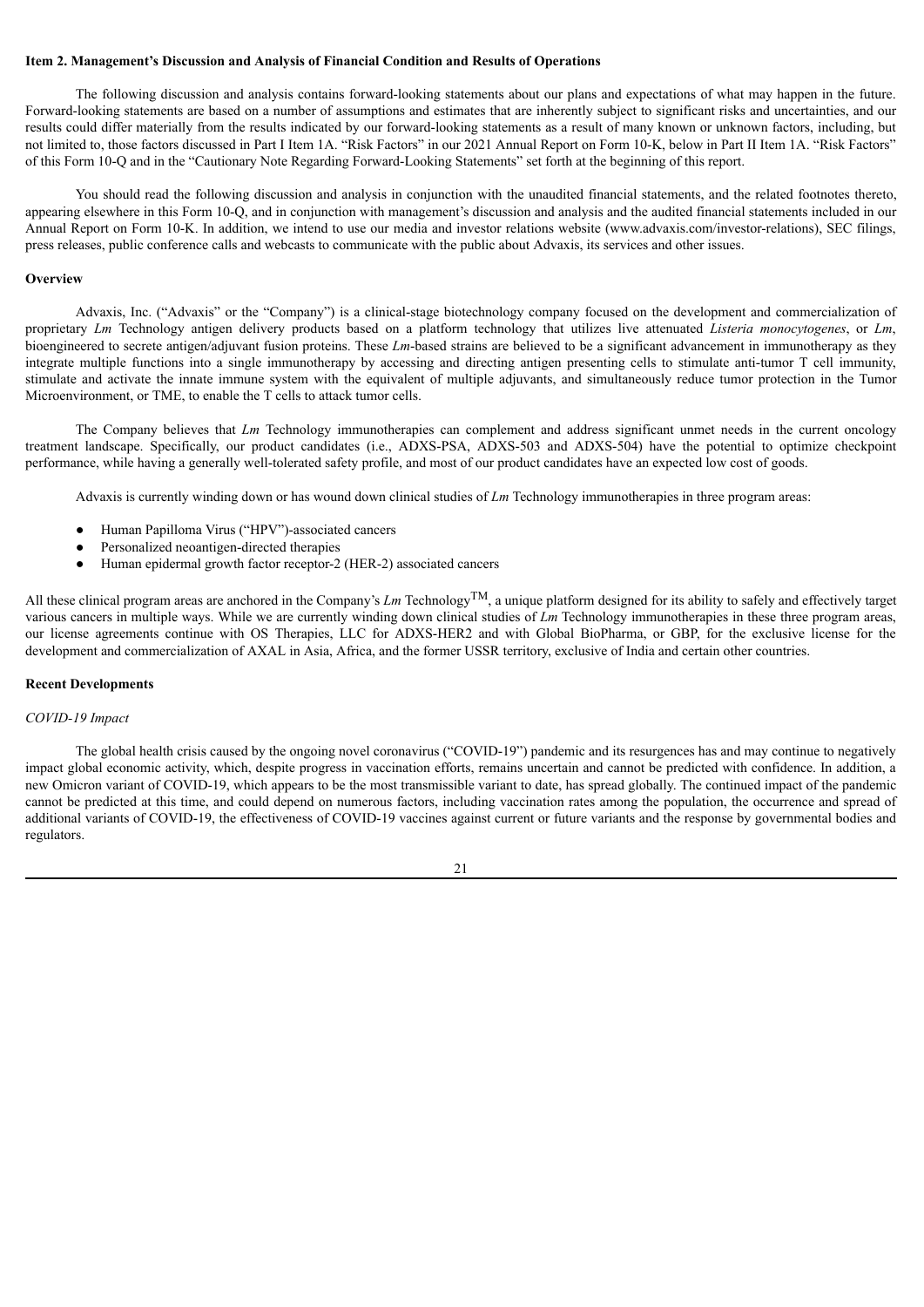In response to COVID-19, the Company implemented remote working and thus far, has not experienced a significant disruption or delay in its operations as it relates to the clinical development or drug production of our drug candidates by third parties. We continue to monitor the COVID-19 pandemic and take steps intended to mitigate the potential risks to our workforce and our operations. The COVID-19 pandemic has, and may continue to, directly or indirectly affect the pace of enrollment in our clinical trials as patients may avoid or may not be able to travel to healthcare facilities and physicians' offices unless due to a health emergency and clinical trial staff can no longer get to the clinic. Nonetheless, thus far, the COVID-19 pandemic has not had a significant impact on our business or results of operations. However, we remain in contact with the clinical sites in our study and are in discussion with additional sites to combat any potential impact in enrollment. We are unable to determine or predict the extent, duration or scope of the overall impact of the COVID-19 pandemic on our business, operations, financial condition or liquidity.

## **Results of Operations for the Three Months Ended April 30, 2022 and 2021**

#### *Revenue*

Revenue was \$250,000 for the three months ended April 30, 2022 compared to \$1,375,000 for the three months ended April 30, 2021. In the current period, we received the annual licensing fee from GBP. In the prior period, we recognized royalty payments from OST.

#### *Research and Development Expenses*

We invest in research and development to advance our *Lm* technology through our pre-clinical and clinical development programs. Research and development expenses for the three months ended April 30, 2022 and April 30, 2021 were categorized as follows (in thousands):

|                                                                       | Three Months Ended<br>April 30, |      |               | Increase<br>(Decrease) |    |         |               |
|-----------------------------------------------------------------------|---------------------------------|------|---------------|------------------------|----|---------|---------------|
|                                                                       |                                 | 2022 |               | 2021                   |    |         | $\frac{0}{0}$ |
| Hotspot/Off-the-Shelf therapies                                       |                                 | 805  | $\mathbf{\$}$ | 786                    | \$ | 19      | $2\%$         |
| Prostate cancer                                                       |                                 |      |               | 52                     |    | (52)    | (100)%        |
| HPV-associated cancers                                                |                                 | 125  |               | 914                    |    | (789)   | $(86)\%$      |
| Personalized neoantigen-directed therapies                            |                                 | 8    |               | 260                    |    | (252)   | (97)%         |
| Other expenses                                                        |                                 | 546  |               | 2,332                  |    | (1,786) | (77)%         |
| Total research & development expense                                  |                                 | .484 |               | 4,344                  |    | (2,860) | (66)%         |
| Stock-based compensation expense included in research and development |                                 |      |               |                        |    |         |               |
| expense                                                               |                                 | 11   | S             | 56                     |    | (45)    | $(80) \%$     |

#### *Hotspot/Of -the-Shelf Therapies (ADXS-HOT)*

Research and development costs associated with our hotspot mutation-based therapy for the three months ended April 30, 2022 increased approximately 2% to \$805,000 compared to the same period in 2021. The increase is not material.

#### *Prostate Cancer (ADXS-PSA)*

Research and development costs associated with our prostate cancer therapy for the three months ended April 30, 2022 decreased 100% to \$0 compared to the same period in 2021. The study has been completed and we do not anticipate that we will continue to incur significant costs associated with the wind down of the study.

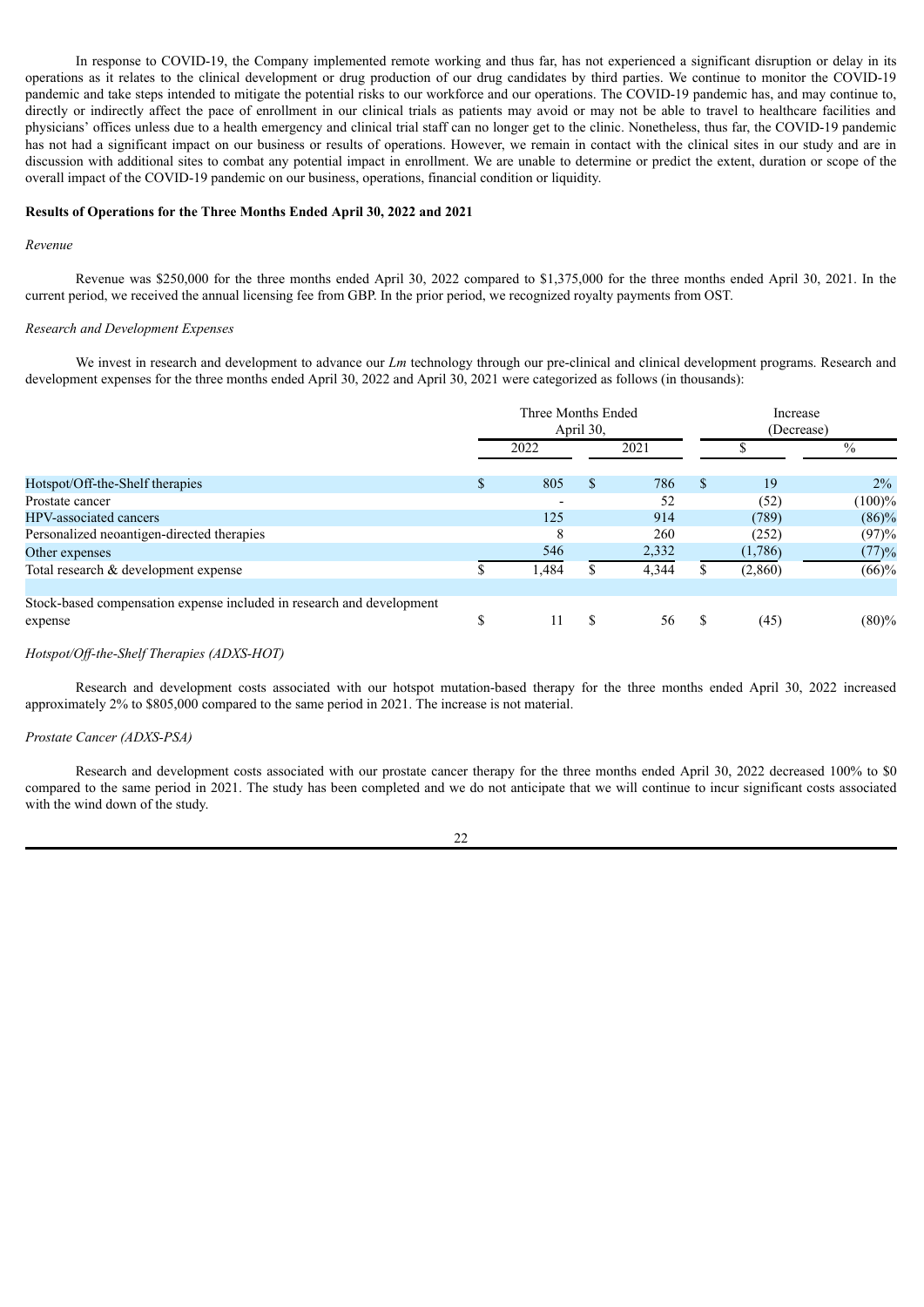## *HPV-Associated Cancers (AXAL)*

The majority of the HPV-associated research and development costs include clinical trial and other related costs associated with our AXAL programs in cervical and head and neck cancers. HPV-associated costs for the three months ended April 30, 2022 decreased approximately \$789,000, or 86%, compared to the same period in 2021. The decrease is attributable to wind down costs associated with the closure of our Phase 3 AIM2CERV study in high-risk locally advanced cervical cancer. We do not anticipate that we will continue to incur significant costs associated with the wind down of our Phase 3 AIM2CERV study.

## *Personalized Neoantigen-Directed Therapies (ADXS-NEO)*

Research and development costs associated with personalized neoantigen-directed therapies for the three months ended April 30, 2022 decreased approximately \$252,000, or 97%, compared to the same period in 2021. The study has been completed and we do not anticipate that we will continue to incur significant costs associated with the wind down of the study.

#### *Other Expenses*

Other expenses include salary and benefit costs, stock-based compensation expense, professional fees, laboratory costs and other internal and external costs associated with our research  $\&$  development activities. Other expenses for the three months ended April 30, 2022 decreased approximately \$1,786,000, or 77%, compared to the same period in 2021. The decrease is attributable to (1) prior period losses on disposal of property and equipment in connection with the termination of our office lease at our former location, (2) decrease in personnel costs due to decreases in headcount, stock compensation and bonus accruals, and (3) decrease in depreciation expense.

#### *General and Administrative Expenses*

General and administrative expenses primarily include salary and benefit costs and stock-based compensation expense for employees included in our finance, legal and administrative organizations, outside legal and professional services, and facilities costs. General and administrative expenses for the three months ended April 30, 2022 and April 30, 2021 were as follows (in thousands):

|                                                                                    | Three Months Ended<br>April 30, |       |  | Increase<br>(Decrease) |  |          |       |  |
|------------------------------------------------------------------------------------|---------------------------------|-------|--|------------------------|--|----------|-------|--|
|                                                                                    |                                 | 2022  |  | 2021                   |  |          | $\%$  |  |
| General and administrative expense                                                 |                                 | 1.768 |  | 3.352                  |  | (1, 584) | (47)% |  |
| Stock-based compensation expense included in general and administrative<br>expense |                                 |       |  | 159                    |  | (147)    | (92)% |  |

General and administrative expenses for the three months ended April 30, 2022 decreased approximately \$1,584,000, or 47%, compared to the same period in 2021. This decrease primarily relates to (1) prior period losses on disposal of property and equipment in connection with the termination of our office lease at our former location, (2) prior period sublicense fees paid to the University of Pennsylvania for the OST milestones reached, (3) prior period amounts paid in settlement of a shareholder demand letter, (4) decrease in personnel costs due to decreases in stock compensation and bonus accruals, (5) decrease in consulting fees, and (6) decreases in rent, utilities and depreciation due to the termination of our office lease at our former location.

#### *Changes in Fair Values*

For the three months ended April 30, 2022, we recorded non-cash income from changes in the fair value of derivative liabilities of approximately \$607,000. The decrease in the derivative liabilities is attributable to a decrease in our share price from \$10.88 at January 31, 2022 to \$6.56 at April 30, 2022.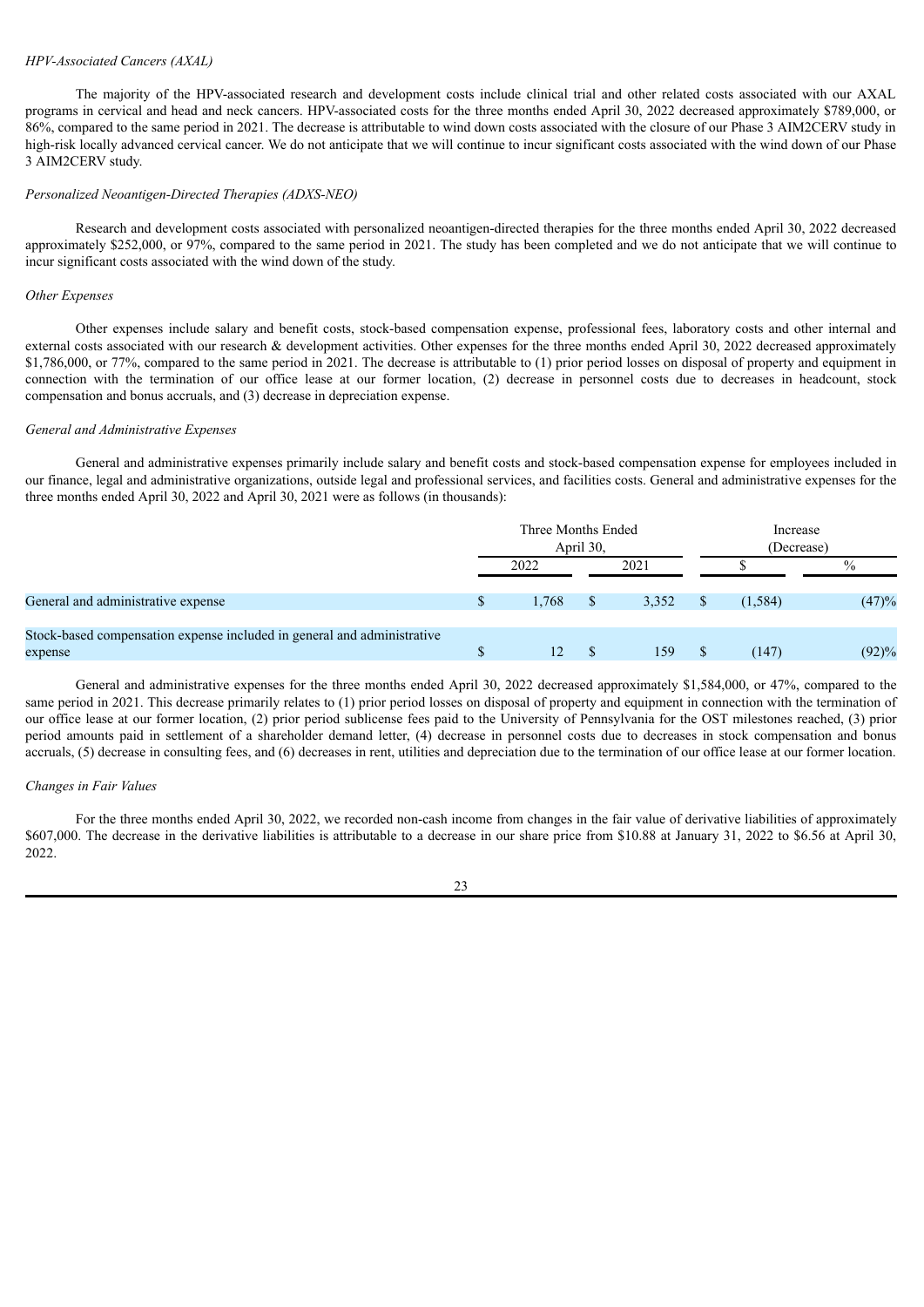For the three months ended April 30, 2021, we recorded non-cash income from changes in the fair value of derivative liabilities of approximately \$995,000. The decrease in the derivative liabilities resulted from the issuance of Private Placement Offering warrants on April 14, 2021. The Private Placement Offering warrants had a decrease in fair value of approximately \$980,000 from April 14, 2021 to April 30, 2021 due to a decrease in our share price from \$45.36 at April 14, 2021 to \$39.12 at April 30, 2021.

# **Results of Operations for the Six Months Ended April 30, 2022 and 2021**

#### *Revenue*

Revenue was \$250,000 for the six months ended April 30, 2022 compared to \$2,990,000 for the six months ended April 30, 2021. In the current period, we received the annual licensing fee from GBP. In the prior period, we recognized royalty payments from OST.

## *Research and Development Expenses*

We invest in research and development to advance our *Lm* technology through our pre-clinical and clinical development programs. Research and development expenses for the six months ended April 30, 2022 and April 30, 2021 were categorized as follows (in thousands):

|                                                                                  | Six Months Ended<br>April 30, |       |      |       |     | Increase<br>(Decrease) |               |  |
|----------------------------------------------------------------------------------|-------------------------------|-------|------|-------|-----|------------------------|---------------|--|
|                                                                                  | 2022                          |       | 2021 |       |     |                        | $\frac{0}{0}$ |  |
| Hotspot/Off-the-Shelf therapies                                                  | S                             | 1,805 | \$   | 1,986 | \$  | (181)                  | (9)%          |  |
| Prostate cancer                                                                  |                               | 54    |      | 95    |     | (41)                   | (43)%         |  |
| HPV-associated cancers                                                           |                               | 85    |      | 1,445 |     | (1,360)                | (94)%         |  |
| Personalized neoantigen-directed therapies                                       |                               | 8     |      | 392   |     | (384)                  | (98)%         |  |
| Other expenses                                                                   |                               | 1,186 |      | 2,996 |     | (1, 810)               | (60)%         |  |
| Total research & development expense                                             |                               | 3,138 |      | 6,914 |     | (3,776)                | (55)%         |  |
| Stock-based compensation expense included in research and development<br>expense | S                             | 24    | -S   | 113   | \$. | (89)                   | (79)%         |  |

# *Hotspot/Of -the-Shelf Therapies (ADXS-HOT)*

Research and development costs associated with our hotspot mutation-based therapy for the six months ended April 30, 2022 decreased approximately 9% to \$1,805,000 compared to the same period in 2021. The decrease is attributable to a slowdown in patient enrollment in the HOT-503 study.

#### *Prostate Cancer (ADXS-PSA)*

Research and development costs associated with our prostate cancer therapy for the six months ended April 30, 2022 decreased approximately \$41,000, or 43%, compared to the same period in 2021. The study has been completed and we do not anticipate that we will continue to incur significant costs associated with the wind down of the study.

### *HPV-Associated Cancers (AXAL)*

The majority of the HPV-associated research and development costs include clinical trial and other related costs associated with our AXAL programs in cervical and head and neck cancers. HPV-associated costs for the six months ended April 30, 2022 decreased approximately \$1,360,000, or 94%, compared to the same period in 2021. The decrease is attributable to wind down costs associated with the closure of our Phase 3 AIM2CERV study in high-risk locally advanced cervical cancer. We do not anticipate that we will continue to incur significant costs associated with the wind down of our Phase 3 AIM2CERV study.

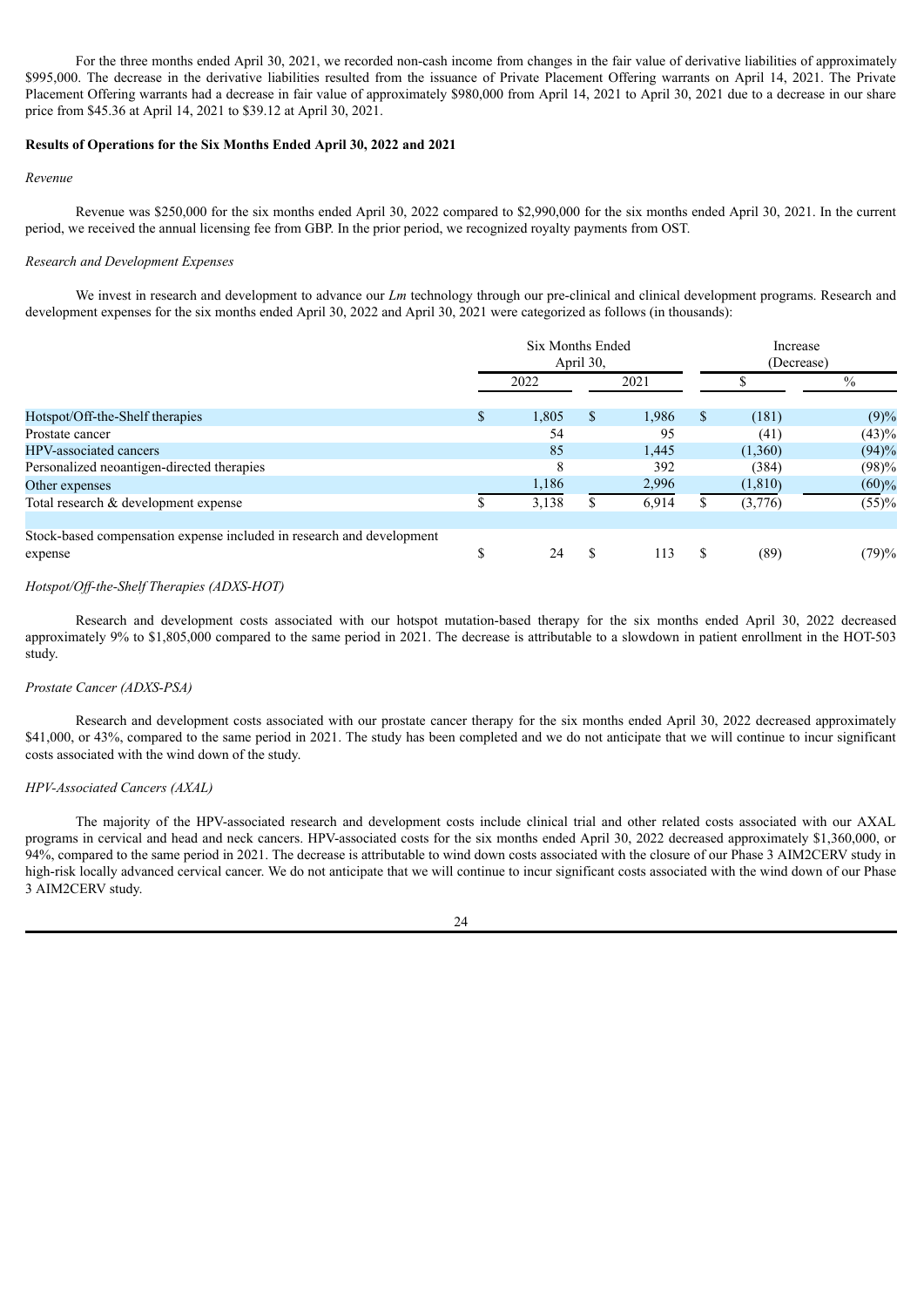# *Personalized Neoantigen-Directed Therapies (ADXS-NEO)*

Research and development costs associated with personalized neoantigen-directed therapies for the six months ended April 30, 2022 decreased approximately \$384,000, or 98%, compared to the same period in 2021. The study has been completed and we do not anticipate that we will continue to incur significant costs associated with the wind down of the study.

#### *Other Expenses*

Other expenses include salary and benefit costs, stock-based compensation expense, professional fees, laboratory costs and other internal and external costs associated with our research & development activities. Other expenses for the six months ended April 30, 2022 decreased approximately \$1,810,000, or 60%, compared to the same period in 2021. The decrease is attributable to (1) prior period losses on disposal of property and equipment in connection with the termination of our office lease at our former location, (2) decrease in personnel costs due to decreases in headcount, stock compensation and bonus accruals, and (3) decrease in depreciation expense.

#### *General and Administrative Expenses*

General and administrative expenses primarily include salary and benefit costs and stock-based compensation expense for employees included in our finance, legal and administrative organizations, outside legal and professional services, and facilities costs. General and administrative expenses for the six months ended April 30, 2022 and April 30, 2021 were as follows (in thousands):

|                                                                                    | Six Months Ended<br>April 30, |       |      | Increase<br>(Decrease) |  |         |               |  |
|------------------------------------------------------------------------------------|-------------------------------|-------|------|------------------------|--|---------|---------------|--|
|                                                                                    | 2022                          |       | 2021 |                        |  |         | $\frac{0}{0}$ |  |
| General and administrative expense                                                 |                               | 4.278 |      | 6.360                  |  | (2,082) | (33)%         |  |
| Stock-based compensation expense included in general and administrative<br>expense |                               | 25    |      | 338                    |  | (313)   | (93)%         |  |

General and administrative expenses for the six months ended April 30, 2022 decreased approximately \$2,082,000, or 33%, compared to the same period in 2021. This decrease primarily relates to (1) prior period losses on disposal of property and equipment in connection with the termination of our office lease at our former location, (2) prior period sublicense fees paid to the University of Pennsylvania for the OST milestones reached, (3) prior period amounts paid in settlement of a shareholder demand letter, (4) decrease in personnel costs due to decreases in stock compensation and bonus accruals, and (5) decreases in rent, utilities and depreciation due to the termination of our office lease at our former location. These decreases were partially offset by an increase in proxy solicitation fees related to the Previously Proposed Merger and the reverse stock split.

#### *Changes in Fair Values*

For the six months ended April 30, 2022, we recorded non-cash income from changes in the fair value of derivative liabilities of approximately \$4,409,000. The decrease in the derivative liabilities was attributable to a decrease in our share price from \$38.80 at October 31, 2021 to \$6.56 at April 30, 2022.

For the six months ended April 30, 2021, we recorded non-cash income from changes in the fair value of derivative liabilities of approximately \$968,000. The decrease in the derivative liabilities resulted from the issuance of Private Placement Offering warrants on April 14, 2021. The Private Placement Offering warrants had a decrease in fair value of approximately \$980,000 from April 14, 2021 to April 30, 2021 due to a decrease in our share price from \$45.36 at April 14, 2021 to \$39.12 at April 30, 2021.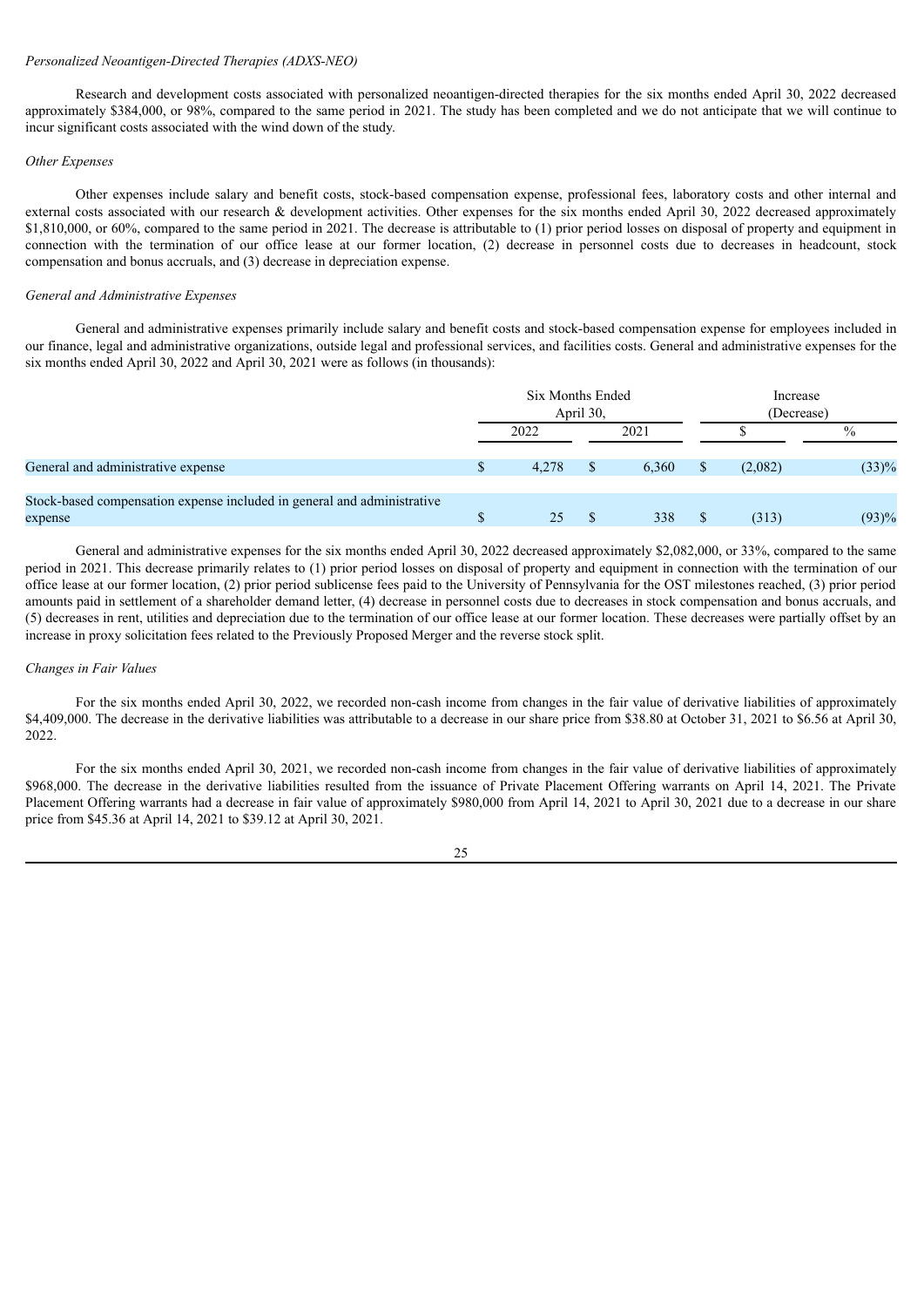#### **Liquidity and Capital Resources**

#### *Management's Plans*

Similar to other development stage biotechnology companies, our products that are being developed have not generated significant revenue. As a result, we have historically suffered recurring losses and we have required significant cash resources to execute our business plans. These losses are expected to continue for the foreseeable future.

Historically, the Company's major sources of cash have comprised proceeds from various public and private offerings of its securities (including common stock), debt financings, clinical collaborations, option and warrant exercises, income earned on investments and grants, and interest income. From October 2013 through April 30, 2022, the Company raised approximately \$339.4 million in gross proceeds from various public and private offerings of our common stock. The Company has sustained losses from operations in each fiscal year since our inception, and we expect losses to continue for the indefinite future. As of April 30, 2022 and October 31, 2021, the Company had an accumulated deficit of approximately \$431.4 million and \$428.6 million, respectively, and stockholders' equity of approximately \$35.2 million and \$38.9 million, respectively.

The COVID-19 pandemic has negatively affected the global economy and created significant volatility and disruption of financial markets. An extended period of economic disruption could negatively affect the Company's business, financial condition, and access to sources of liquidity. As of April 30, 2022, the Company had approximately \$32.1 million in cash and cash equivalents. The actual amount of cash that the Company will need to continue operating is subject to many factors.

The Company recognizes that it will need to raise additional capital in order to continue to execute its business plan in the future. There is no assurance that additional financing will be available when needed or that the Company will be able to obtain financing on terms acceptable to it or whether the Company will become profitable and generate positive operating cash flow. If the Company is unable to raise sufficient additional funds, it will have to further scale back its operations. The Company believes it has sufficient capital to fund its obligations, as they become due, in the ordinary course of business into the second fiscal quarter of 2024. The Company based this estimate on assumptions that may prove to be incorrect, and we could use available capital resources sooner than currently expected.

#### **Cash Flows**

#### *Operating Activities*

Net cash used in operating activities includes spending associated with our clinical trial programs and general and administrative activities. Net cash used in operating activities was approximately \$8,456,000 for the six months ended April 30, 2022 compared to \$8,900,000 for the six months ended April 30, 2021. The variance is due to fluctuations in cash collected from revenue generated, as well as timing of disbursements relating to accounts payable and accrued expenses.

#### *Investing Activities*

Net cash used in investing activities was approximately \$135,000 for six months ended April 30, 2022 compared to \$54,000 for the six months ended April 30, 2021. The increase is the result of proceeds on a prior period disposal of property and equipment partially offset by reductions in purchases for intangible assets.

#### *Financing Activities*

Net cash used in financing activities was approximately \$938,000 for the six months ended April 30, 2022 compared to net cash provided by financing activities of \$31,886,000 for the six months ended April 30, 2021. On January 31, 2022, the Company closed on an offering with certain institutional investors for the private placement of 1,000,000 shares of Series D Preferred Stock. The shares sold had an aggregate stated value of \$5,000,000. Each share of the Series D Preferred Stock was sold for a purchase price of \$4.75, representing an original issue discount of 5% of the stated value. Total net proceeds from the offering, after deducting the financial advisor's fees and other estimated offering expenses, were approximately \$4.3 million. The Series D preferred stock also had a liquidation preference over the shares of common stock, and could be redeemed by the investors, in accordance with certain terms, for a redemption price equal to 105% of the stated value, or in certain circumstances, 110% of the stated value. On April 6, 2022, the holders of all 1,000,000 outstanding shares of the Series D Preferred Stock exercised their right to cause the Company to redeem all of such shares at a price per share equal to 105% of the stated value per share of \$5.00, and such shares were redeemed accordingly.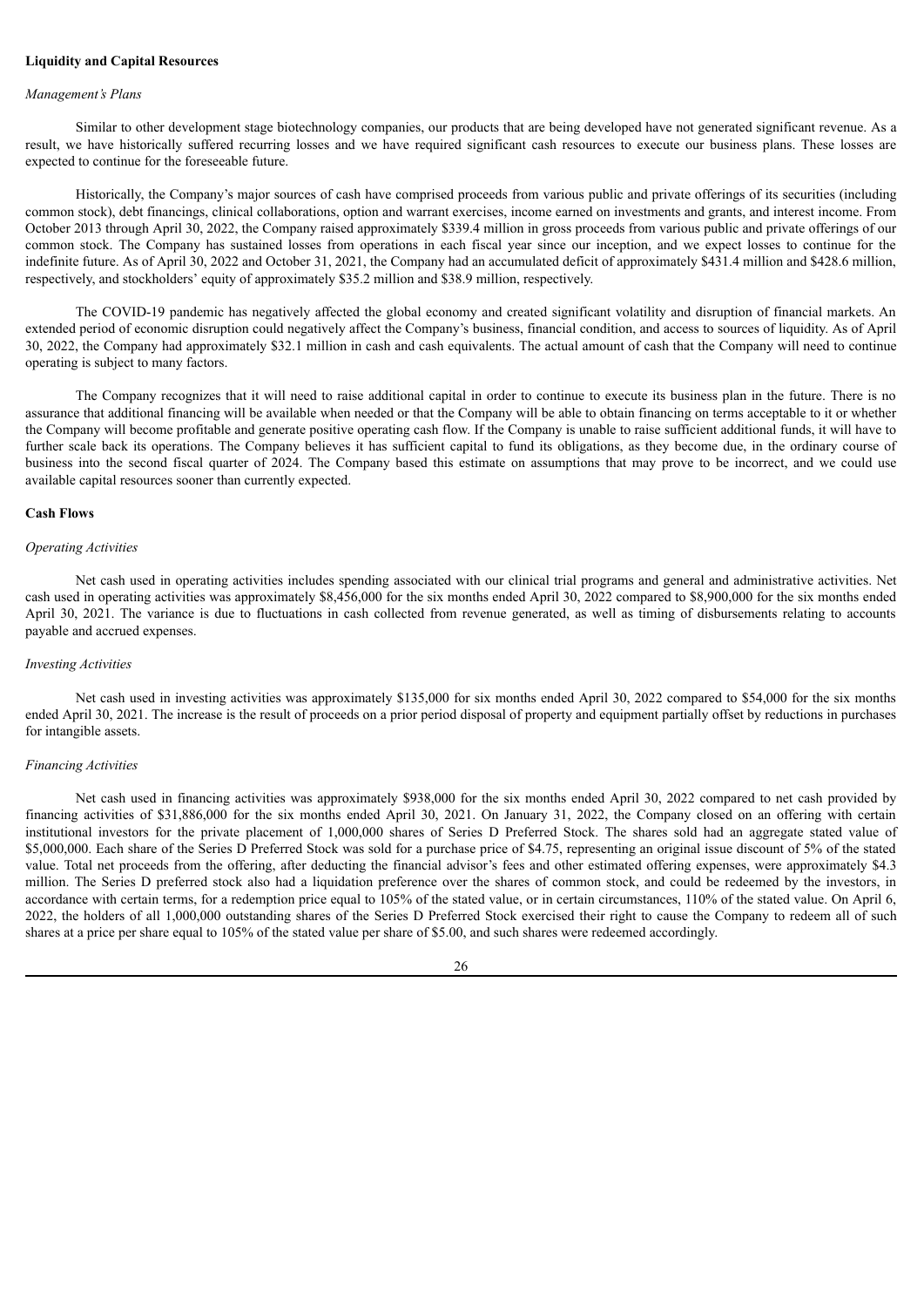In November 2020, the Company closed on a public offering of 383,333 shares of its common stock at a public offering price of \$24.00 per share. After deducting the underwriting discounts and commissions and other offering expenses, the net proceeds from the offering were approximately \$8.5 million. In addition, the Company also undertook a concurrent private placement of warrants to purchase up to 191,667 shares of common stock. The warrants have an exercise price per share of \$28.00, are exercisable immediately and will expire five years from the date of issuance.

On April 12, 2021, the Company completed an offering of (i) 219,718 shares of common stock, (ii) 95,899 pre-funded warrants to purchase 95,899 shares of common stock and (iii) registered common share purchase warrants to purchase 140,552 shares of common stock with two healthcare focused, institutional investors. The Company also issued to the investors, in a concurrent private placement, unregistered common share purchase warrants to purchase 175,065 shares of the Company's common stock. We received gross proceeds of approximately \$20 million, before deducting the fees and expenses payable by us in connection with the offering.

During the six months ended April 30, 2021, warrant holders from the Company's November 2020 and April 2021 offerings exercised 230,343 warrants in exchange for 230,343 shares of the Company's common stock. Pursuant to these warrant exercises, the Company received aggregate proceeds of approximately \$3.8 million.

#### **Off-Balance Sheet Arrangements**

As of April 30, 2022, we had no off-balance sheet arrangements.

## **Critical Accounting Estimates**

The preparation of condensed financial statements and related disclosures in conformity with accounting principles generally accepted in the United States of America requires management to make estimates and assumptions that affect the reported amounts of assets and liabilities, disclosure of contingent assets and liabilities at the date of the financial statements, and income and expenses during the periods reported. Actual results could materially differ from those estimates. We have identified the following critical accounting estimates:

#### *Warrant Liabilities*

We account for our warrants as either equity-classified or liability-classified instruments based on an assessment of the warrant's specific terms and applicable authoritative guidance in ASC 480, Distinguishing Liabilities from Equity ("ASC 480") and ASC 815, Derivatives and Hedging ("ASC 815"). The assessment considers whether the warrants are freestanding financial instruments pursuant to ASC 480, meet the definition of a liability pursuant to ASC 480, and whether the warrants meet all of the requirements for liability classification under ASC 815, including whether the warrants are indexed to the Company's own ordinary shares, among other conditions for equity classification. This assessment, which requires the use of professional judgment, is conducted at the time of warrant issuance and as of each subsequent quarterly period end date while the warrants are outstanding.

Some of our warrants meet the criteria as liability classified derivative instruments and are recorded at fair value on the grant date and re-valued at each reporting date, with changes in the fair value reported in the statements of operations. Warrant liabilities are classified on the balance sheet as current or non-current based on whether or not net-cash settlement or conversion of the instrument could be required within 12 months of the balance sheet date. Volatility in our common stock may result in significant changes in the value of the warrant liabilities and resulting gains and losses on our condensed consolidated statement of operations.

#### **Recently Issued Accounting Standards Not Yet Effective or Adopted**

Management does not believe that any recently issued, but not yet effective accounting pronouncements, if adopted, would have a material impact on the accompanying condensed consolidated financial statements.

#### <span id="page-26-0"></span>**Item 3. Quantitative and Qualitative Disclosures About Market Risk**

At April 30, 2022, we had approximately \$32.1 million in cash and cash equivalents, which consisted primarily of bank deposits and money market funds. Our investment policy and strategy are focused on preservation of capital and supporting our liquidity requirements. We use a combination of internal and external management to execute our investment strategy and achieve our investment objectives. We typically invest in highly-rated securities (such as money market funds), and our investment policy generally limits the amount of credit exposure to any one issuer. The policy requires investments generally to be investment grade, with the primary objective of minimizing the potential risk of principal loss. Such interest-earning instruments carry a degree of interest rate risk; however, historical fluctuations of interest income have not been significant.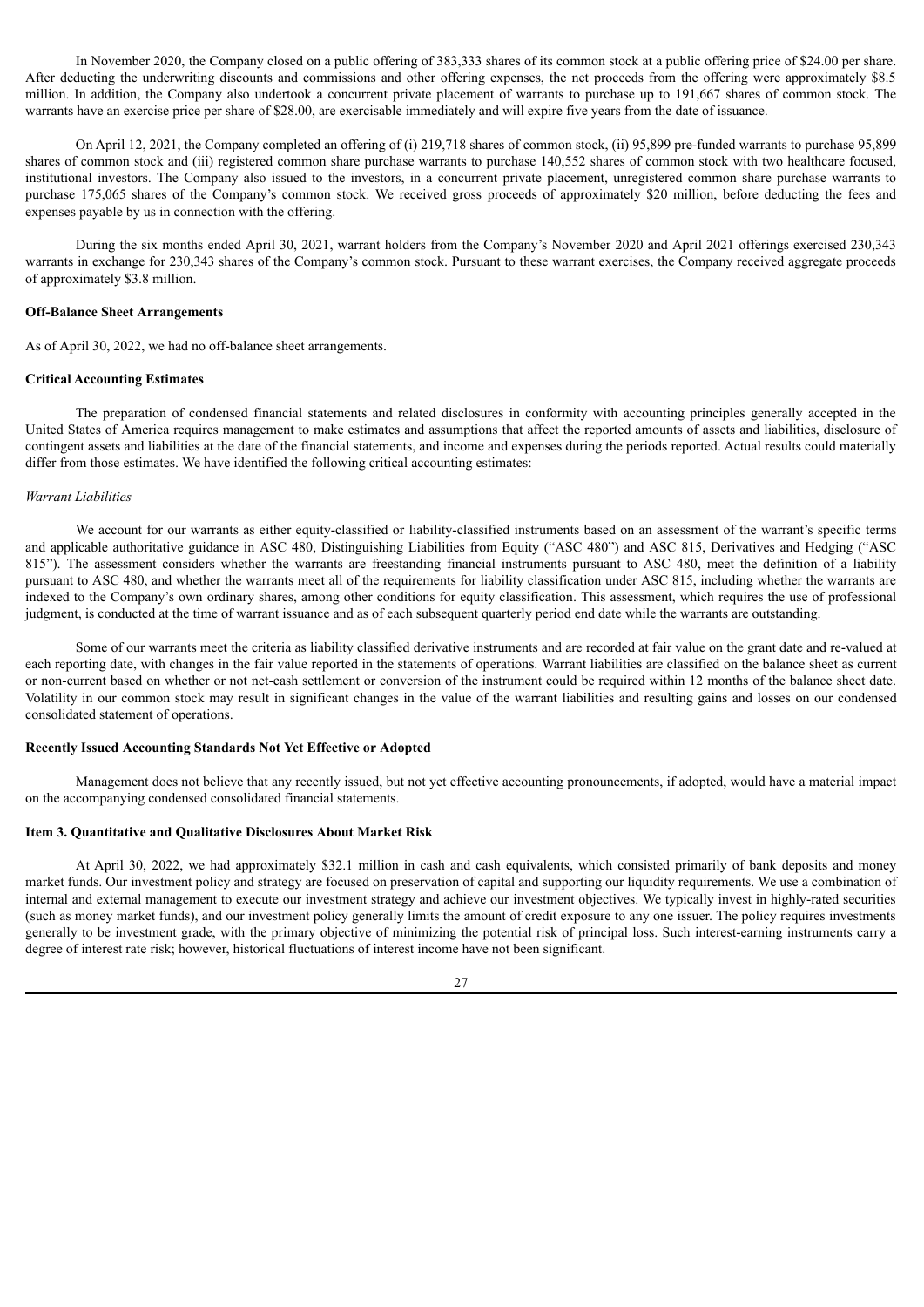We have not been exposed nor do we anticipate being exposed to material risks due to changes in interest rates. A hypothetical 10% change in interest rates during any of the periods presented would not have had a material impact on our financial statements.

### <span id="page-27-0"></span>**Item 4. Controls and Procedures**

#### *Evaluation of Disclosure Controls and Procedures*

As of the end of the period covered by this report, we conducted an evaluation, under the supervision and with the participation of our chief executive officer and interim principal financial officer of our disclosure controls and procedures as defined in Rule 13a-15(e) and 15d-15(e) of the Securities Exchange Act of 1934, as amended ("the Exchange Act"). Based upon this evaluation, our chief executive officer and principal financial officer concluded that our disclosure controls and procedures were effective to ensure that information required to be disclosed by us in the reports that we file or submit under the Exchange Act is: (1) accumulated and communicated to our management, including our chief executive officer, as appropriate to allow timely decisions regarding required disclosure; and (2) recorded, processed, summarized and reported, within the time periods specified in the SEC's rules and forms.

#### *Changes in Internal Control over Financial Reporting*

During the quarter ended April 30, 2022, there were no changes in our internal control over financial reporting that have materially affected or are reasonably likely to materially affect our internal control over financial reporting.

#### *Limitations on Ef ectiveness of Controls*

Our management, including our Principal Executive, Financial and Accounting Officers, does not expect that our disclosure controls and procedures or our internal controls over financial reporting will prevent all errors and all fraud. A control system, no matter how well conceived and operated, can provide only reasonable, not absolute, assurance that the objectives of the control system are met. Further, the design of a control system must reflect the fact that there are resource constraints, and the benefits of controls must be considered relative to their costs. Because of the inherent limitations in all control systems, no evaluation of controls can provide absolute assurance that all control issues and instances of fraud, if any, within our company have been detected.

# <span id="page-27-1"></span>**PART II - OTHER INFORMATION**

#### <span id="page-27-2"></span>**Item 1. Legal Proceedings**

The Company is from time to time involved in legal proceedings in the ordinary course of our business. The Company does not believe that any of these claims or proceedings against us is likely to have, individually or in the aggregate, a material adverse effect on the financial condition or results of operations. For more information regarding legal proceedings involving the Company, please see Note 8 – Commitments and Contingencies to our condensed consolidated financial statements.

#### <span id="page-27-3"></span>**Item 1A. Risk Factors**

# We are not in compliance with the OTC continued listing requirements. If we are unable to comply with the continued listing requirements of the OTCQX, our common stock could be delisted, which could affect our common stock's market price and liquidity and reduce our ability to raise capital.

On May 10, 2022, we were notified by the OTC Markets Group Inc., that our common stock closed below \$0.10 for more than 30 consecutive calendar days and no longer meets the Standards for Continued Qualification for the OTCQX U.S. tier as per the OTCQX Rules for U.S. Companies section 3.2.b.1. If our bid price has not stayed at or above the \$0.10 minimum for ten consecutive trading days by November 7, 2022, then our common stock will be moved from OTCQX to the OTC Pink market. If we do not regain compliance within the allotted compliance period, OTC will provide notice that our common stock will be subject to delisting.

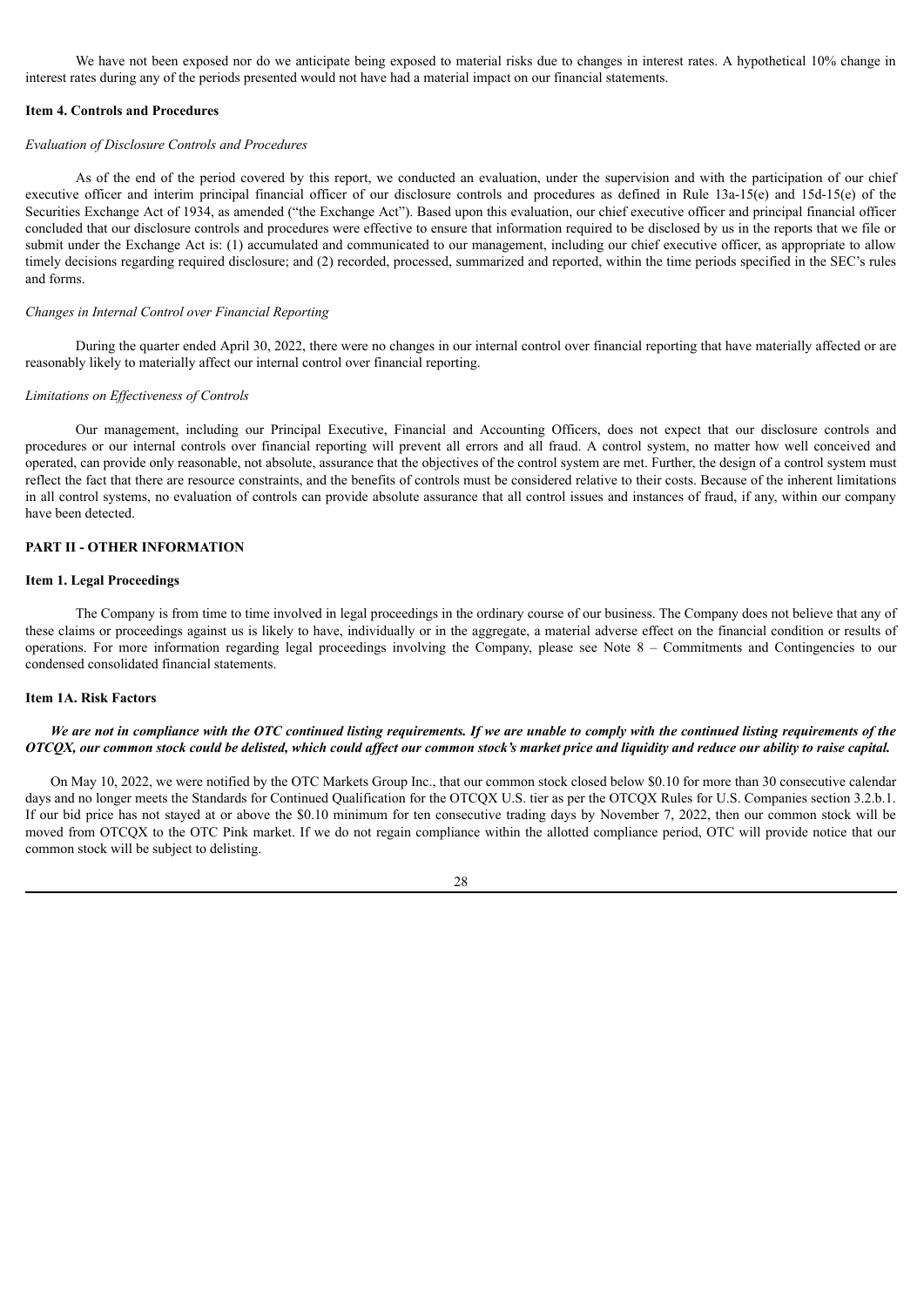We intend to monitor the closing bid price of our common stock and consider our available options to resolve the noncompliance with the bid price requirement. There can be no assurance that we will be able to regain compliance with the bid price requirement or will otherwise be in compliance with other OTCQX listing criteria. If our securities are delisted, it could be more difficult to buy or sell our securities and to obtain accurate quotations, and the price of our securities could suffer a material decline. Delisting could also impair the liquidity of our common stock and could harm our ability to raise capital through alternative financing sources on terms acceptable to us, or at all, and may result in potential loss of confidence by investors, employees, and fewer business development opportunities.

We are currently operating in a period of economic uncertainty and capital markets disruption, which has been significantly impacted by geopolitical instability, an ongoing military conflict between Russia and Ukraine, and record inflation. Our business, financial condition and results of operations could be materially adversely affected by any negative impact on the global economy and capital markets resulting from the conflict in *Ukraine, geopolitical tensions, or record inflation.*

U.S. and global markets are experiencing volatility and disruption following the escalation of geopolitical tensions and the start of the military conflict between Russia and Ukraine. On February 24, 2022, a full-scale military invasion of Ukraine by Russian troops was reported. Although the length and impact of the ongoing military conflict is highly unpredictable, the conflict in Ukraine has led to market disruptions, including significant volatility in commodity prices, credit and capital markets, as well as supply chain interruptions, which has caused record inflation globally. We are continuing to monitor the situation in Ukraine and globally and assessing its potential impact on our business.

Although, to date, our business has not been materially impacted by the ongoing military conflict between Russian and Ukraine, geopolitical tensions, or record inflation, it is impossible to predict the extent to which our operations will be impacted in the short and long term, or the ways in which the conflict in Ukraine, geopolitical tensions, or record inflation may impact our business. The extent and duration of the conflict in Ukraine, geopolitical tensions, record inflation and resulting market disruptions are impossible to predict, but could be substantial. Any such disruptions may also magnify the impact of other risks described in our 2021 Annual Report.

For additional risk factors, please see our 2021 Annual Report.

#### <span id="page-28-0"></span>**Item 6. Exhibits**

| Exhibit No. | Description                                                                                            |
|-------------|--------------------------------------------------------------------------------------------------------|
| $31.1*$     | Certification of Principal Executive Officer pursuant to section 302 of the Sarbanes-Oxley Act of 2002 |
| $31.2*$     | Certification of Principal Financial Officer pursuant to section 302 of the Sarbanes-Oxley Act of 2002 |
| $32.1*$     | Certification of Principal Executive Officer pursuant to section 906 of the Sarbanes-Oxley Act of 2002 |
| $32.2*$     | Certification of Principal Financial Officer pursuant to section 906 of the Sarbanes-Oxley Act of 2002 |
| 101.INS     | <b>INLINE XBRL INSTANCE DOCUMENT</b>                                                                   |
| 101.SCH     | <b>INLINE XBRL TAXONOMY EXTENSION SCHEMA DOCUMENT</b>                                                  |
| 101.CAL     | INLINE XBRL TAXONOMY EXTENSION CALCULATION LINKBASE DOCUMENT                                           |
| 101.DEF     | INLINE XBRL TAXONOMY EXTENSION DEFINITION LINKBASE DOCUMENT                                            |
| 101.LAB     | <b>INLINE XBRL TAXONOMY EXTENSION LABEL LINKBASE DOCUMENT</b>                                          |
| 101.PRE     | INLINE XBRL TAXONOMY EXTENSION PRESENTATION LINKBASE DOCUMENT                                          |
| 104         | Cover Page Interactive Data File (embedded within the Inline XBRL document)                            |
|             |                                                                                                        |

\* Filed herewith.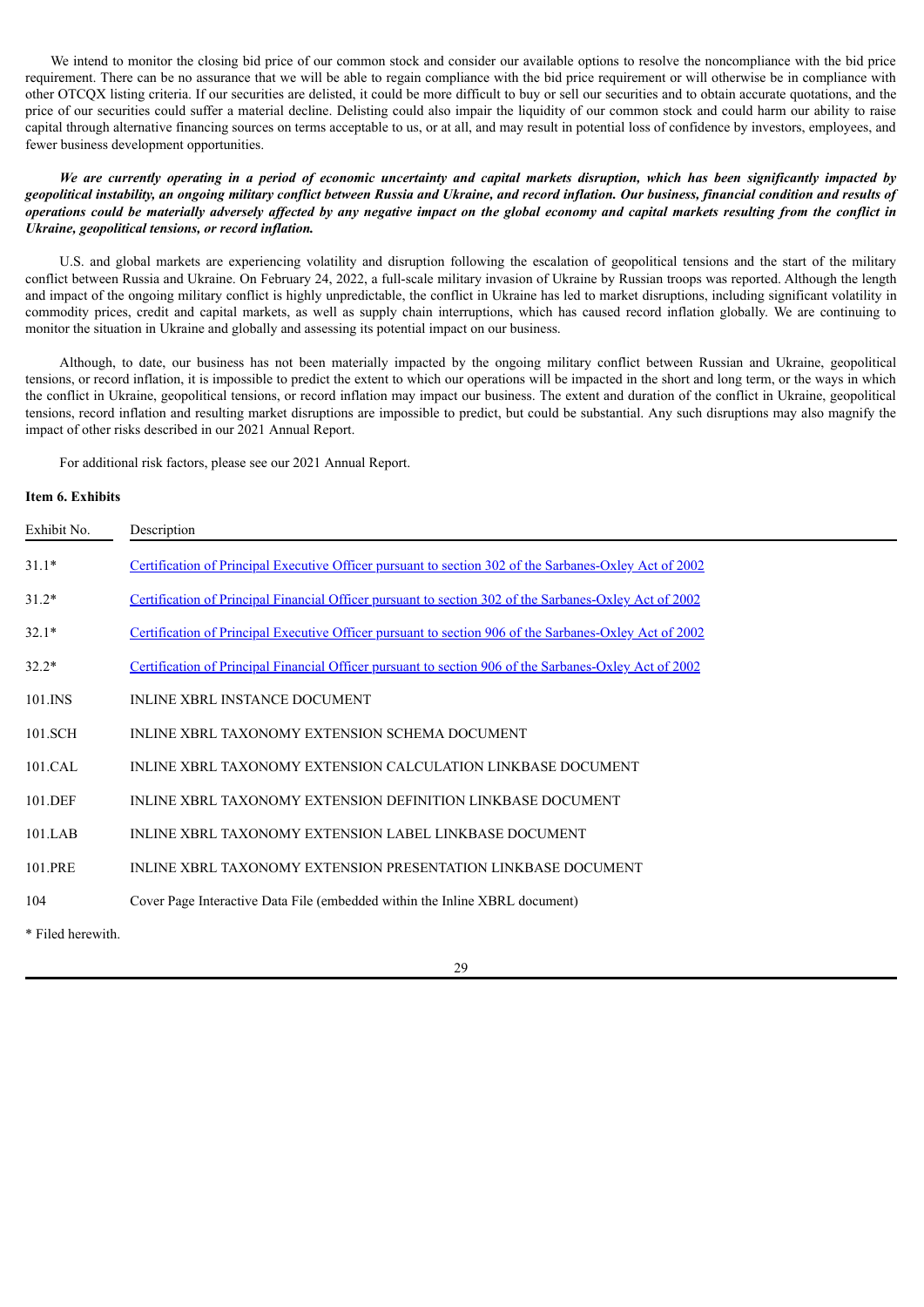# **SIGNATURE**

<span id="page-29-0"></span>Pursuant to the requirements of the Securities Exchange Act of 1934, the registrant has duly caused this report to be signed on its behalf by the undersigned thereto duly authorized.

June 7, 2022

# **ADVAXIS, INC.**

By: */s/ Igor Gitelman* Name: Igor Gitelman Title: Interim Chief Financial Officer and VP of Finance

By: */s/ Kenneth Berlin*

Name: Kenneth Berlin Title: President and Chief Executive Officer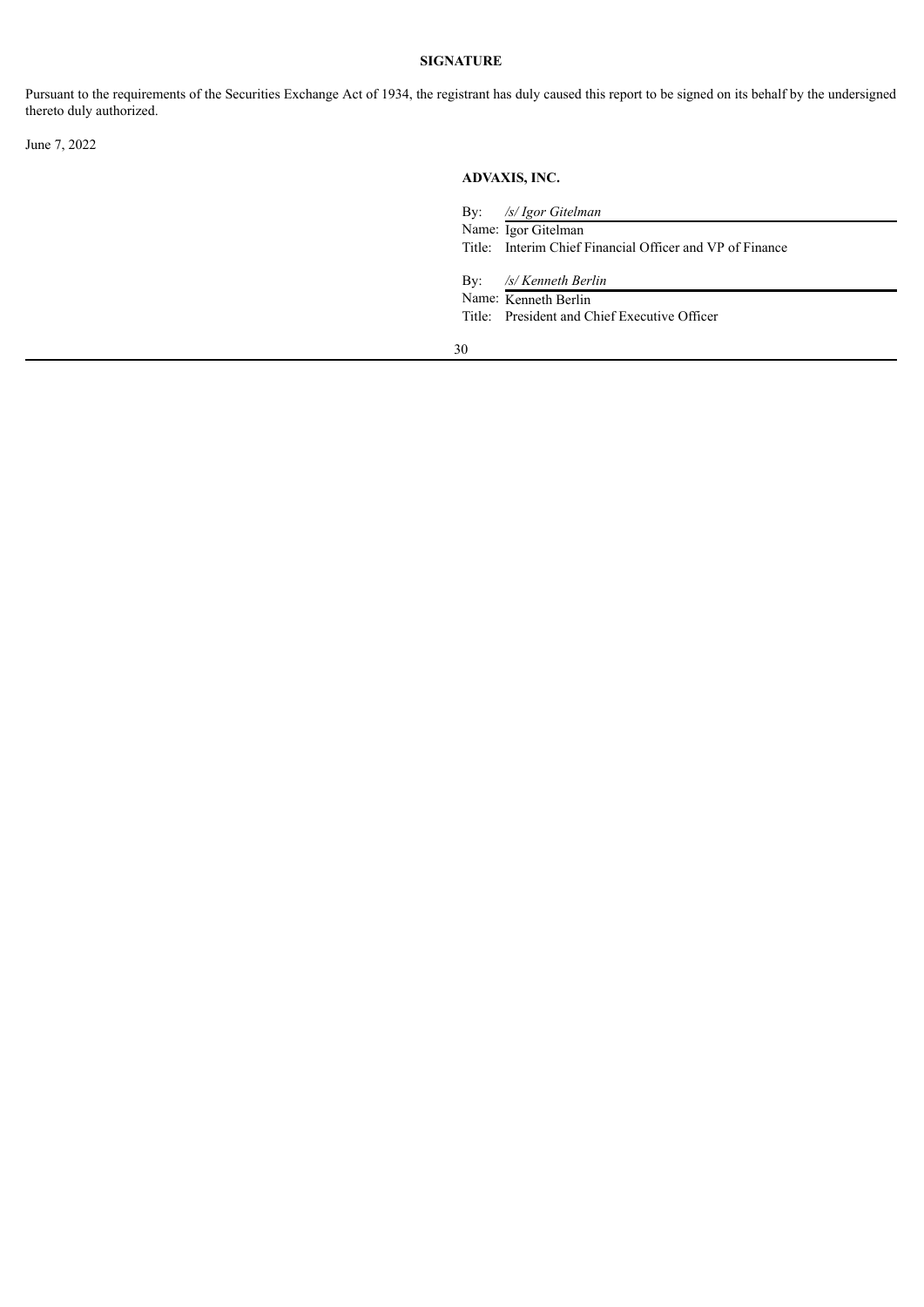# **CERTIFICATION OF PRINCIPAL EXECUTIVE OFFICER PURSUANT TO 18.U.S.C. 7350 (SECTION 302 OF THE SARBANES OXLEY ACT OF 2002)**

<span id="page-30-0"></span>I, Kenneth Berlin, certify that:

- 1. I have reviewed this annual report on Form 10-Q for the quarter ended April 30, 2022 of Advaxis, Inc.;
- 2. Based on my knowledge, this report does not contain any untrue statement of a material fact or omit to state a material fact necessary to make the statements made, in light of the circumstances under which such statements were made, not misleading with respect to the period covered by this report;
- 3. Based on my knowledge, the financial statements, and other financial information included in this report, fairly present in all material respects the financial condition, results of operations and cash flows of the registrant as of, and for, the periods presented in this report;
- 4. The registrant's other certifying officer and I are responsible for establishing and maintaining disclosure controls and procedures (as defined in Exchange Act Rules 13a-15(e) and 15d-15(e)) and internal control over financial reporting (as defined in Exchange Act Rules 13a-15(f) and 15d-15(f)) for the registrant and have:
	- (a) Designed such disclosure controls and procedures, or caused such disclosure controls and procedures to be designed under our supervision, to ensure that material information relating to the registrant, including its consolidated subsidiaries, is made known to us by others within those entities, particularly during the period in which this report is being prepared;
	- (b) Designed such internal control over financial reporting, or caused such internal control over financial reporting to be designed under our supervision, to provide reasonable assurance regarding the reliability of financial reporting and the preparation of financial statements for external purposes in accordance with generally accepted accounting principles;
	- (c) Evaluated the effectiveness of the registrant's disclosure controls and procedures and presented in this report our conclusions about the effectiveness of the disclosure controls and procedures, as of the end of the period covered by this report based on such evaluation; and
	- (d) Disclosed in this report any change in the registrant's internal control over financial reporting that occurred during the registrant's most recent fiscal quarter (the registrant's fourth fiscal quarter in the case of an annual report) that has materially affected, or is reasonably likely to materially affect, the registrant's internal control over financial reporting; and
- 5. The registrant's other certifying officer and I have disclosed, based on our most recent evaluation of internal control over financial reporting, to the registrant's auditors and the audit committee of the registrant's board of directors (or persons performing the equivalent functions):
	- (a) All significant deficiencies and material weaknesses in the design or operation of internal control over financial reporting which are reasonably likely to adversely affect the registrant's ability to record, process, summarize and report financial information; and
	- (b) Any fraud, whether or not material, that involves management or other employees who have a significant role in the registrant's internal control over financial reporting.

June 7, 2022

By: */s/ Kenneth Berlin*

Name: Kenneth Berlin Title: President and Chief Executive Officer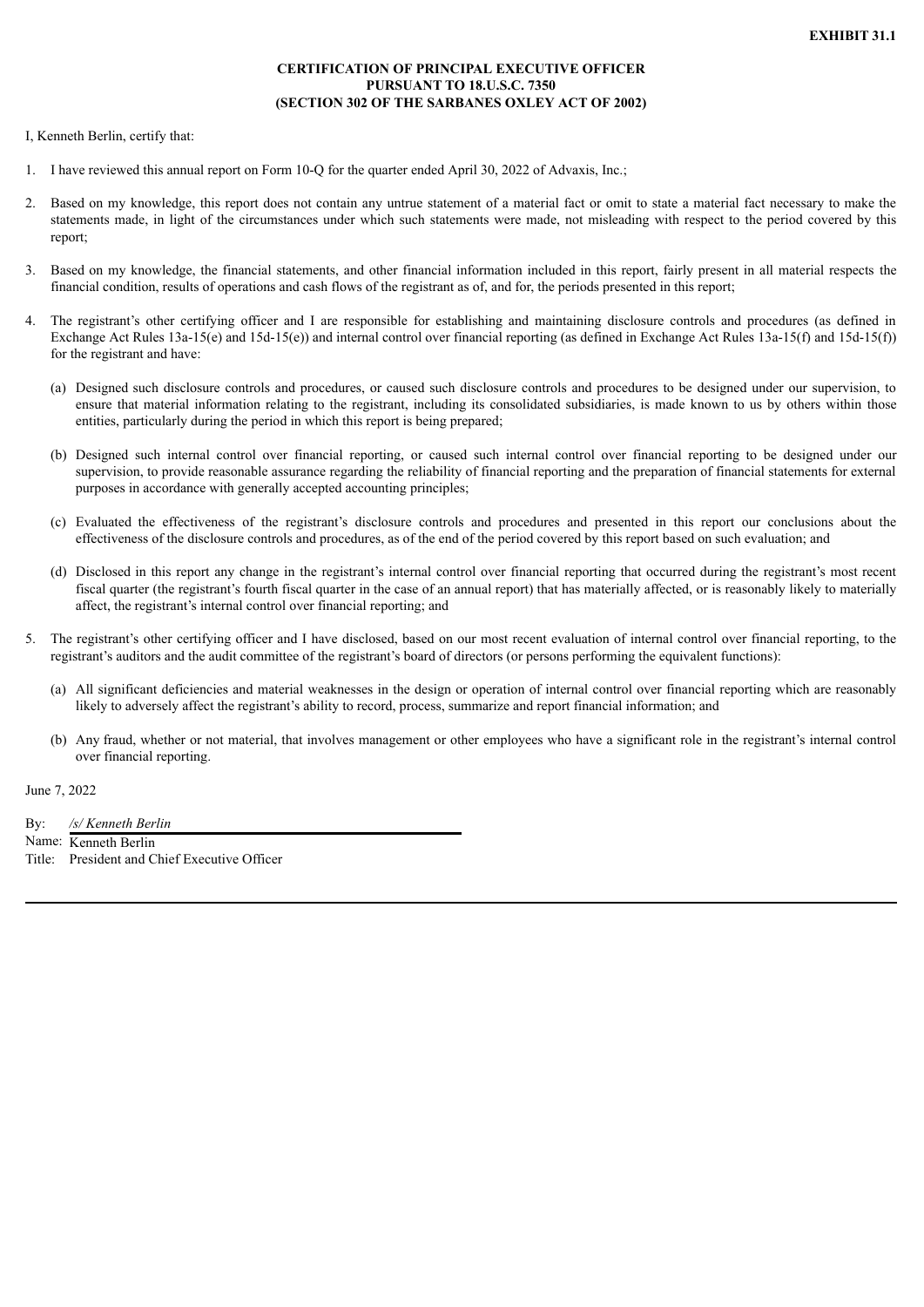# **CERTIFICATION OF PRINCIPAL FINANCIAL OFFICER PURSUANT TO 18. U.S.C. 7350 (SECTION 302 OF THE SARBANES OXLEY ACT OF 2002)**

<span id="page-31-0"></span>I, Igor Gitelman, certify that:

- 1. I have reviewed this annual report on Form 10-Q for the quarter ended April 30, 2022 of Advaxis, Inc.;
- 2. Based on my knowledge, this report does not contain any untrue statement of a material fact or omit to state a material fact necessary to make the statements made, in light of the circumstances under which such statements were made, not misleading with respect to the period covered by this report;
- 3. Based on my knowledge, the financial statements, and other financial information included in this report, fairly present in all material respects the financial condition, results of operations and cash flows of the registrant as of, and for, the periods presented in this report;
- 4. The registrant's other certifying officer and I are responsible for establishing and maintaining disclosure controls and procedures (as defined in Exchange Act Rules 13a-15(e) and 15d-15(e)) and internal control over financial reporting (as defined in Exchange Act Rules 13a-15(f) and 15d-15(f)) for the registrant and have:
	- (a) Designed such disclosure controls and procedures, or caused such disclosure controls and procedures to be designed under our supervision, to ensure that material information relating to the registrant, including its consolidated subsidiaries, is made known to us by others within those entities, particularly during the period in which this report is being prepared;
	- (b) Designed such internal control over financial reporting, or caused such internal control over financial reporting to be designed under our supervision, to provide reasonable assurance regarding the reliability of financial reporting and the preparation of financial statements for external purposes in accordance with generally accepted accounting principles;
	- (c) Evaluated the effectiveness of the registrant's disclosure controls and procedures and presented in this report our conclusions about the effectiveness of the disclosure controls and procedures, as of the end of the period covered by this report based on such evaluation; and
	- (d) Disclosed in this report any change in the registrant's internal control over financial reporting that occurred during the registrant's most recent fiscal quarter (the registrant's fourth fiscal quarter in the case of an annual report) that has materially affected, or is reasonably likely to materially affect, the registrant's internal control over financial reporting; and
- 5. The registrant's other certifying officer and I have disclosed, based on our most recent evaluation of internal control over financial reporting, to the registrant's auditors and the audit committee of the registrant's board of directors (or persons performing the equivalent functions):
	- (a) All significant deficiencies and material weaknesses in the design or operation of internal control over financial reporting which are reasonably likely to adversely affect the registrant's ability to record, process, summarize and report financial information; and
	- (b) Any fraud, whether or not material, that involves management or other employees who have a significant role in the registrant's internal control over financial reporting.

June 7, 2022

By: */s/ Igor Gitelman*

Name: Igor Gitelman

Title: Interim Chief Financial Officer and VP of Finance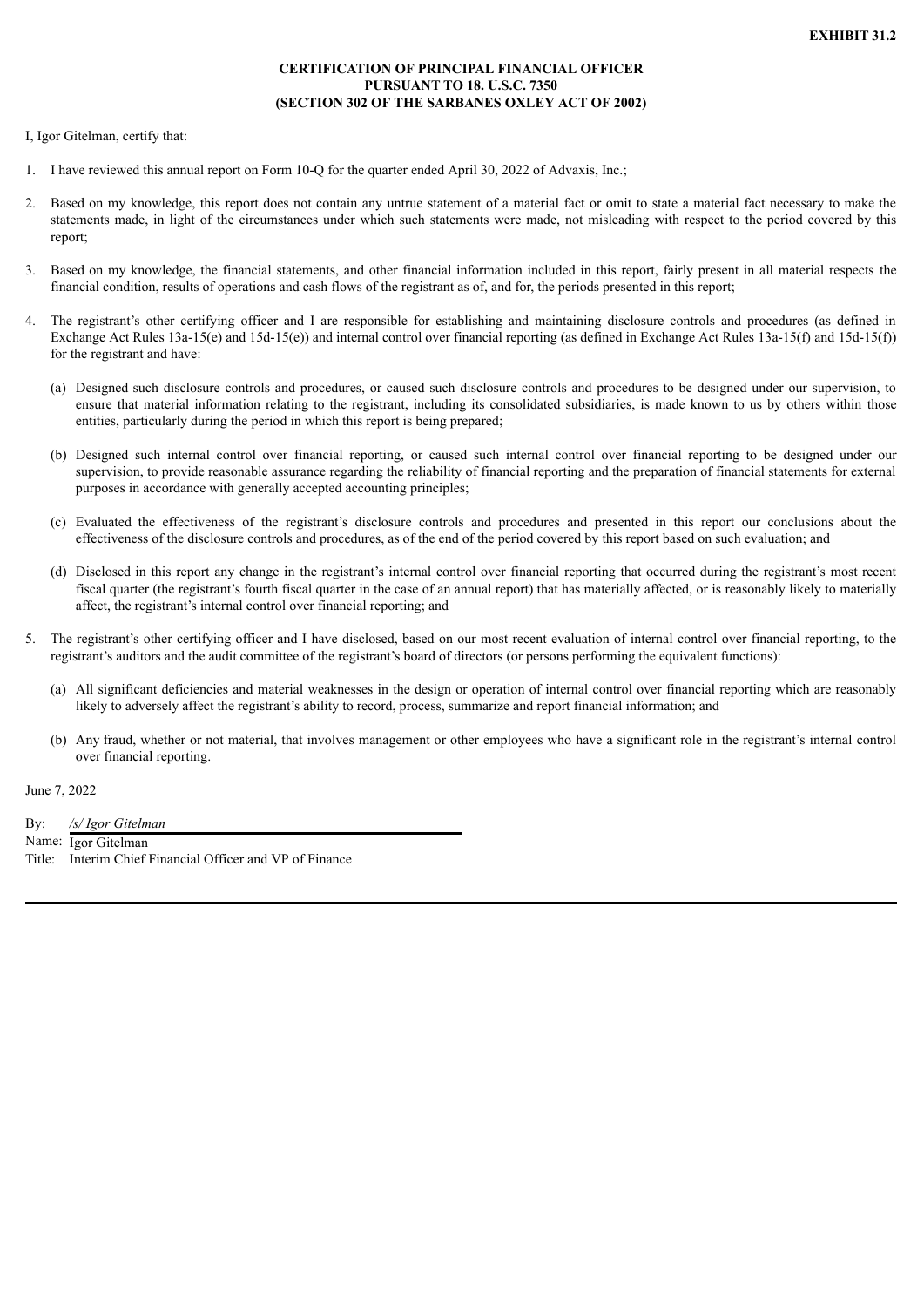# **CERTIFICATION OF CHIEF EXECUTIVE OFFICER PURSUANT TO 18 U.S.C. SECTION 1350, AS ADOPTED PURSUANT TO SECTION 906 OF THE SARBANES-OXLEY ACT OF 2002**

<span id="page-32-0"></span>In connection with the Annual Report of Advaxis, Inc., a Delaware corporation (the "Company"), on Form 10-Q for the quarter ended April 30, 2022 as filed with the Securities and Exchange Commission on the date hereof (the "Report"), the undersigned, the Chief Executive Officer, hereby certifies pursuant to 18 U.S.C. Sec. 1350 as adopted pursuant to Section 906 of the Sarbanes Oxley Act of 2002 that, to the undersigned's knowledge:

(1) the Report of the Company filed today fully complies with the requirements of Section 13(a) or 15(d) of the Securities Exchange Act of 1934, as amended; and

(2) the information contained in the Report fairly presents, in all material respects, the financial condition and results of operation of the Company.

A signed original of this written statement required by Section 906 has been provided to the Company and will be retained by the Company and furnished to the Securities and Exchange Commission or its staff upon request.

June 7, 2022 By: */s/ Kenneth Berlin*

Name: Kenneth Berlin Title: President and Chief Executive Officer